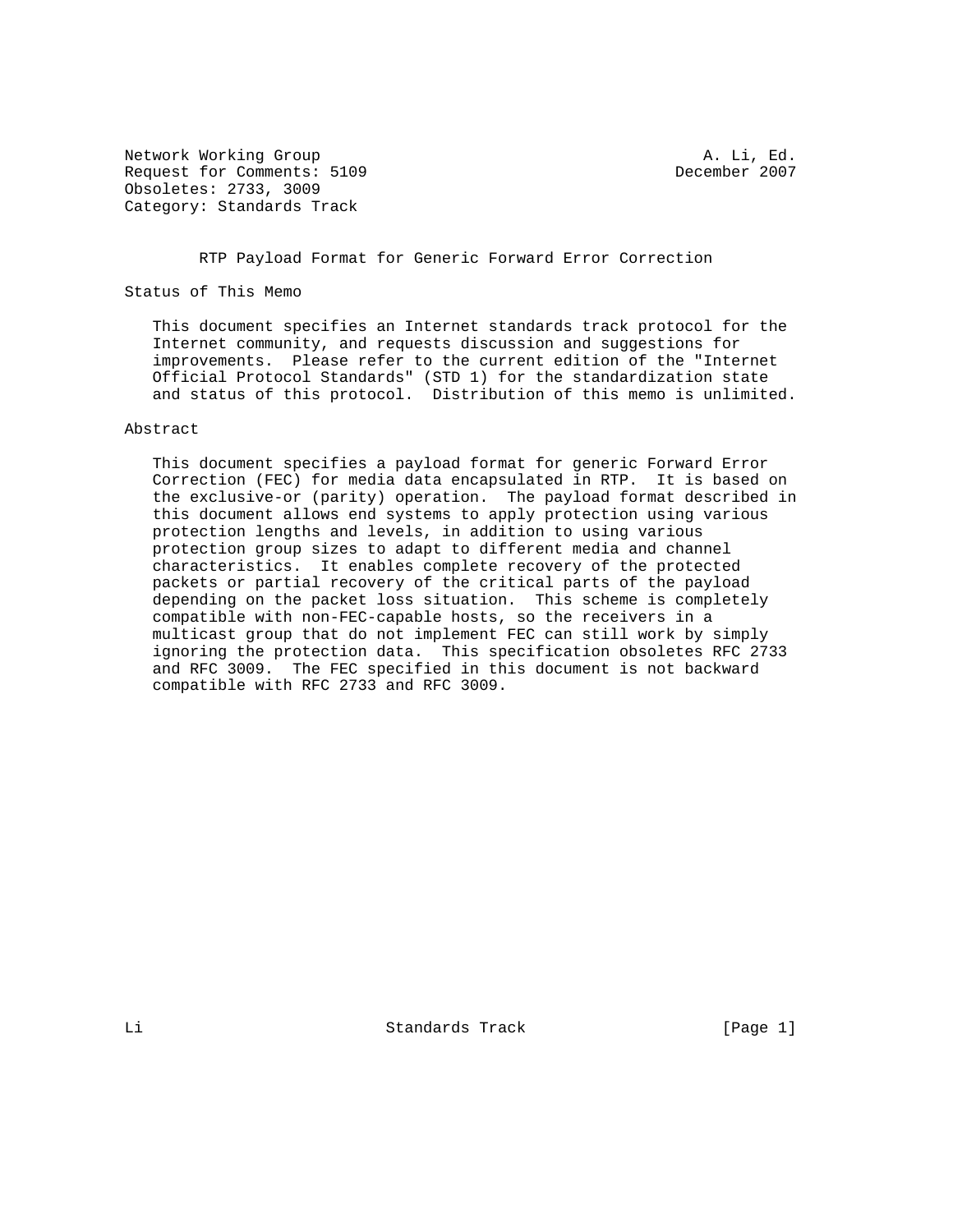Table of Contents

| 7.3. FEC Header for FEC Packets 11                        |
|-----------------------------------------------------------|
| 7.4. FEC Level Header for FEC Packets 12                  |
|                                                           |
| 8.1. Generation of the FEC Header 15                      |
| 8.2. Generation of the FEC Payload 16                     |
|                                                           |
| 9.1. Reconstruction of the RTP Header 16                  |
| 9.2. Reconstruction of the RTP Payload 18                 |
|                                                           |
| 10.1. An Example Offers Similar Protection as RFC 2733 19 |
| 10.2. An Example with Two Protection Levels 21            |
| 10.3. An Example with FEC as Redundant Coding 26          |
|                                                           |
|                                                           |
|                                                           |
| 13.1. Registration of audio/ulpfec 31                     |
| 13.2. Registration of video/ulpfec 32                     |
| 13.3. Registration of text/ulpfec 34                      |
| 13.4. Registration of application/ulpfec 35               |
|                                                           |
| 14.1. FEC as a Separate Stream 36                         |
| 14.2. FEC as Redundant Encoding 38                        |
| 14.3. Offer / Answer Consideration 39                     |
|                                                           |
|                                                           |
|                                                           |
|                                                           |
|                                                           |

# 1. Introduction

 The nature of real-time applications implies that they usually have more stringent delay requirements than normal data transmissions. As a result, retransmission of the lost packets is generally not a valid option for such applications. In these cases, a better method to attempt recovery of information from packet loss is through Forward Error Correction (FEC). FEC is one of the main methods used to

Li Standards Track [Page 2]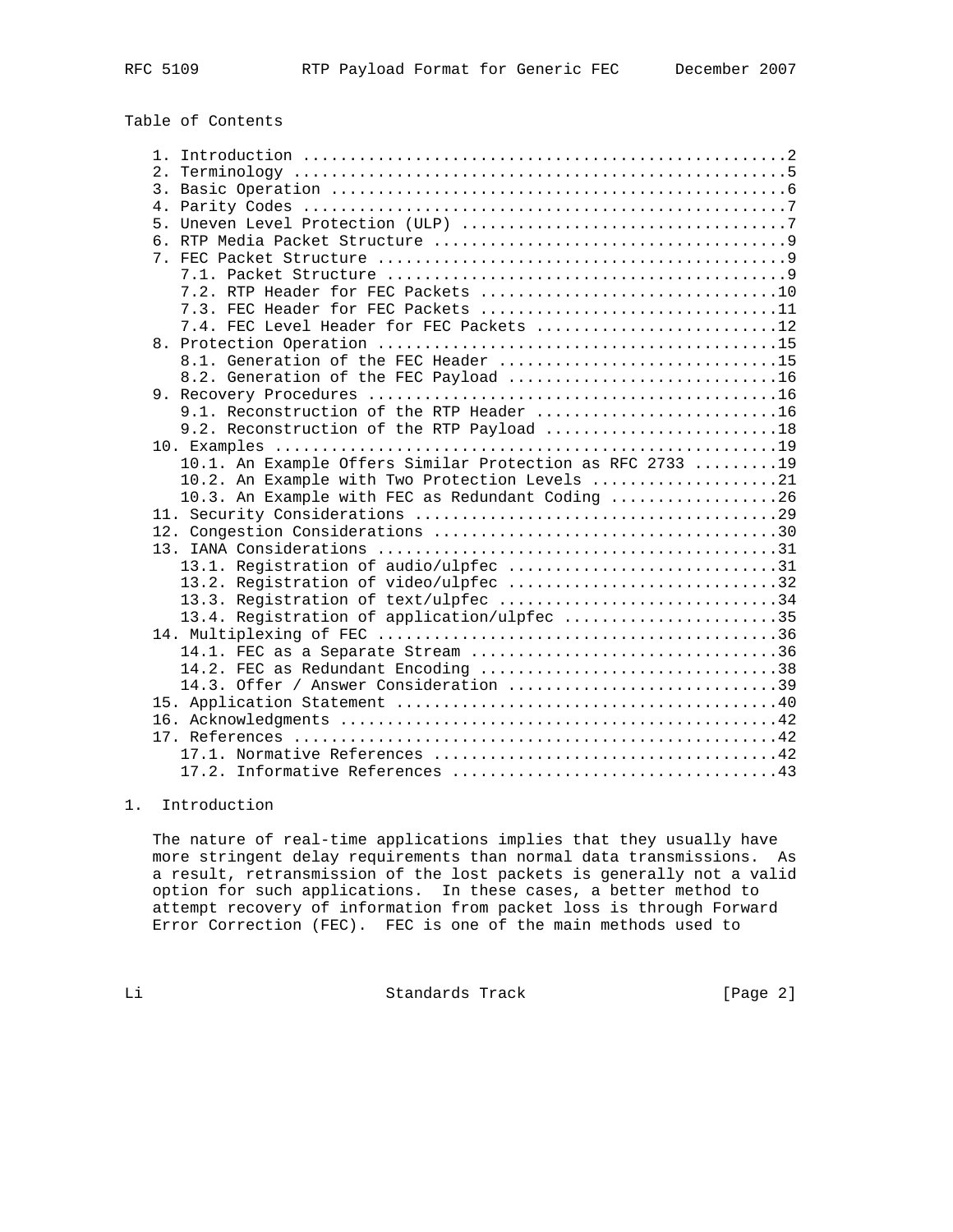protect against packet loss over packet-switched networks [9, 10]. In particular, the use of traditional error correcting codes, such as parity, Reed-Solomon, and Hamming codes, has seen much application. To apply these mechanisms, protocol support is required. RFC 2733 [9] and RFC 3009 [11] defined one of such FEC protocols. However, in these two RFCs a few fields (the P, X, and CC fields) in the RTP header are specified in ways that are not consistent as they are designed in RTP [1]. This prevents the payload-independent validity check of the RTP packets.

 This document extends the FEC defined in RFC 2733 and RFC 3009 to include unequal error protection on the payload data. It specifies a general algorithm with the two previous RFCs as its special cases. This specification also fixes the above-mentioned inconsistency with RFC 2733 and RFC 3009, and will obsolete those two previous RFCs. Please note that the payload specified in this document is not backward compatible with RFC 2733 and RFC 3009. Because the payload specified in this document is signaled by different MIMEs from those of RFC 3009, there is no concern of misidentification of different parity FEC versions in capacity exchange. For parity FECs specified here and in RFC 2733 and RFC 3009, the payload data are unaltered and additional FEC data are sent along to protect the payload data. Hence, the communication of the payload data would flow without problem between hosts of different parity FEC versions and hosts that did not implement parity FEC. The receiving hosts with incompatible FEC from the sending host would not be able to benefit from the additional FEC data, so it is recommended that existing host implementing RFC 2733 and RFC 3009 should be updated to follow this specification when possible.

 This document defines a payload format for RTP [1] that allows for generic forward error correction of real-time media. In this context, generic means that the FEC protocol is (1) independent of the nature of the media being protected, be it audio, video, or otherwise; (2) flexible enough to support a wide variety of FEC configurations; (3) designed for adaptivity so that the FEC technique can be modified easily without out-of-band signaling; and (4) supportive of a number of different mechanisms for transporting the FEC packets.

 Furthermore, in many scenarios the bandwidth of the network connections is a very limited resource. On the other hand, most of the traditional FEC schemes are not designed for optimal utilization of the limited bandwidth resource. An often used improvement is unequal error protection that provides different levels of protection for different parts of the data stream, which vary in importance. The unequal error protection schemes can usually make more efficient use of bandwidth to provide better overall protection of the data

Li Standards Track [Page 3]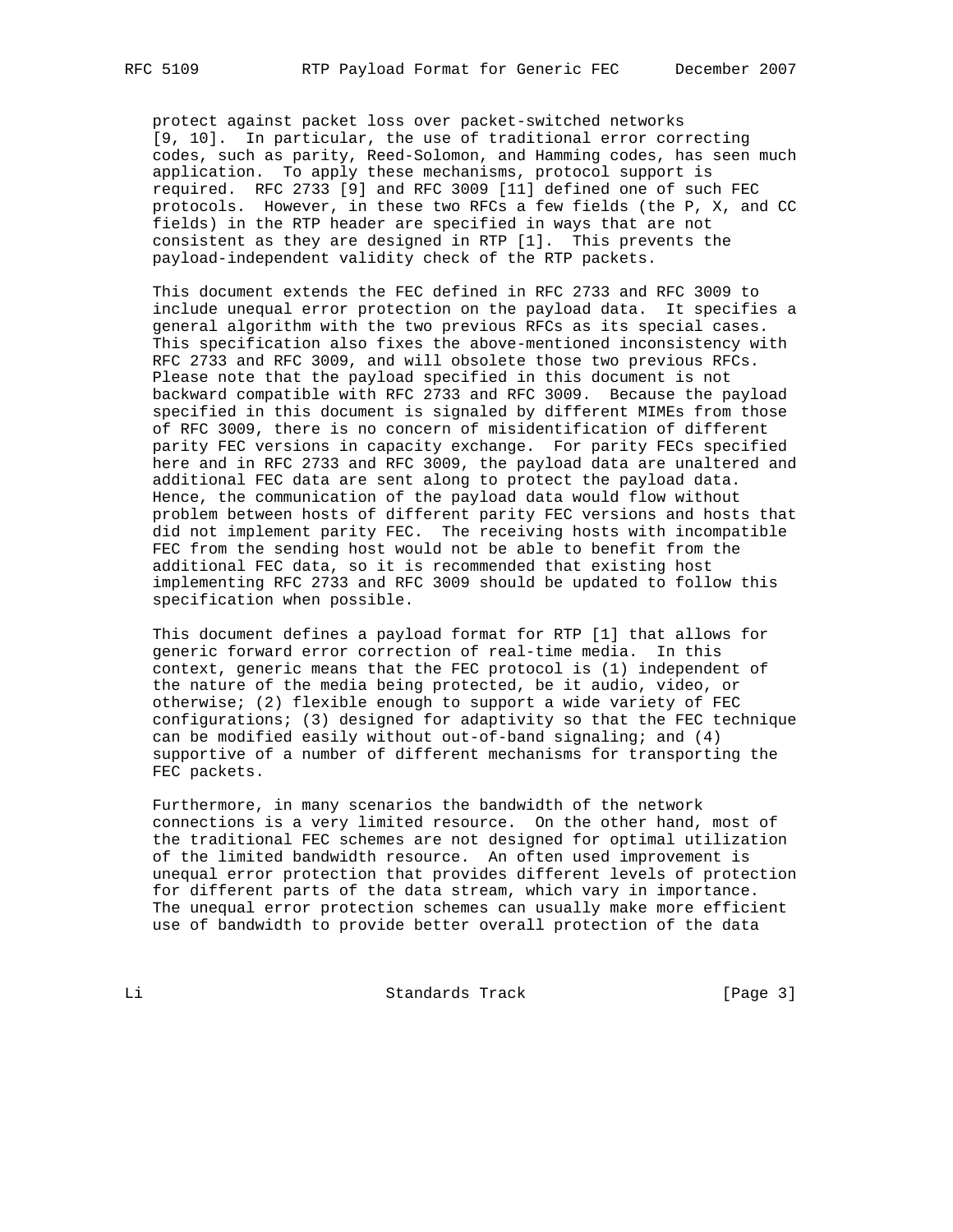stream against the loss. Proper protocol support is essential for realizing these unequal error protection mechanisms. The application of most of the unequal error protection schemes requires having the knowledge of the importance for different parts of the data stream. For that reason, most of such schemes are designed for particular types of media according to the structure of the media protected, and as a result, are not generic.

 The FEC algorithm and protocol are defined in this document for generic forward error correction with unequal error protection for real-time media. The particular algorithm defined here is called the Uneven Level Protection (ULP). The payload data are protected by one or more protection levels. Lower protection levels can provide greater protection by using smaller group sizes (compared to higher protection levels) for generating the FEC packet. As we will discuss below, audio/video applications would generally benefit from unequal error protection schemes that give more protection to the beginning part of each packet such as ULP. The data that are closer to the beginning of the packet are in general more important and tend to carry more information than the data farther behind in the packet.

 It is well known that in many multimedia streams the more important parts of the data are always at the beginning of the data packet. This is the common practice in codec design since the beginning of the packet is closer to the re-synchronization marker at the header and thus is more likely to be correctly decoded. In addition, almost all media formats have the frame headers at the beginning of the packet, which is the most vital part of the packet.

 For video streams, most modern formats have optional data partitioning modes to improve error resilience in which the video macroblock header data, motion vector data, and Discrete Cosine Transform (DCT) coefficient data are separated into their individual partitions. For example, in ITU-T H.263 version 3, there is the optional data partitioned syntax of Annex V. In MPEG-4 Visual Simple Profile, there is the optional data partitioning mode. When these modes are enabled, the video macroblock (MB) header and motion vector partitions (which are much more important to the quality of the video reconstruction) are transmitted in the partition(s) at the beginning of the video packet while residue DCT coefficient partitions (which are less important) are transmitted in the partition close to the end of the packet. Because the data is arranged in descending order of importance, it would be beneficial to provide more protection to the beginning part of the packet in transmission.

 For audio streams, the bitstreams generated by many of the new audio codecs also contain data with different classes of importance. These different classes are then transmitted in order of descending

Li Standards Track [Page 4]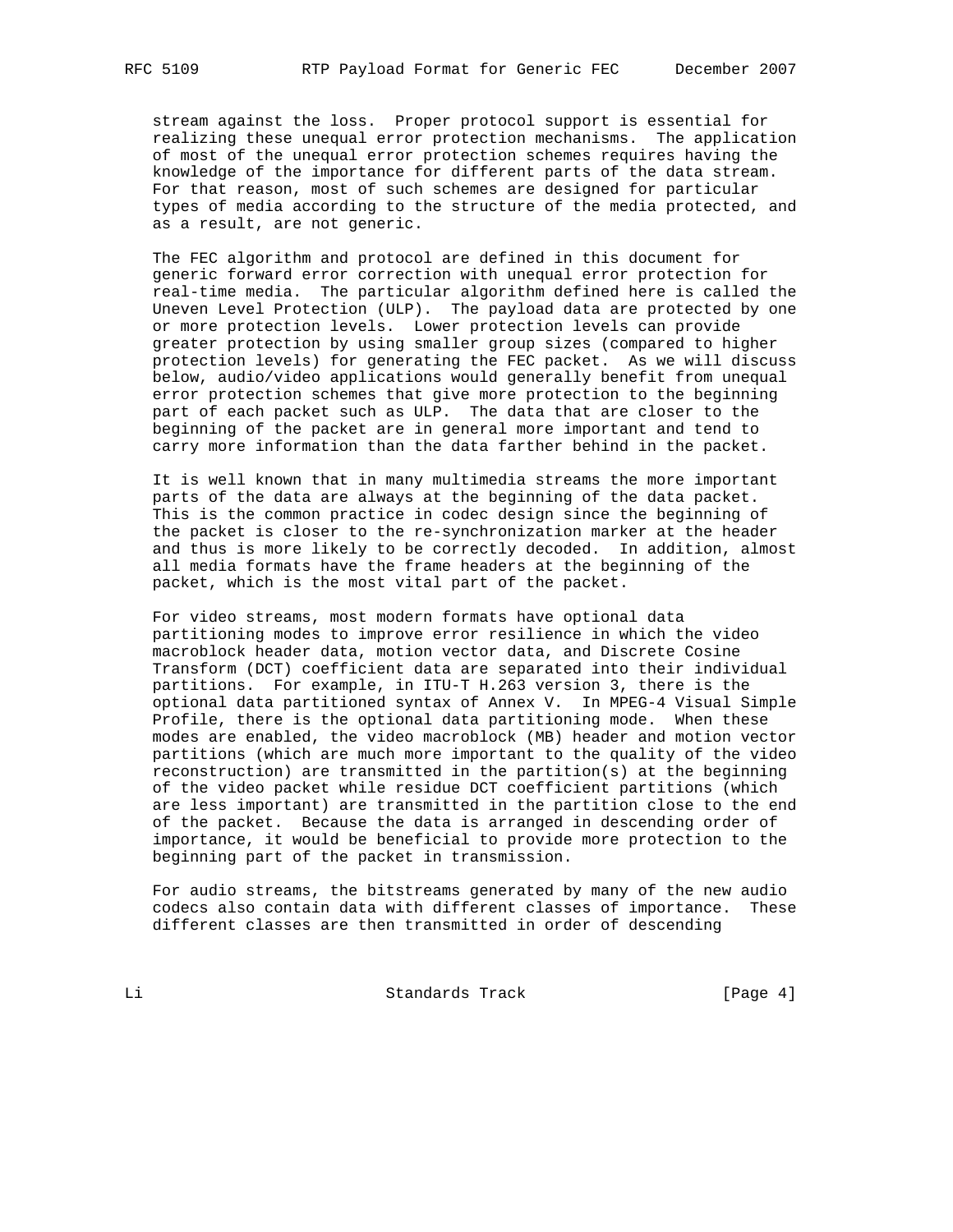importance. Applying more protection to the beginning of the packet would also be beneficial in these cases. Even for uniform significance audio streams, various time shifting and stretching techniques can be applied to the partially recovered audio data packets.

 Audio/video applications would generally benefit from the FEC algorithms specified in this document. With ULP, the efficiency of the protection of the media payload can potentially be further improved. This document specifies the protocol and algorithm for applying the generic FEC to the RTP media payloads.

2. Terminology

The following terms are used throughout this document:

 Media Payload: The raw, unprotected user data that are transmitted from the sender. The media payload is placed inside of an RTP packet.

 Media Header: The RTP header for the packet containing the media payload.

 Media Packet: The combination of a media payload and media header is called a media packet.

 FEC Packet: The FEC algorithms at the transmitter take the media packets as an input. They output both the media packets that they are passed, and newly generated packets called FEC packets, which contain redundant media data used for error correction. The FEC packets are formatted according to the rules specified in this document.

FEC Header: The header information contained in an FEC packet.

 FEC Level Header: The header information contained in an FEC packet for each level.

 FEC Payload: The payload of an FEC packet. It may be divided into multiple levels.

 Associated: A FEC packet is said to be "associated" with one or more media packets (or vice versa) when those media packets are used to generate the FEC packet (by use of the exclusive-or operation). It refers to only those packets used to generate the level 0 FEC payload, if not explicitly stated otherwise.

Li Standards Track [Page 5]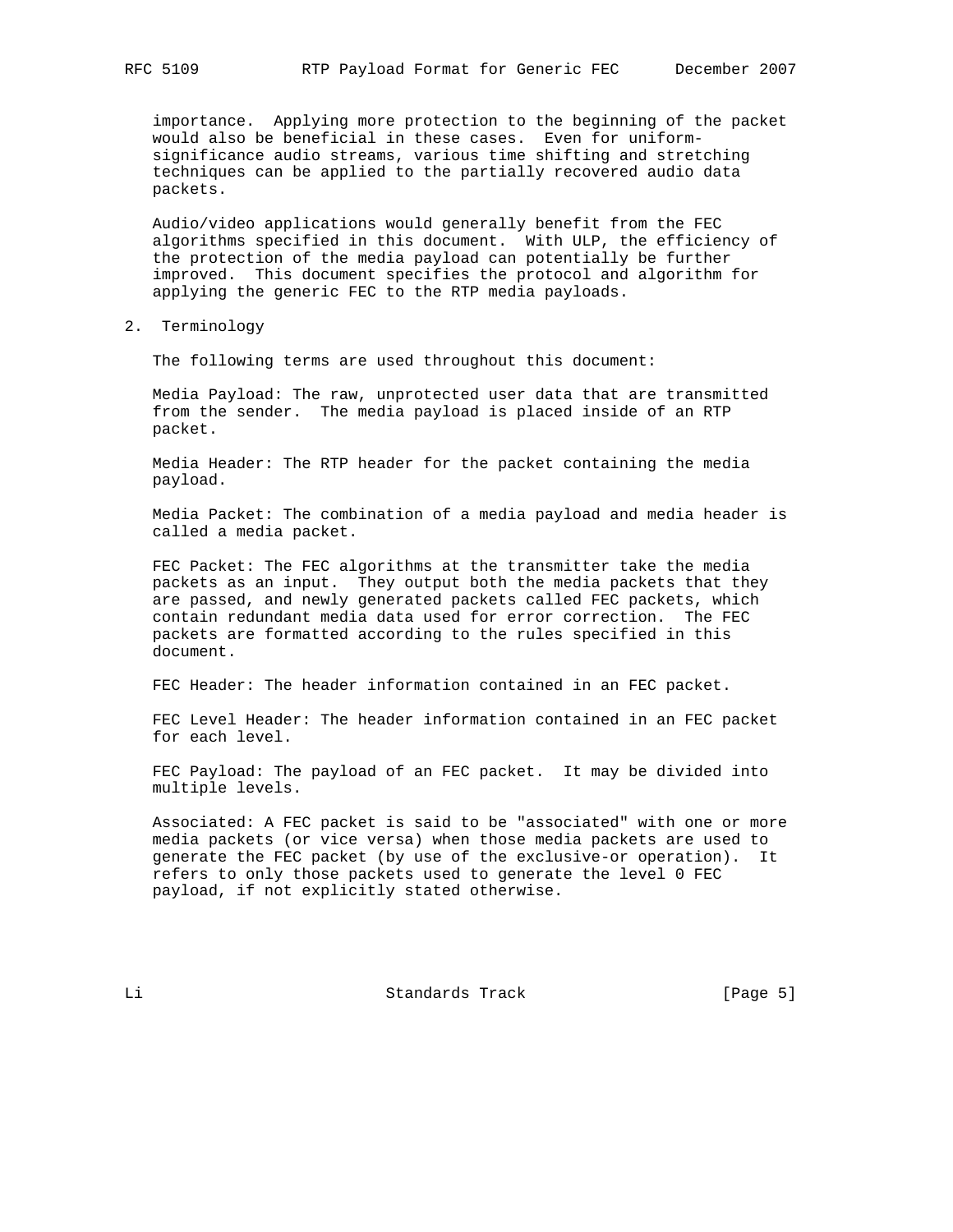The key words "MUST", "MUST NOT", "REQUIRED", "SHALL", "SHALL NOT", "SHOULD", "SHOULD NOT", "RECOMMENDED", "MAY", and "OPTIONAL" in this document are to be interpreted as described in RFC 2119 [2].

3. Basic Operation

 The payload format described here is used when the sender in an RTP session would like to protect the media stream it is sending with generic parity FEC. The FEC supported by this format is based on simple exclusive-or (XOR) parities operation. The sender takes the packets from the media stream requiring protection and determines the protection levels for these packets and the protection length for each level. The data are grouped together as described below in Section 7. The XOR operation is applied across the payload to generate the FEC information. The results following the procedures defined here are RTP packets containing FEC information. These packets can be used at the receiver to recover the packets or parts of the packets used to generate the FEC information.

 The payload format for FEC contains information that allows the sender to tell the receiver exactly which media packets are protected by the FEC packet, and the protection levels and lengths for each of the levels. Specifically, each FEC packet contains an offset mask  $m(k)$  for each protection level k. If the bit i in the mask  $m(k)$  is set to 1, then media packet number  $N + i$  is protected by this FEC packet at level k. N is called the sequence number base, and is sent in the FEC packet as well. The amount of data that is protected at level k is indicated by  $L(k)$ , which is also sent in the FEC packet. The protection length, offset mask, payload type, and sequence number base fully identify the parity code applied to generate the FEC packet with little overhead. A set of rules is described in Section 7.4 that defines how the mask should be set for different protection levels, with examples in Section 10.

 This document also describes procedures on transmitting all the protection operation parameters in-band. This allows the sender great flexibility; the sender can adapt the protection to current network conditions and be certain the receivers can still make use of the FEC for recovery.

 At the receiver, both the FEC and original media are received. If no media packets are lost, the FEC packets can be ignored. In the event of a loss, the FEC packets can be combined with other received media to recover all or part of the missing media packets.

Li **Example 2018** Standards Track [Page 6]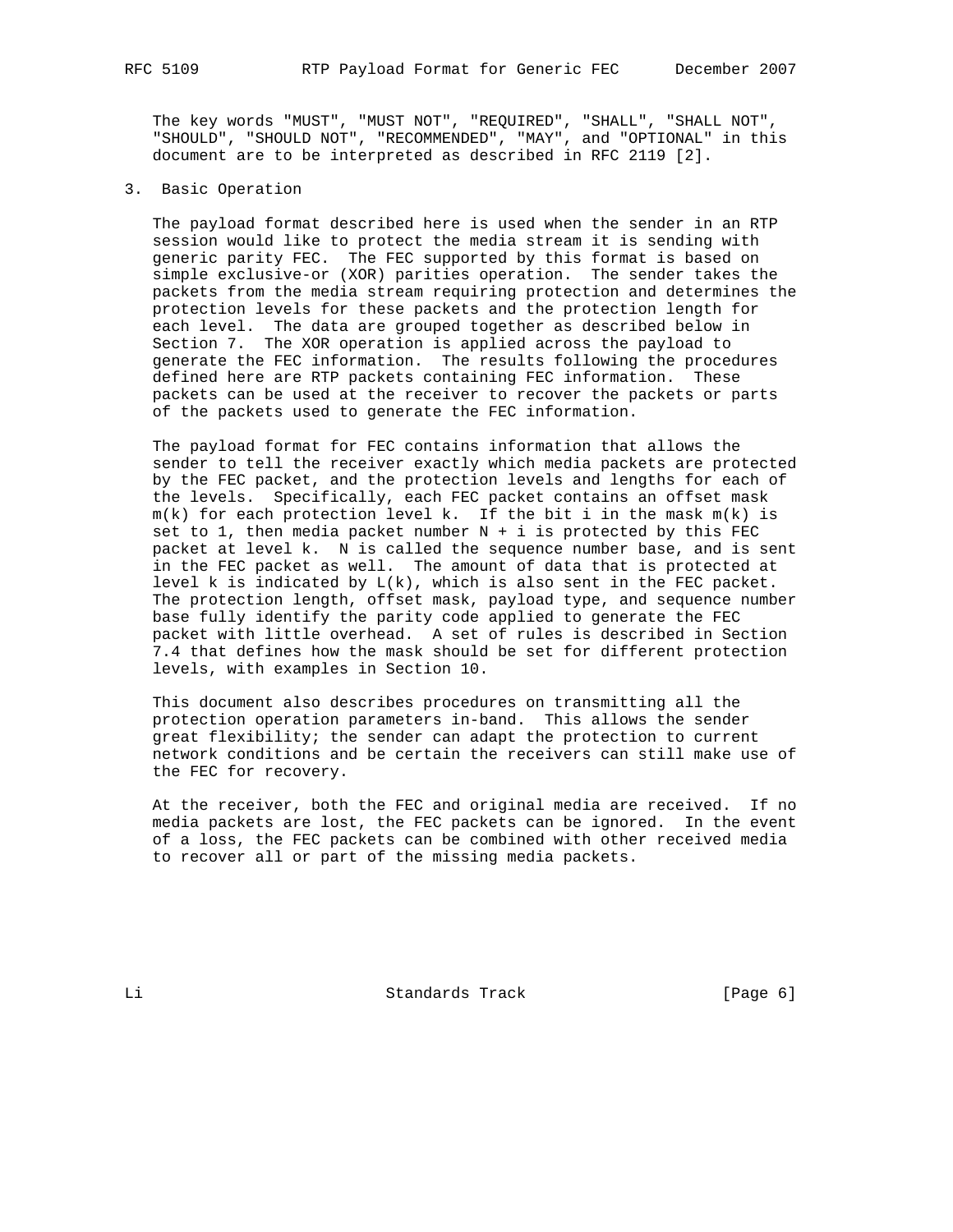4. Parity Codes

For brevity, we define the function  $f(x,y,...)$  to be the XOR (parity) operator applied to the data blocks  $x,y,...$  The output of this function is another block, called the parity block. For simplicity, we assume here that the parity block is computed as the bitwise XOR of the input blocks. The exact procedure is specified in Section 8.

 Protection of data blocks using parity codes is accomplished by generating one or more parity blocks over a group of data blocks. To be most effective, the parity blocks must be generated by linearly independent combinations of data blocks. The particular combination is called a parity code. The payload format uses XOR parity codes.

 For example, consider a parity code that generates a single parity block over two data blocks. If the original media packets are a,b,c,d, the packets generated by the sender are:

|  |        |        | <-- media stream |
|--|--------|--------|------------------|
|  | f(a,b) | f(c,d) | <-- FEC stream   |

 where time increases to the right. In this example, the error correction scheme (we use the terms scheme and code interchangeably) introduces a 50% overhead. But if b is lost, a and f(a,b) can be used to recover b.

 It may be useful to point out that there are many other types of forward error correction codes that can also be used to protect the payload besides the XOR parity code. One notable example is Reed- Solomon code, and there are many others [12]. However, XOR parity code is used here because of its effectiveness and simplicity in both protocol design and implementation. This is particularly important for implementation in nodes with limited resources.

5. Uneven Level Protection (ULP)

 As we can see from the simple example above, the protection on the data depends on the size of the group. In the above example, the group size is 2. So if any one of the three packets (two payload packets and one FEC packet) is lost, the original payload data can still be recovered.

 In general, the FEC protection operation is a trade-off between the bandwidth and the protection strength. The more FEC packets that are generated as a fraction of the source media packets, the stronger the protection against loss but the greater the bandwidth consumed by the combined stream.

Li Standards Track [Page 7]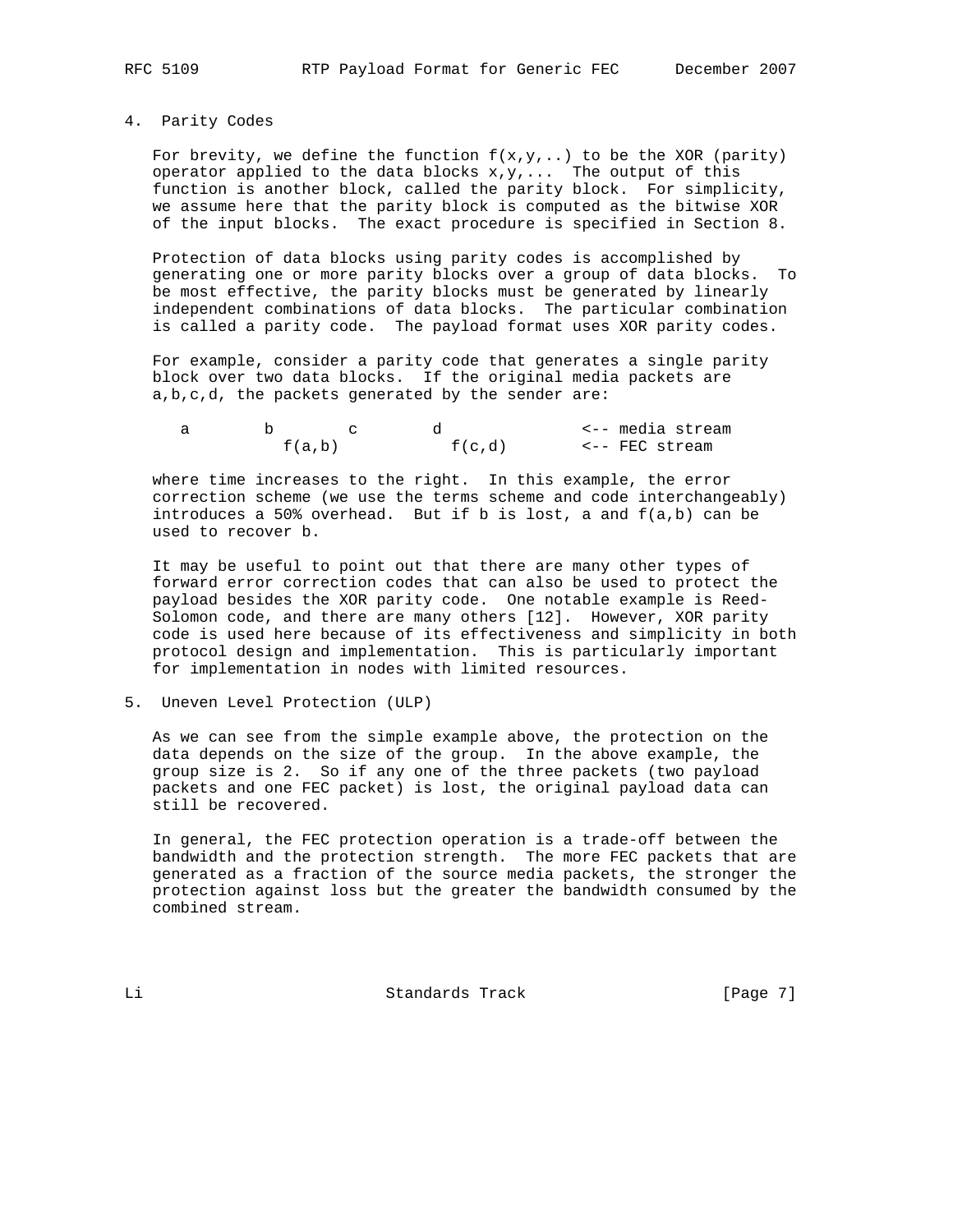As is the common case in most of the media payload, not all the parts of the packets are of the same importance. Using this property, one can potentially achieve more efficient use of the channel bandwidth using unequal error protection, i.e., applying different protection for different parts of the packet. More bandwidth is spent on protecting the more important parts, while less bandwidth on the less important parts.

 The packets are separated into sections of decreasing importance, and protection of different strength is applied to each portion - the sections are known as "levels". The protection operation is applied independently at each level. A single FEC packet can carry parity data for multiple levels. This algorithm is called uneven level protection, or ULP.

 The protection of ULP is illustrated in Figure 1 below. In this example, two ULP FEC packets are protecting four payload packets.

 ULP FEC packet #1 has only one level, which protects packets A and B. Instead of applying parity operation to the entire packets of A and B, it only protects a length of data of both packets. The length, which can be chosen and changed dynamically during a session, is called the protection length.

 ULP FEC packet #2 has two protection levels. The level 0 protection is the same as for ULP FEC packet #1 except that it is operating on packets C and D. The level 1 protection is using parity operation applied on data from packets A, B, C, and D. Note that level 1 protection operates on a different set of packets from level 0 and has a different protection length from level 0, so are any other levels. Information is all conveyed in-band through the protocols specified in this document.

| Packet A                                      |  |
|-----------------------------------------------|--|
|                                               |  |
| Packet B<br>##############                    |  |
| ULP FEC Packet #1 @@@@@@@@                    |  |
|                                               |  |
| Packet C<br>##########                        |  |
| Packet D<br>################################# |  |
|                                               |  |
| ULP FEC Packet #2 @@@@@@@@@@@@@@@@@@          |  |
|                                               |  |
| $: < -L0-> : < --L1--:$                       |  |

Figure 1: Unequal Level Protection

Li Standards Track [Page 8]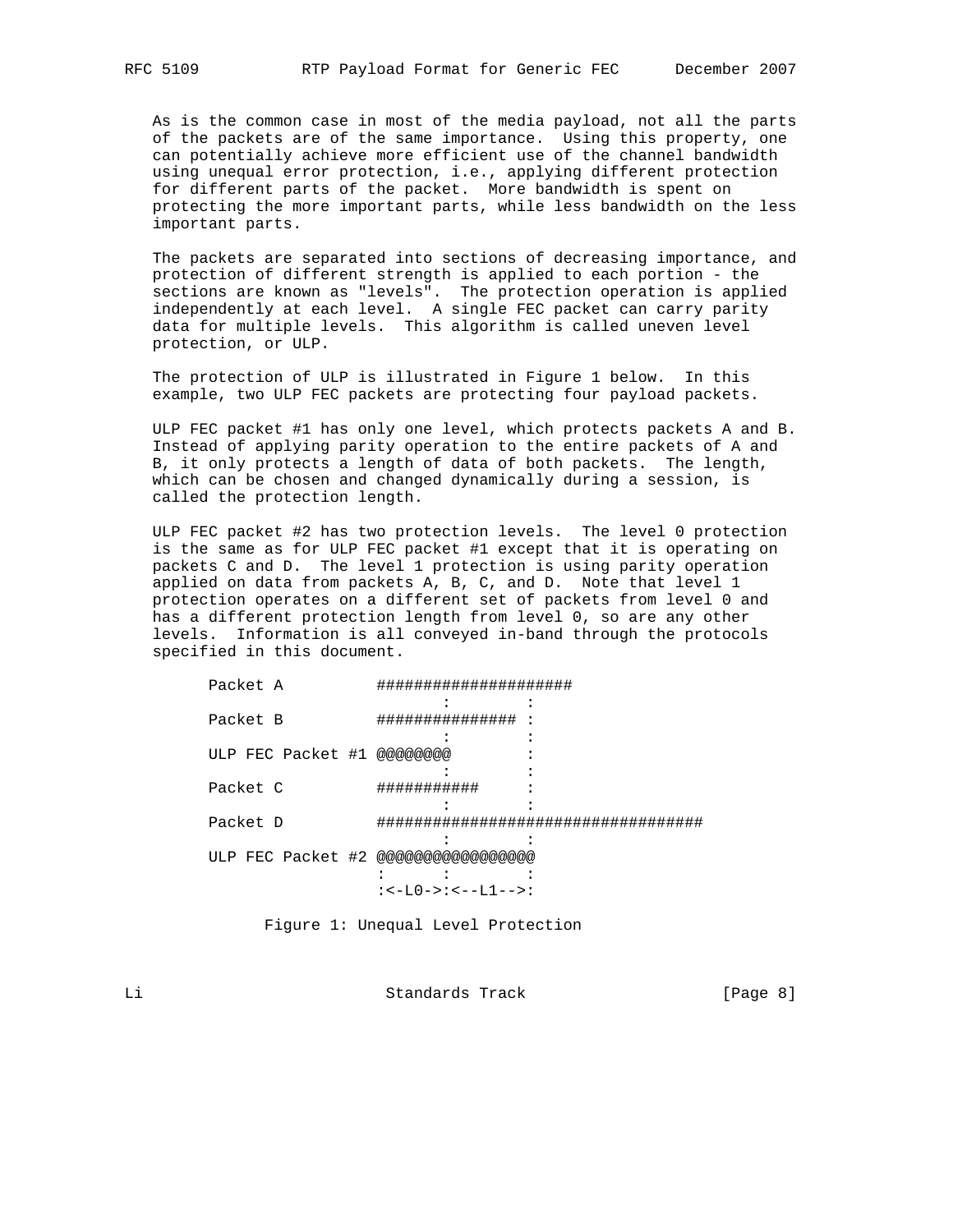As we have discussed in the introduction, media streams usually have the more important parts at the beginning of the packet. It is usually useful to have the stronger protection in the levels closer to the beginning of the packet, and weaker protection in the levels farther back. ULP algorithm provides such FEC protection.

 ULP FEC not only provides more protection to the beginning of the packet (which is more important), it also avoids as much as possible the less efficient scenarios that an earlier section of a packet is unrecoverable while a later section can be recovered (and often has to be discarded).

6. RTP Media Packet Structure

 The formatting of the media packets is unaffected by FEC. If the FEC is sent as a separate stream, the media packets are sent as if there was no FEC.

 This approach has the advantage that media packets can be interpreted by receivers that do not support FEC. This compatibility with non-FEC capable receivers is particularly useful in the multicast scenarios. The overhead for using the FEC scheme is only present in FEC packets, and can be easily monitored and adjusted by tracking the amount of FEC in use.

- 7. FEC Packet Structure
- 7.1. Packet Structure

 A FEC packet is constructed by placing an FEC header and one or more levels of FEC header and payload into the RTP payload, as shown in Figure 2:

Li Standards Track [Page 9]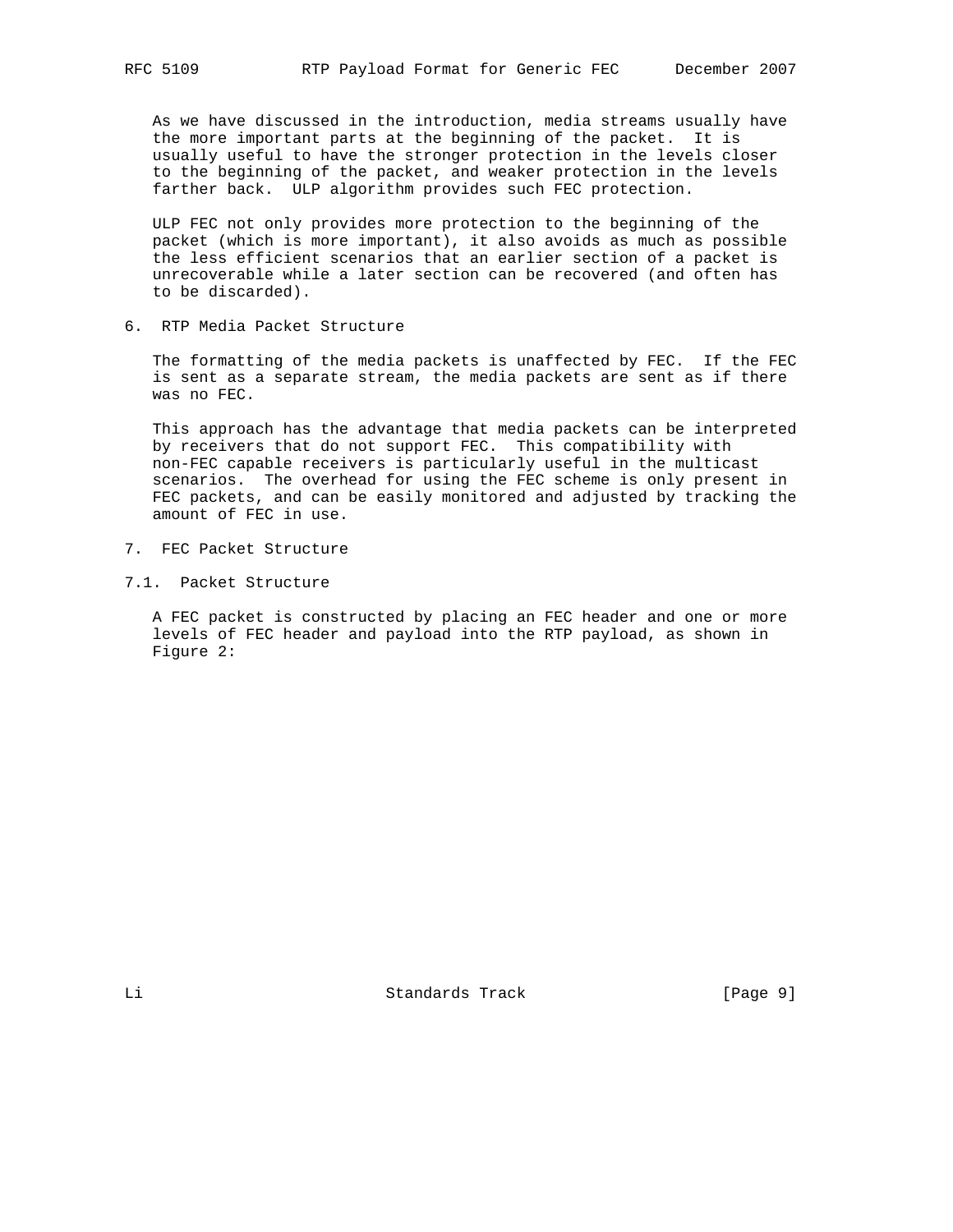+-+-+-+-+-+-+-+-+-+-+-+-+-+-+-+-+-+-+-+-+-+-+-+-+-+-+-+-+-+-+-+-+ RTP Header (12 octets or more) +-+-+-+-+-+-+-+-+-+-+-+-+-+-+-+-+-+-+-+-+-+-+-+-+-+-+-+-+-+-+-+-+ FEC Header (10 octets) +-+-+-+-+-+-+-+-+-+-+-+-+-+-+-+-+-+-+-+-+-+-+-+-+-+-+-+-+-+-+-+-+ FEC Level 0 Header +-+-+-+-+-+-+-+-+-+-+-+-+-+-+-+-+-+-+-+-+-+-+-+-+-+-+-+-+-+-+-+-+ FEC Level 0 Payload | | +-+-+-+-+-+-+-+-+-+-+-+-+-+-+-+-+-+-+-+-+-+-+-+-+-+-+-+-+-+-+-+-+ FEC Level 1 Header +-+-+-+-+-+-+-+-+-+-+-+-+-+-+-+-+-+-+-+-+-+-+-+-+-+-+-+-+-+-+-+-+ FEC Level 1 Payload | | +-+-+-+-+-+-+-+-+-+-+-+-+-+-+-+-+-+-+-+-+-+-+-+-+-+-+-+-+-+-+-+-+ | Cont. | Cont. | Context | Context | Context | Context | Context | Context | Context | Context | Context | Co | | +-+-+-+-+-+-+-+-+-+-+-+-+-+-+-+-+-+-+-+-+-+-+-+-+-+-+-+-+-+-+-+-+

Figure 2: FEC Packet Structure

### 7.2. RTP Header for FEC Packets

 The RTP header for FEC packets is only used when the FEC are sent in a separate stream from the protected payload stream (as defined in Section 14). Hence, much of the discussion below applies only to that scenario. All the fields in the RTP header of FEC packets are used according to RFC 3550 [1], with some of them further clarified below.

 Marker: This field is not used for this payload type, and SHALL be set to 0.

 Synchronization Source (SSRC): The SSRC value SHALL be the same as the SSRC value of the media stream it protects.

 Sequence Number (SN): The sequence number has the standard definition - it MUST be one higher than the sequence number in the previously transmitted FEC packet.

 Timestamp (TS): The timestamp MUST be set to the value of the media RTP clock at the instant the FEC packet is transmitted. Thus, the TS value in FEC packets is always monotonically increasing.

 Payload type: The payload type for the FEC packets is determined through dynamic, out-of-band means. According to RFC 3550 [1], RTP participants that cannot recognize a payload type must discard it. This provides backward compatibility. The FEC mechanisms can then be

Li Standards Track [Page 10]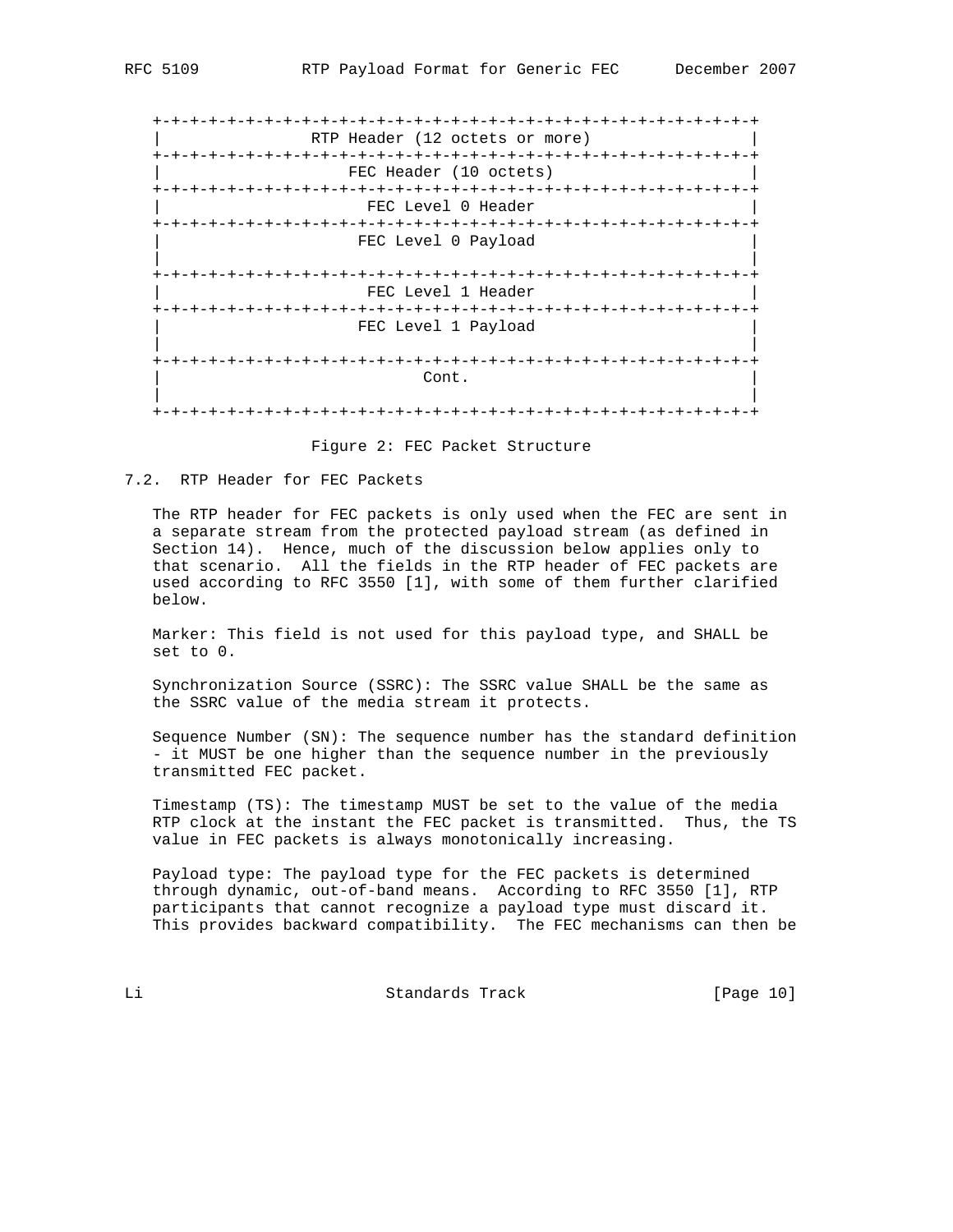used in a multicast group with mixed FEC-capable and FEC-incapable receivers, particularly when the FEC protection is sent as redundant encoding (see Section 14). In such cases, the FEC protection will have a payload type that is not recognized by the FEC-incapable receivers, and will thus be disregarded.

# 7.3. FEC Header for FEC Packets

 The FEC header is 10 octets. The format of the header is shown in Figure 3 and consists of extension flag (E bit), long-mask flag (L bit), P recovery field, X recovery field, CC recovery field, M recovery field, PT recovery field, SN base field, TS recovery field, and length recovery field.

0  $1$  2 3 0 1 2 3 4 5 6 7 8 9 0 1 2 3 4 5 6 7 8 9 0 1 2 3 4 5 6 7 8 9 0 1 +-+-+-+-+-+-+-+-+-+-+-+-+-+-+-+-+-+-+-+-+-+-+-+-+-+-+-+-+-+-+-+-+  $|E|L|P|X|$  CC  $|M|$  PT recovery  $|$  SN base +-+-+-+-+-+-+-+-+-+-+-+-+-+-+-+-+-+-+-+-+-+-+-+-+-+-+-+-+-+-+-+-+ TS recovery +-+-+-+-+-+-+-+-+-+-+-+-+-+-+-+-+-+-+-+-+-+-+-+-+-+-+-+-+-+-+-+-+ | length recovery | +-+-+-+-+-+-+-+-+-+-+-+-+-+-+-+-+

### Figure 3: FEC Header Format

 The E bit is the extension flag reserved to indicate any future extension to this specification. It SHALL be set to 0, and SHOULD be ignored by the receiver.

 The L bit indicates whether the long mask is used. When the L bit is not set, the mask is 16 bits long. When the L bit is set, the mask is then 48 bits long.

 The P recovery field, the X recovery field, the CC recovery field, the M recovery field, and the PT recovery field are obtained via the protection operation applied to the corresponding P, X, CC, M, and PT values from the RTP header of the media packets associated with the FEC packet.

 The SN base field MUST be set to the lowest sequence number, taking wrap around into account, of those media packets protected by FEC (at all levels). This allows for the FEC operation to extend over any string of at most 16 packets when the L field is set to 0, or 48 packets when the L field is set to 1, and so on.

Li Standards Track [Page 11]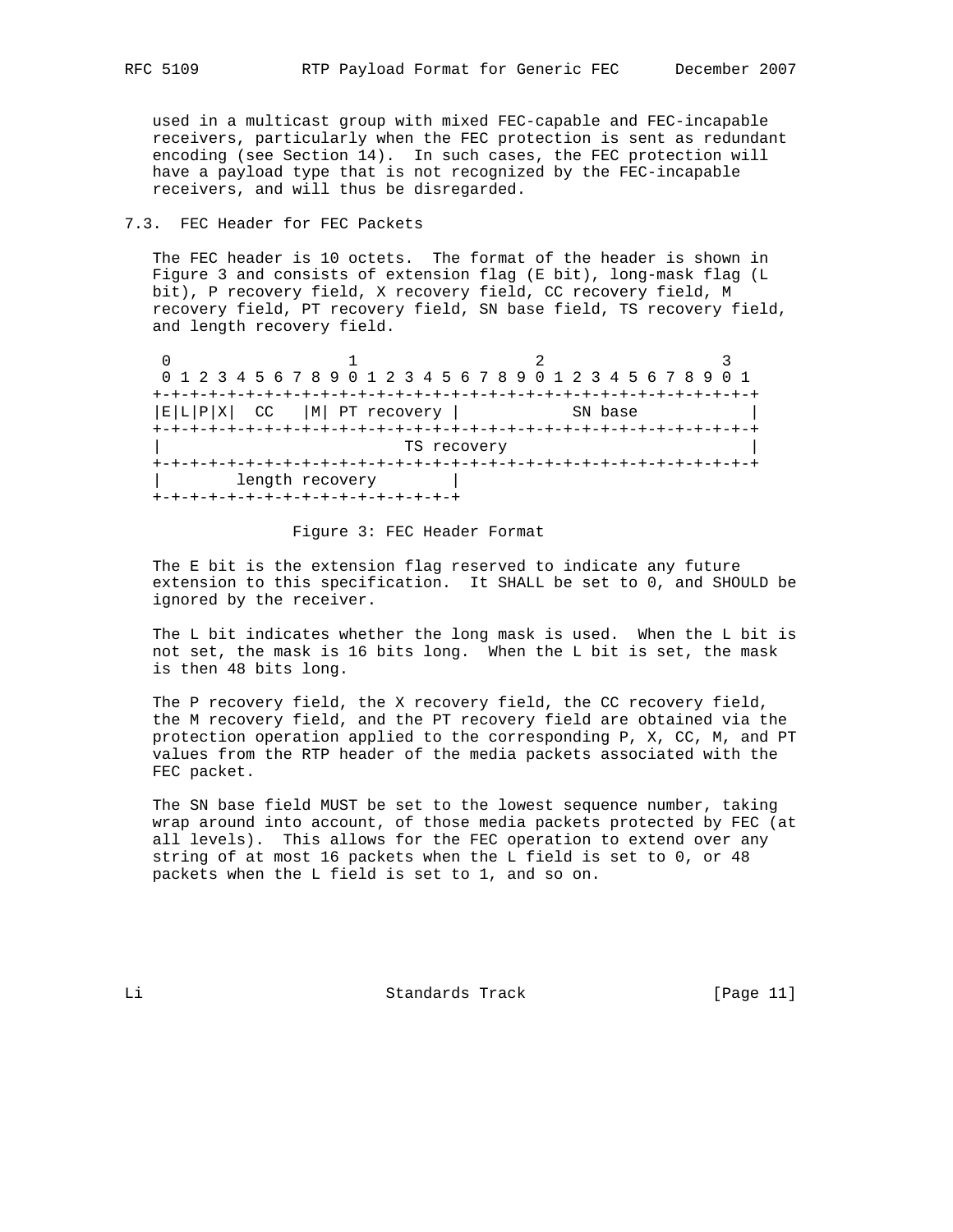The TS recovery field is computed via the protection operation applied to the timestamps of the media packets associated with this FEC packet. This allows the timestamp to be completely recovered.

 The length recovery field is used to determine the length of any recovered packets. It is computed via the protection operation applied to the unsigned network-ordered 16-bit representation of the sums of the lengths (in bytes) of the media payload, CSRC list, extension and padding of each of the media packets associated with this FEC packet (in other words, the CSRC list, RTP extension, and padding of the media payload packets, if present, are "counted" as part of the payload). This allows the FEC procedure to be applied even when the lengths of the protected media packets are not identical. For example, assume that an FEC packet is being generated by xor'ing two media packets together. The length of the payload of two media packets is 3 (0b011) and 5 (0b101) bytes, respectively. The length recovery field is then encoded as 0b011 xor 0b101 = 0b110.

### 7.4. FEC Level Header for FEC Packets

 The FEC level header is 4 or 8 octets (depending on the L bit in the FEC header). The formats of the headers are shown in Figure 4.

 The FEC level headers consist of a protection length field and a mask field. The protection length field is 16 bits long. The mask field is 16 bits long (when the L bit is not set) or 48 bits long (when the L bit is set).

 The mask field in the FEC level header indicates which packets are associated with the FEC packet at the current level. It is either 16 or 48 bits depending on the value of the L bit. If bit i in the mask is set to 1, then the media packet with sequence number  $N + i$  is associated with this FEC packet, where N is the SN Base field in the FEC packet header. The most significant bit of the mask corresponds to i=0, and the least significant to i=15 when the L bit is set to 0, or i=47 when the L bit is set to 1.

| 0 1 2 3 4 5 6 7 8 9 0 1 2 3 4 5 6 7 8 9 0 1 2 3 4 5 6 7 8 9 0 1 |  |  |  |  |  |  |  |      |  |  |  |  |  |                                         |  |  |  |  |  |  |  |  |
|-----------------------------------------------------------------|--|--|--|--|--|--|--|------|--|--|--|--|--|-----------------------------------------|--|--|--|--|--|--|--|--|
|                                                                 |  |  |  |  |  |  |  |      |  |  |  |  |  |                                         |  |  |  |  |  |  |  |  |
| Protection Length                                               |  |  |  |  |  |  |  | mask |  |  |  |  |  |                                         |  |  |  |  |  |  |  |  |
|                                                                 |  |  |  |  |  |  |  |      |  |  |  |  |  |                                         |  |  |  |  |  |  |  |  |
|                                                                 |  |  |  |  |  |  |  |      |  |  |  |  |  | mask cont. (present only when $L = 1$ ) |  |  |  |  |  |  |  |  |
|                                                                 |  |  |  |  |  |  |  |      |  |  |  |  |  | --+-+-+-+-+-+-+-+-+-+-+-                |  |  |  |  |  |  |  |  |

### Figure 4: ULP Level Header Format

The setting of the mask field shall follow the following rules:

Li Standards Track [Page 12]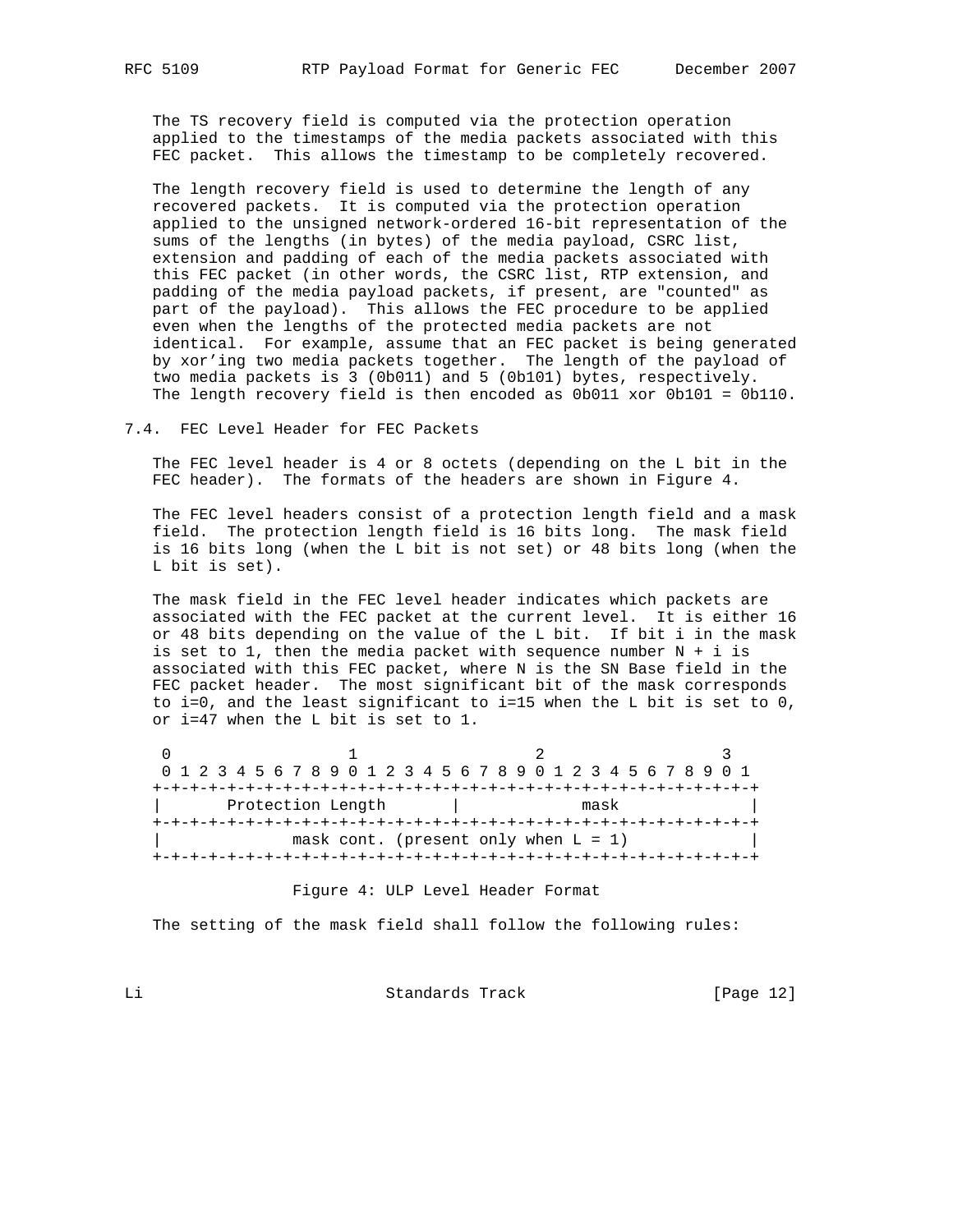a. A media packet SHALL be protected only once at each protection level higher than level 0. A media packet MAY be protected more than once at level 0 by different packets, providing the

protection lengths of level 0 of these packets are equal.

- b. For a media packet to be protected at level p, it MUST also be protected at level p-1 in any FEC packets. Please note that the protection level p for a media packet can be in an FEC packet that is different from the one that contains protection level p-1 for the same media packet.
- c. If a ULP FEC packet contains protection at level p, it MUST also contain protection at level p-1. Note that the combination of payload packets that are protected in level p may be different from those of level p-1.

 The rationale for rule (a) is that multiple protection increases the complexity of the recovery implementation. At higher levels, the multiple protection offers diminishing benefit, so its application is restricted to level 0 for simpler implementation. The rationale for rule (b) is that the protection offset (for each associated packet) is not explicitly signaled in the protocol. With this restriction, the offset can be easily deducted from protection lengths of the levels. The rationale of rule (c) is that the level of protection is not explicitly indicated. This rule is set to implicitly specify the levels.

 One example of the protection combinations is illustrated in Figure 5 below. It is the same example as shown in Figure 1. This same example is also shown in more detail in Section 10.2 to illustrate how the fields in the headers are set.

Li Standards Track [Page 13]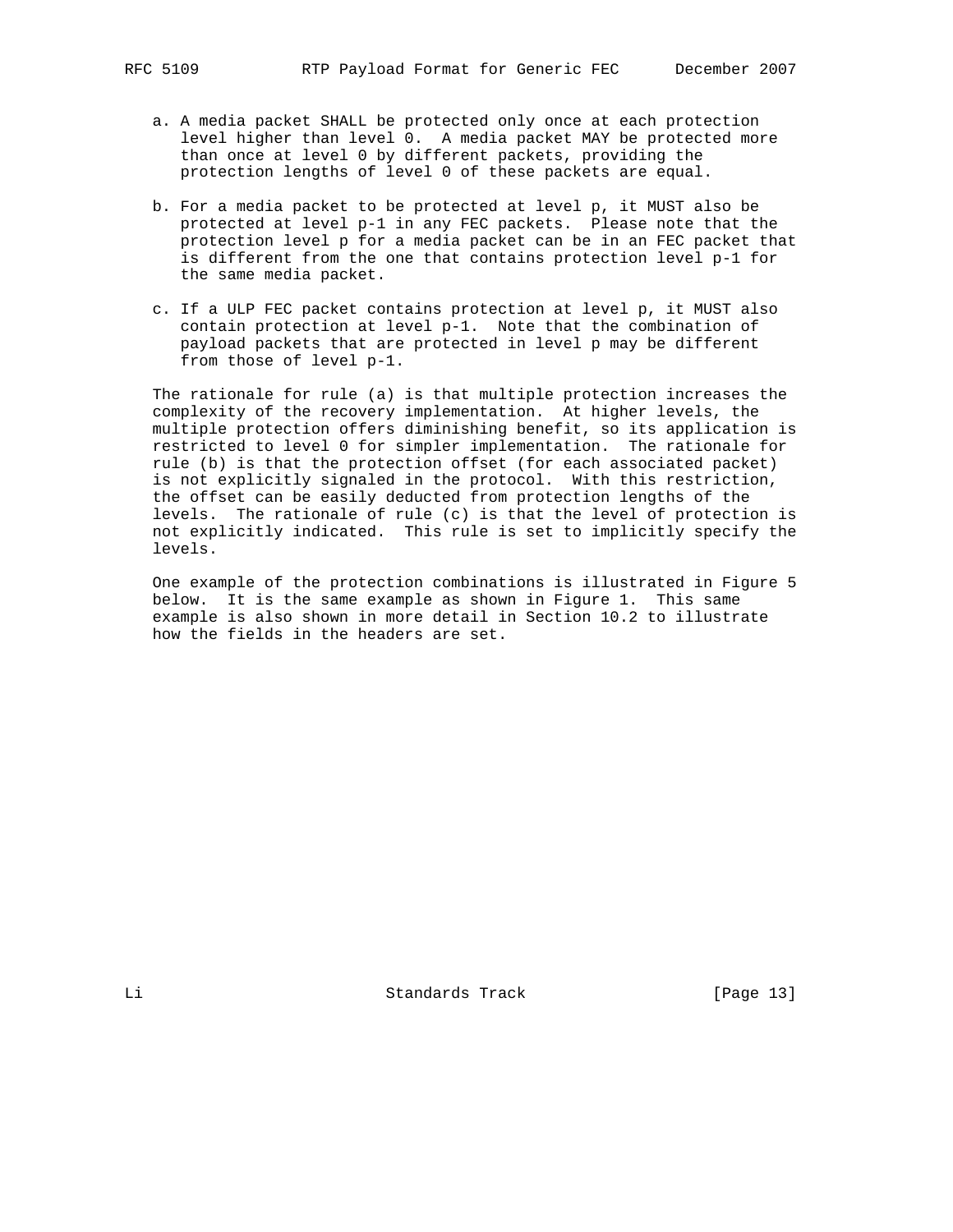Packet A ##################### : : Packet B ############### : : : ULP FEC Packet #1 @@@@@@@@ the state of the state of the state of the state of the state of the state of the state of Packet C ########### : the second control of the second control of the second control of Packet D ################################### the second control of the second control of the second control of ULP FEC Packet #2 @@@@@@@@@@@@@@@@@ : : :  $: < -L0->: < -L1--:$  Payload packet # | ULP FEC packet that protects at level | L0 L1 ---------------------+--------------------------------------- A | #1 #2 B | #1 #2  $\begin{array}{ccc} \text{C} & & | & & \#2 & & \#2 \\ \text{D} & & | & \#2 & & \#2 \end{array}$ D | #2 #2

Figure 5: An Example of Protection Combination

 In this example, ULP FEC packet #1 only has protection level 0. ULP FEC packet #2 has protection levels 0 and 1. Read across the table, it is shown that payload packet A is protected by ULP FEC packet #1 at level 0, by ULP FEC packet #2 at level 1, and so on. Also, it can be easily seen from the table that ULP FEC packet #2 protects at level 0 payload packets C and D, at level 1 payload packets A-D, and so on. For additional examples with more details, please refer to Section 10, "Examples".

 The payload of the ULP FEC packets of each level is the protection operation (XOR) applied to the media payload and padding of the media packets associated with the ULP FEC packet at that level. Details are described in Section 8 on the protection operation.

 The size of the ULP FEC packets is determined by the protection lengths chosen for the protection operation. In the above example, ULP FEC packet #1 has length L0 (plus the header overhead). ULP FEC packet #2 with two levels has length L0+L1 (plus the header overhead). It is longer than some of the packets it protects (packets B and C in this example), and is shorter than some of the packets it protects (packets A and D in this example).

Li Standards Track [Page 14]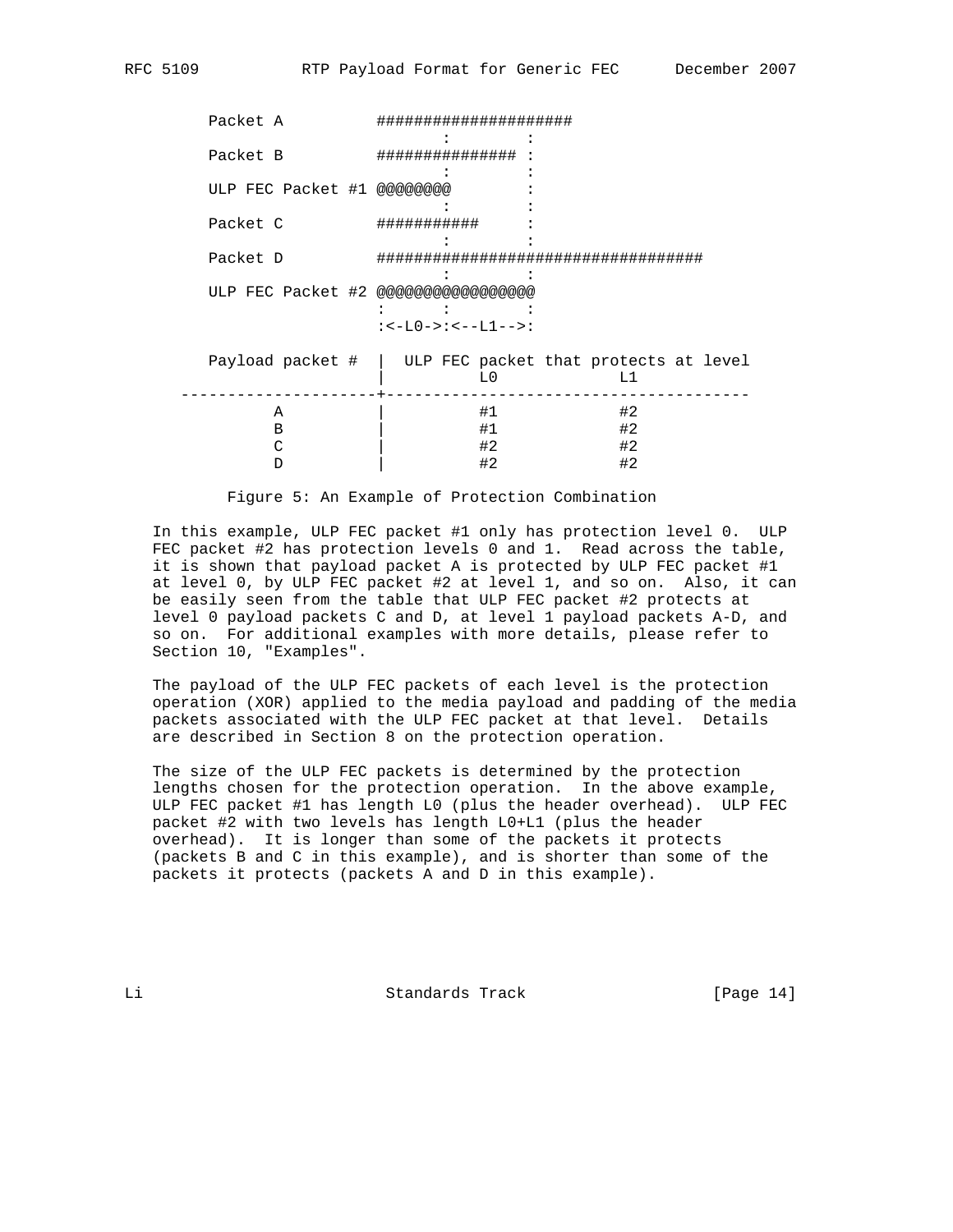Note that it's possible for the FEC packet (non-ULP and ULP) to be larger than the longest media packets it protects because of the overhead from the headers and/or if a large protection length is chosen for ULP. This could cause difficulties if this results in the FEC packet exceeding the Maximum Transmission Unit size for the path along which it is sent.

8. Protection Operation

 FEC packets are formed from an "FEC bit string" that is generated from the data of the protected media RTP packets. More specifically, the FEC bit string is the bitwise exclusive OR of the "protected bit strings" of the protected media RTP packets.

 The following procedure MAY be followed for the protection operation. Other procedures MAY be used, but the end result MUST be identical to the one described here.

8.1. Generation of the FEC Header

 In the case of the FEC header, the protected bit strings (80 bits in length) are generated for each media packet to be protected at FEC level 0. It is formed by concatenating the following fields together in the order specified:

- o The first 64 bits of the RTP header (64 bits)
- o Unsigned network-ordered 16-bit representation of the media packet length in bytes minus 12 (for the fixed RTP header), i.e., the sum of the lengths of all the following if present: the CSRC list, extension header, RTP payload, and RTP padding (16 bits)

 After the FEC bit string is formed by applying parity operation on the protected bit strings, the FEC header is generated from the FEC bit string as follows:

 The first (most significant) 2 bits in the FEC bit string are skipped. The next bit in the FEC bit string is written into the P recovery bit of the FEC header in the FEC packet. The next bit in the FEC bit string is written into the E recovery bit of the FEC header. The next 4 bits of the FEC bit string are written into the CC recovery field of the FEC header. The next bit is written into the M recovery bit of the FEC header. The next 7 bits of the FEC bit string are written into the PT recovery field in the FEC header. The next 16 bits are skipped. The next 32 bits of the FEC bit string are written into the TS recovery field in the FEC header. The next 16 bits are written into the length recovery field in the packet header.

Li Standards Track [Page 15]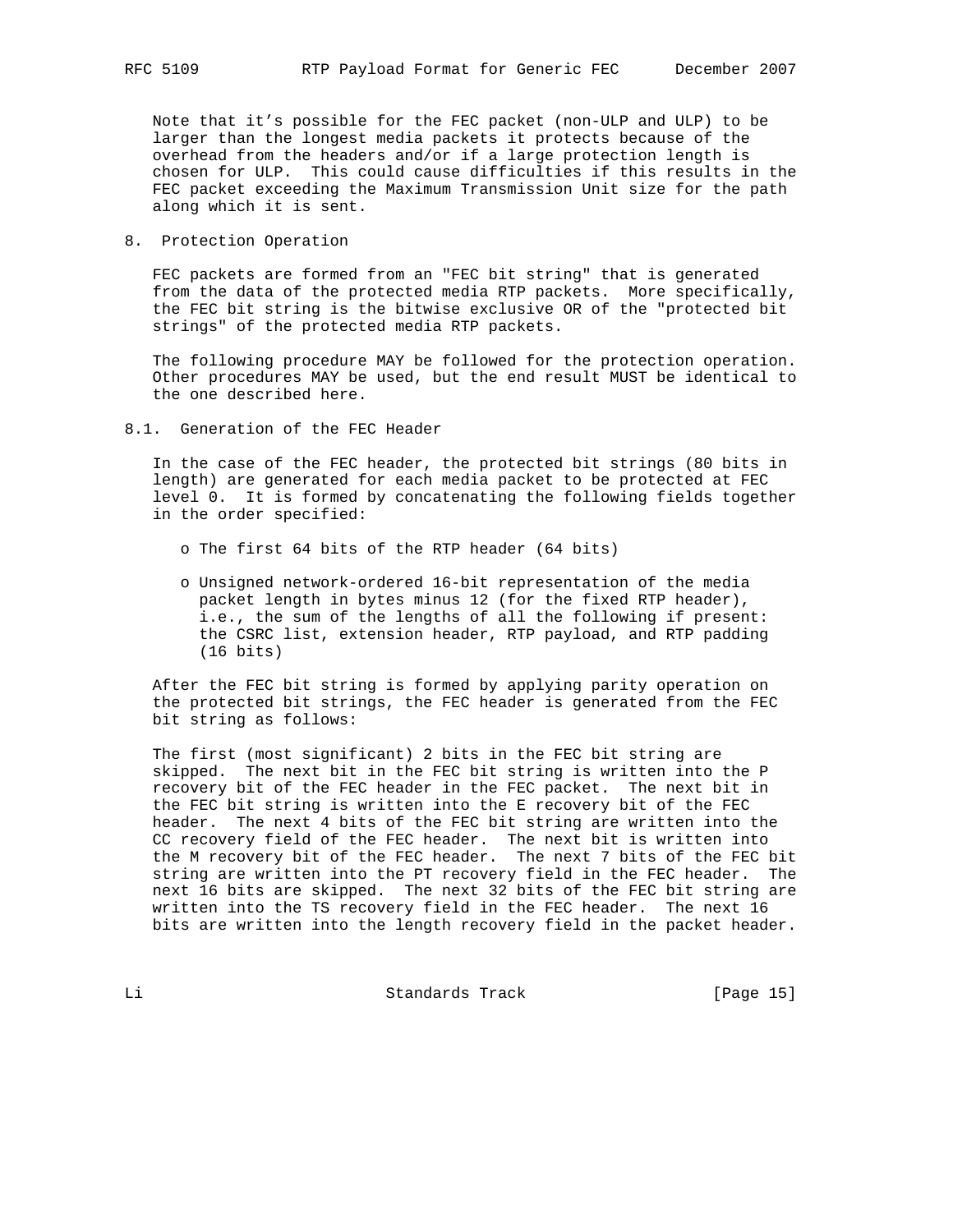## 8.2. Generation of the FEC Payload

 For generation of the FEC payload, the protected bit strings are simply the protected RTP packets. The FEC bit string is thus the bitwise exclusive OR of these protected media RTP packets. Such FEC bit strings need to be generated for each level, as the group of protected payload packets may be different for each level. If the lengths of the protected RTP packets are not equal, each shorter packet MUST be padded to the length of the longest packet by adding octet 0 at the end.

For protection level n  $(n = 0, 1, ...)$ , only Ln octets of data are set as the FEC level n payload data after the level n ULP header. The data is the Ln octets of data starting with the  $(Sn + 13)$ th octet in the FEC bit string, where:

 $Sn = sum(Li : 0 \le i \le n).$ 

 Li is the protection length of level i, and S0 is defined to be 0. The reason for omitting the first 12 octets is that that information is protected by the FEC header already.

9. Recovery Procedures

 The FEC packets allow end systems to recover from the loss of media packets. This section describes the procedure for performing this recovery.

 Recovery requires two distinct operations. The first determines which packets (media and FEC) must be combined in order to recover a missing packet. Once this is done, the second step is to actually reconstruct the data. The second step MUST be performed as described below. The first step MAY be based on any algorithm chosen by the implementer. Different algorithms result in a trade-off between complexity and the ability to recover missing packets, if possible.

 The lost payload packets may be recovered in full or in parts depending on the data-loss situation due to the nature of unequal error protection (when it is used). The partial recovery of the packet can be detected by checking the recovery length of the packet retrieved from the FEC header against the actual length of the recovered payload data.

9.1. Reconstruction of the RTP Header

 Let T be the list of packets (FEC and media) that can be combined to recover some media packet xi at level 0. The procedure is as follows:

Li Standards Track [Page 16]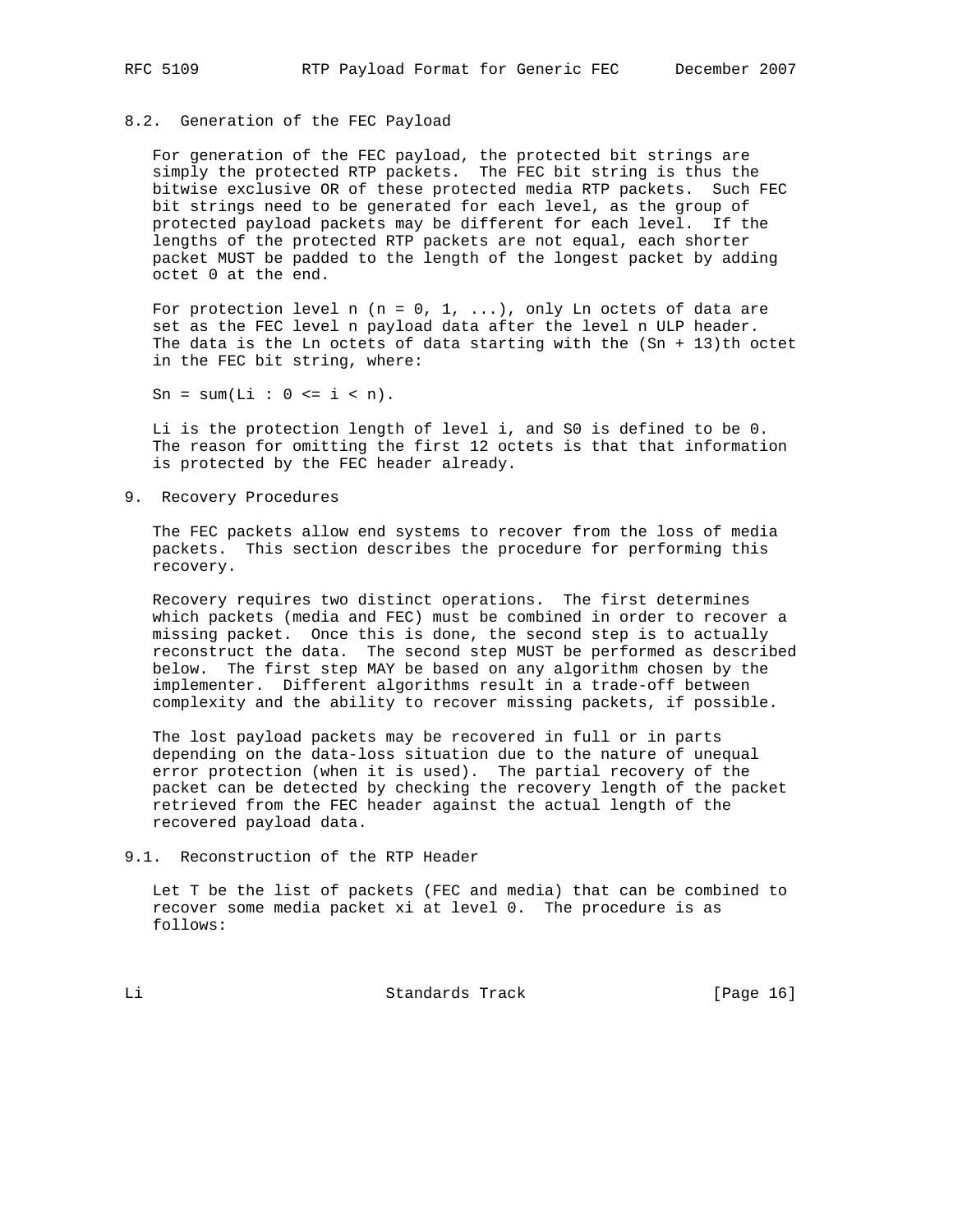- 1. For the media packets in T, compute the first 80 bits of the protected bit string following the procedure as described for generating the FEC header in the previous section.
- 2. For the FEC packet in T, the FEC bit string is the 80-bit FEC header.
- 3. Calculate the recovery bit string as the bitwise exclusive OR of the protected bit string generated from all the media packets in T and the FEC bit string generated from all the FEC packets in T.
- 4. Create a new packet with the standard 12-byte RTP header and no payload.
- 5. Set the version of the new packet to 2. Skip the first 2 bits in the recovery bit string.
- 6. Set the Padding bit in the new packet to the next bit in the recovery bit string.
- 7. Set the Extension bit in the new packet to the next bit in the recovery bit string.
- 8. Set the CC field to the next 4 bits in the recovery bit string.
- 9. Set the marker bit in the new packet to the next bit in the recovery bit string.
- 10. Set the payload type in the new packet to the next 7 bits in the recovery bit string.
- 11. Set the SN field in the new packet to xi. Skip the next 16 bits in the recovery bit string.
- 12. Set the TS field in the new packet to the next 32 bits in the recovery bit string.
- 13. Take the next 16 bits of the recovery bit string. Whatever unsigned integer this represents (assuming network-order), take that many bytes from the recovery bit string and append them to the new packet. This represents the CSRC list, extension, payload, and the padding of the RTP payload.
- 14. Set the SSRC of the new packet to the SSRC of the media stream it's protecting, i.e., the SSRC of the media stream to which the FEC stream is associated.

Li Standards Track [Page 17]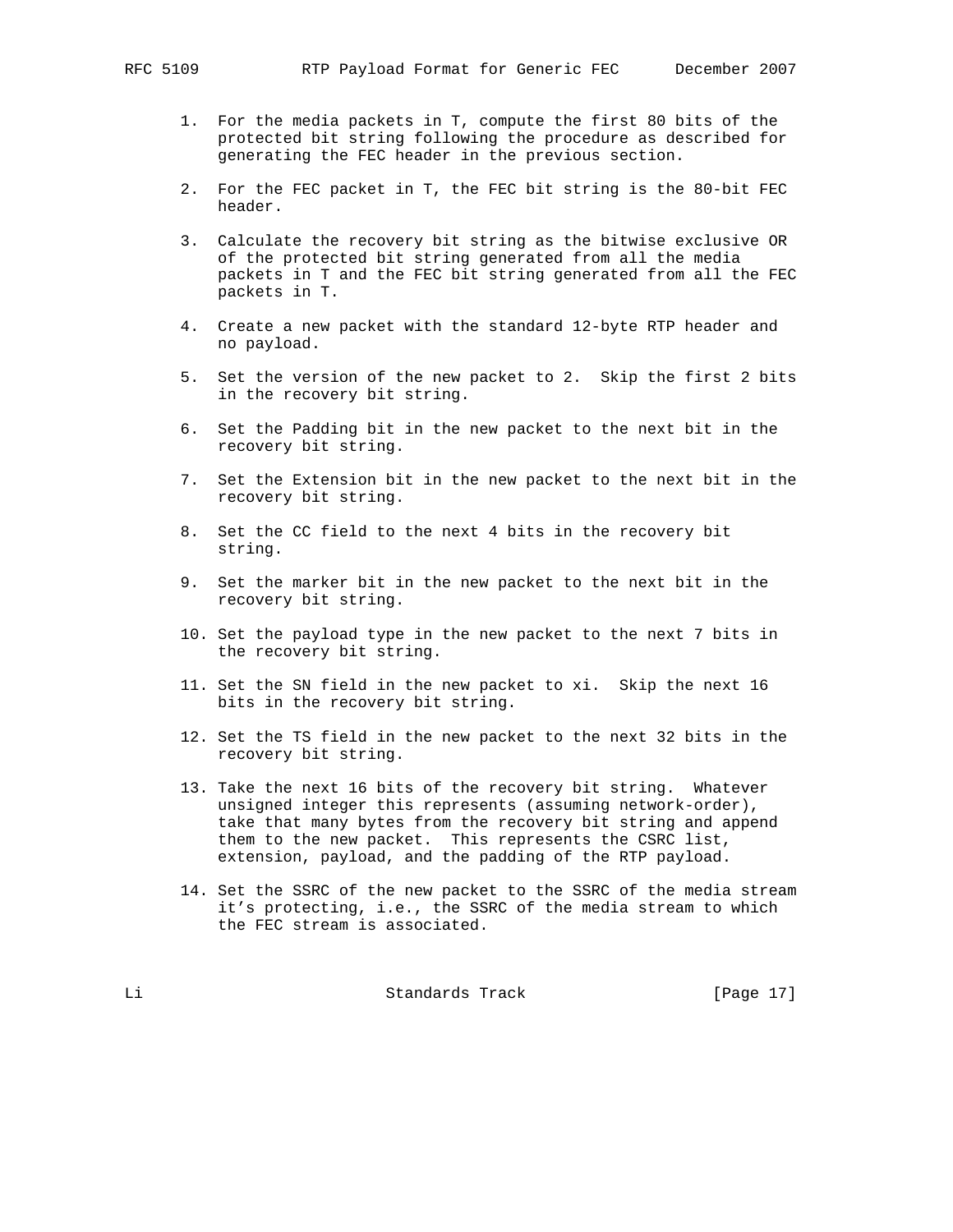This procedure will recover the header of an RTP packet up to the SSRC field.

9.2. Reconstruction of the RTP Payload

 Let T be the list of packets (FEC and media) that can be combined to recover some media packet xi at a certain protection level. The procedure is as follows:

- 1. Assume that we are reconstructing the data for level n, the first step is to get the protection length of level n (Ln) from the ULP header of level n.
- 2. For the FEC packets in T, the FEC bit string of level n is FEC level n payload, i.e., the Ln octets of data following the ULP header of level n.
- 3. For the media packets in T, the protected bit string of level n is Ln octets of data starting with the (Sn + 13)th octet of the packet. Sn is the same as defined in Section 8.2. Note that the protection of level 0 starts from the 13th octet of the media packet after the SSRC field. The information of the first 12 octets are protected by the FEC header.
- 4. If any of the protected bit strings of level n generated from the media packets are shorter than the protection length of the current level, pad them to that length. The padding of octet 0 MUST be added at the end of the bit string.
- 5. Calculate the recovery bit string as the bitwise exclusive OR of the protected bit string of level n generated from all the media packets in T and the FEC bit string of level n generated from all the FEC packets in T.
- 6. The recovery bit string of the current protection level as generated above is combined through concatenation with the recovery bit string of all the other levels to form the (fully or partially) recovered media packet. Note that the recovery bit string of each protection level MUST be placed at the correct location in the recovered media packet for that level based on protection length settings.
- 7. The total length of the recovered media packet is recovered from the recovery operation at protection level 0 of the recovered media packet. This information can be used to check if the complete recovery operation (of all levels) has recovered the packet to its full length.

Li Standards Track [Page 18]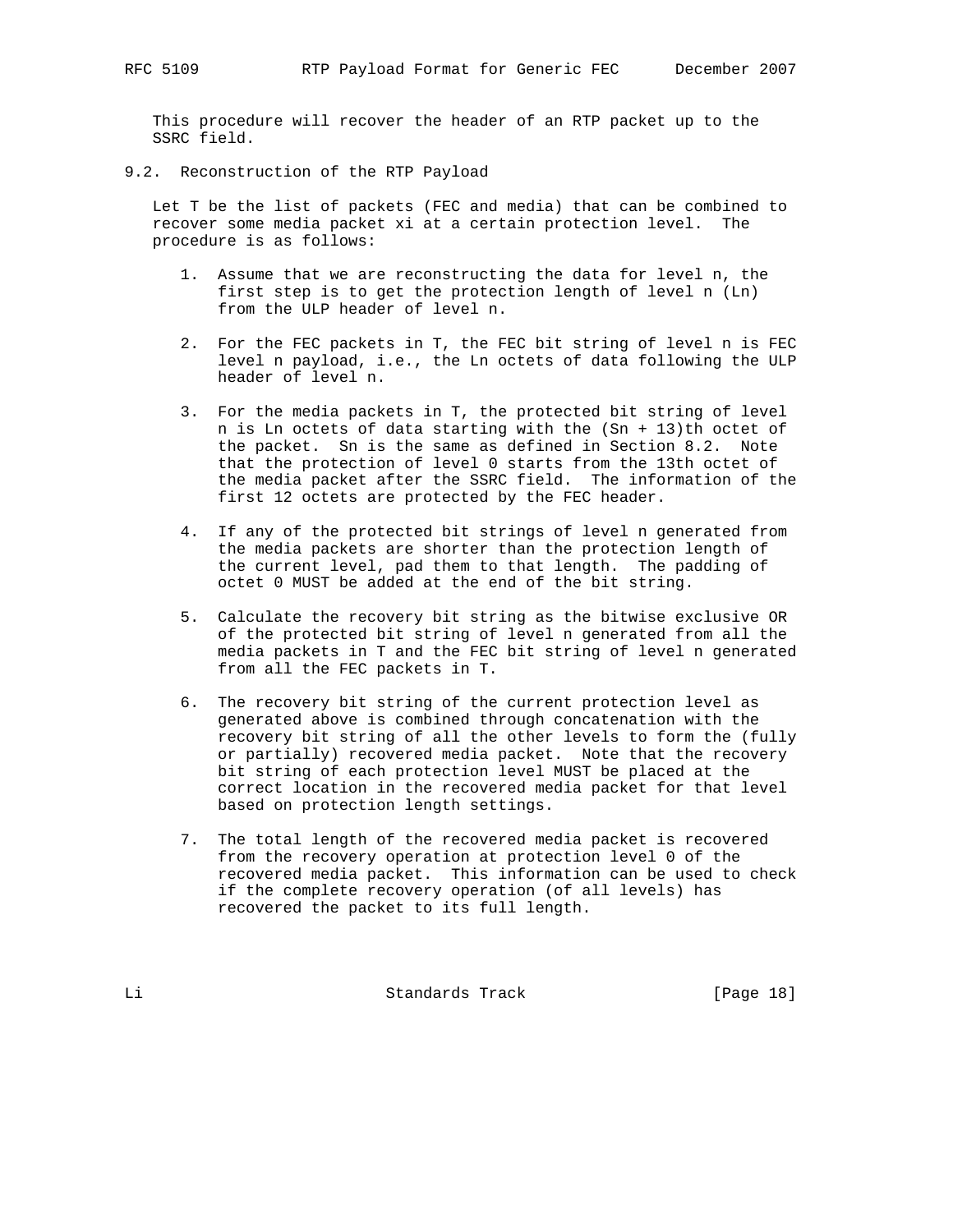The data protected at the lower protection level is recoverable in a majority of the cases if the higher-level protected data is recoverable. This procedure (together with the procedure for the lower protection levels) will usually recover both the header and payload of an RTP packet up to the protection length of the current level.

### 10. Examples

 In the first two examples considered below (Sections 10.1 and 10.2), we assume that the FEC streams are sent through a separate RTP session as described in Section 14.1. For these examples, we assume that four media packets are to be sent, A, B, C, and D, from SSRC 2. Their sequence numbers are  $8, 9, 10,$  and  $11,$  respectively, and have timestamps of 3, 5, 7, and 9, respectively. Packets A and C use payload type 11, and packets B and D use payload type 18. Packet A has 200 bytes of payload, packet B 140, packet C 100, and packet D 340. Packets A and C have their marker bit set.

 The third example (Section 10.3) is to illustrate when the FEC data is sent as redundant data with the payload packets.

10.1. An Example Offers Similar Protection as RFC 2733

 We can protect the four payload packets to their full length in one single level with one FEC packet. This offers similar protection as RFC 2733. The scheme is as shown in Figure 6.

|            | ----------                    |
|------------|-------------------------------|
| Packet A   |                               |
| Packet B   | -----+-----<br>---------+---+ |
| Packet C   |                               |
| Packet D   |                               |
|            |                               |
| Packet FEC |                               |
|            |                               |
|            |                               |

Figure 6: FEC Scheme with Single-Level Protection

Li Standards Track [Page 19]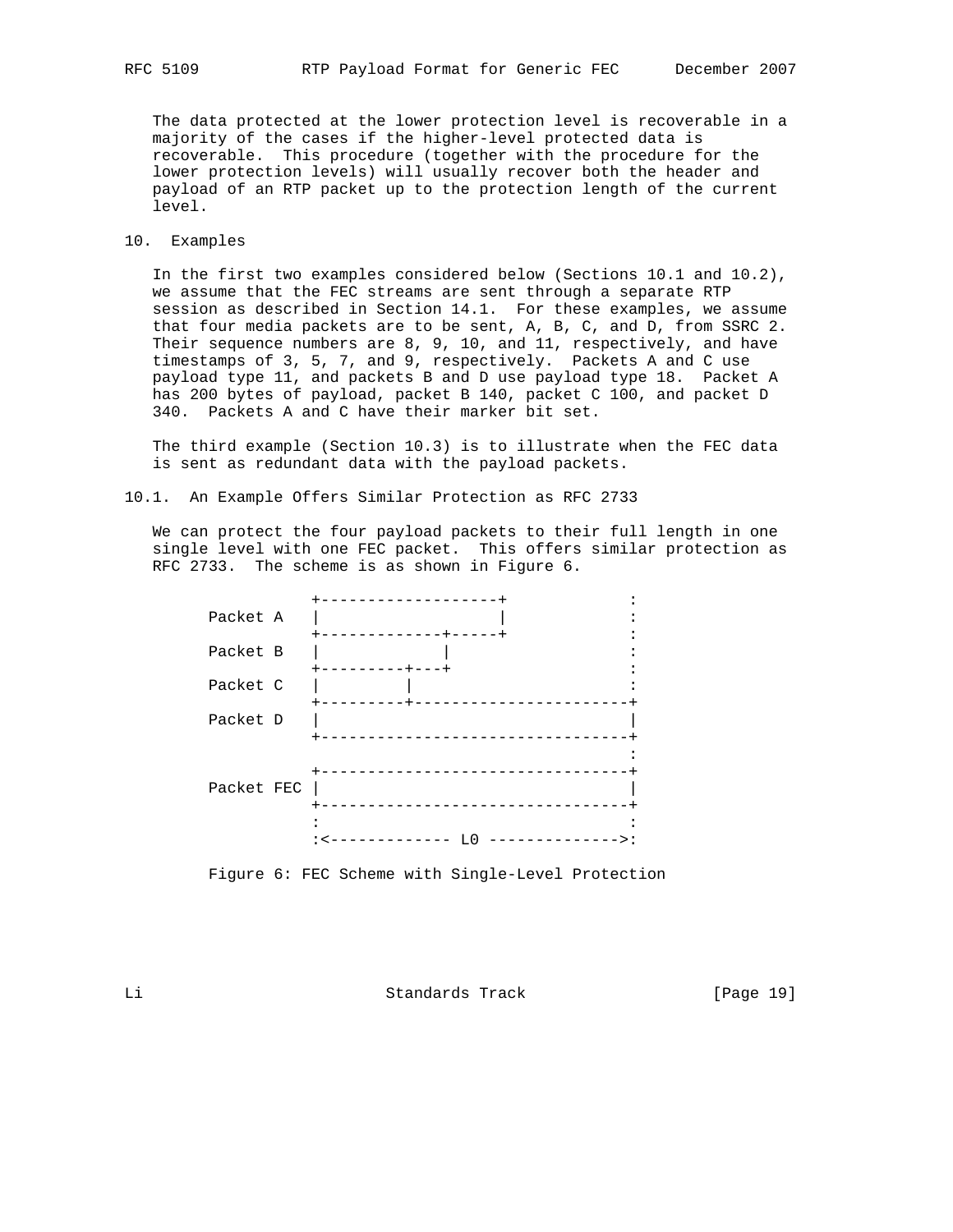An FEC packet is generated from these four packets. We assume that payload type 127 is used to indicate an FEC packet. The resulting RTP header is shown in Figure 7.

The FEC header in the FEC packet is shown in Figure 8.

The FEC level header for level 0 is shown in Figure 9.

0  $1$  2 3 0 1 2 3 4 5 6 7 8 9 0 1 2 3 4 5 6 7 8 9 0 1 2 3 4 5 6 7 8 9 0 1 +-+-+-+-+-+-+-+-+-+-+-+-+-+-+-+-+-+-+-+-+-+-+-+-+-+-+-+-+-+-+-+-+ |1 0|0|0|0 0 0 0|0|1 1 1 1 1 1 1|0 0 0 0 0 0 0 0 0 0 0 0 0 0 0 1| +-+-+-+-+-+-+-+-+-+-+-+-+-+-+-+-+-+-+-+-+-+-+-+-+-+-+-+-+-+-+-+-+ |0 0 0 0 0 0 0 0 0 0 0 0 0 0 0 0 0 0 0 0 0 0 0 0 0 0 0 0 1 0 0 1| +-+-+-+-+-+-+-+-+-+-+-+-+-+-+-+-+-+-+-+-+-+-+-+-+-+-+-+-+-+-+-+-+ |0 0 0 0 0 0 0 0 0 0 0 0 0 0 0 0 0 0 0 0 0 0 0 0 0 0 0 0 0 0 1 0| +-+-+-+-+-+-+-+-+-+-+-+-+-+-+-+-+-+-+-+-+-+-+-+-+-+-+-+-+-+-+-+-+

 Version: 2 Padding: 0 Extension: 0 Marker: 0 PT: 127<br>SN: 1 SN: 1<br>TS: 9 TS: 9 SSRC: 2

Figure 7: RTP Header of FEC Packet

Li Standards Track [Page 20]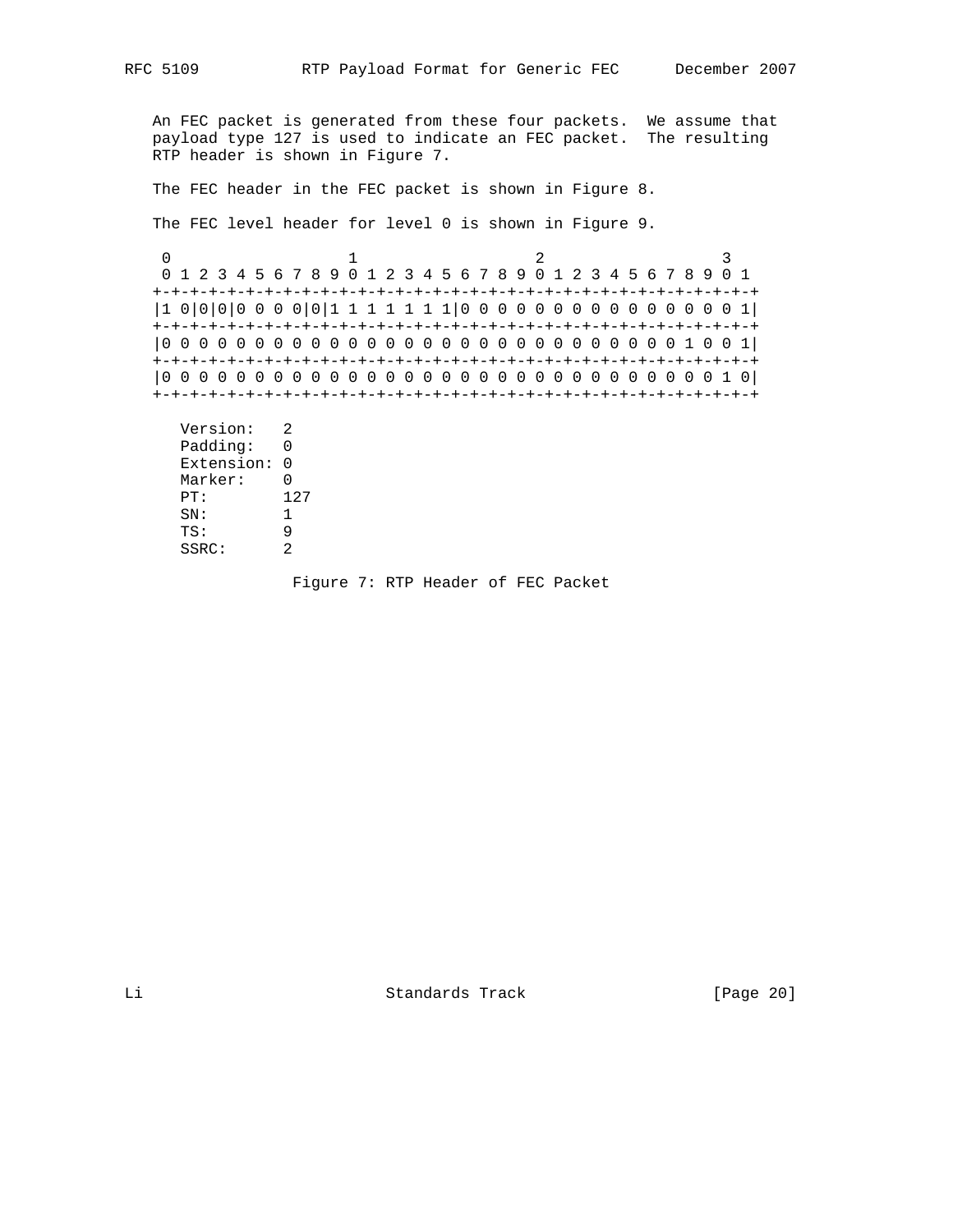0  $1$  2 3 0 1 2 3 4 5 6 7 8 9 0 1 2 3 4 5 6 7 8 9 0 1 2 3 4 5 6 7 8 9 0 1 +-+-+-+-+-+-+-+-+-+-+-+-+-+-+-+-+-+-+-+-+-+-+-+-+-+-+-+-+-+-+-+-+ |0|0|0|0|0 0 0 0|0|0 0 0 0 0 0 0|0 0 0 0 0 0 0 0 0 0 0 0 1 0 0 0| +-+-+-+-+-+-+-+-+-+-+-+-+-+-+-+-+-+-+-+-+-+-+-+-+-+-+-+-+-+-+-+-+ |0 0 0 0 0 0 0 0 0 0 0 0 0 0 0 0 0 0 0 0 0 0 0 0 0 0 0 0 1 0 0 0| +-+-+-+-+-+-+-+-+-+-+-+-+-+-+-+-+-+-+-+-+-+-+-+-+-+-+-+-+-+-+-+-+ |0 0 0 0 0 0 0 1 0 1 1 1 0 1 0 0| +-+-+-+-+-+-+-+-+-+-+-+-+-+-+-+-+ E: 0 [this specification]<br>L: 0 [short 16-bit mask] L: 0 [short 16-bit mask] P rec.: 0 [0 XOR 0 XOR 0 XOR 0] X rec.: 0 [0 XOR 0 XOR 0 XOR 0] CC rec.: 0 [0 XOR 0 XOR 0 XOR 0] M rec.: 0 [1 XOR 0 XOR 1 XOR 0] PT rec.: 0 [11 XOR 18 XOR 11 XOR 18] SN base: 8 [min(8,9,10,11)] TS rec.: 8 [3 XOR 5 XOR 7 XOR 9] len. rec.: 372 [200 XOR 140 XOR 100 XOR 340] Figure 8: FEC Header of FEC Packet 0  $1$  2 3 0 1 2 3 4 5 6 7 8 9 0 1 2 3 4 5 6 7 8 9 0 1 2 3 4 5 6 7 8 9 0 1 +-+-+-+-+-+-+-+-+-+-+-+-+-+-+-+-+-+-+-+-+-+-+-+-+-+-+-+-+-+-+-+-+ |0 0 0 0 0 0 0 1 0 1 0 1 0 1 0 0|1 1 1 1 0 0 0 0 0 0 0 0 0 0 0 0| +-+-+-+-+-+-+-+-+-+-+-+-+-+-+-+-+-+-+-+-+-+-+-+-+-+-+-+-+-+-+-+-+ L0: 340 [the longest of 200, 140, 100, and 340] mask: 61440 [with Bits 1, 2, 3, and 4 marked accordingly for Packets 8, 9, 10, and 11] The payload length for level 0 is 340 bytes. Figure 9: FEC Level Header (Level 0)

10.2. An Example with Two Protection Levels

 A more complex example is to use FEC at two levels. The level 0 FEC will provide greater protection to the beginning part of the payload packets. The level 1 FEC will apply additional protection to the rest of the packets. This is illustrated in Figure 10. In this example,  $LO = 70$  and  $LI = 90$ .

Li Standards Track [Page 21]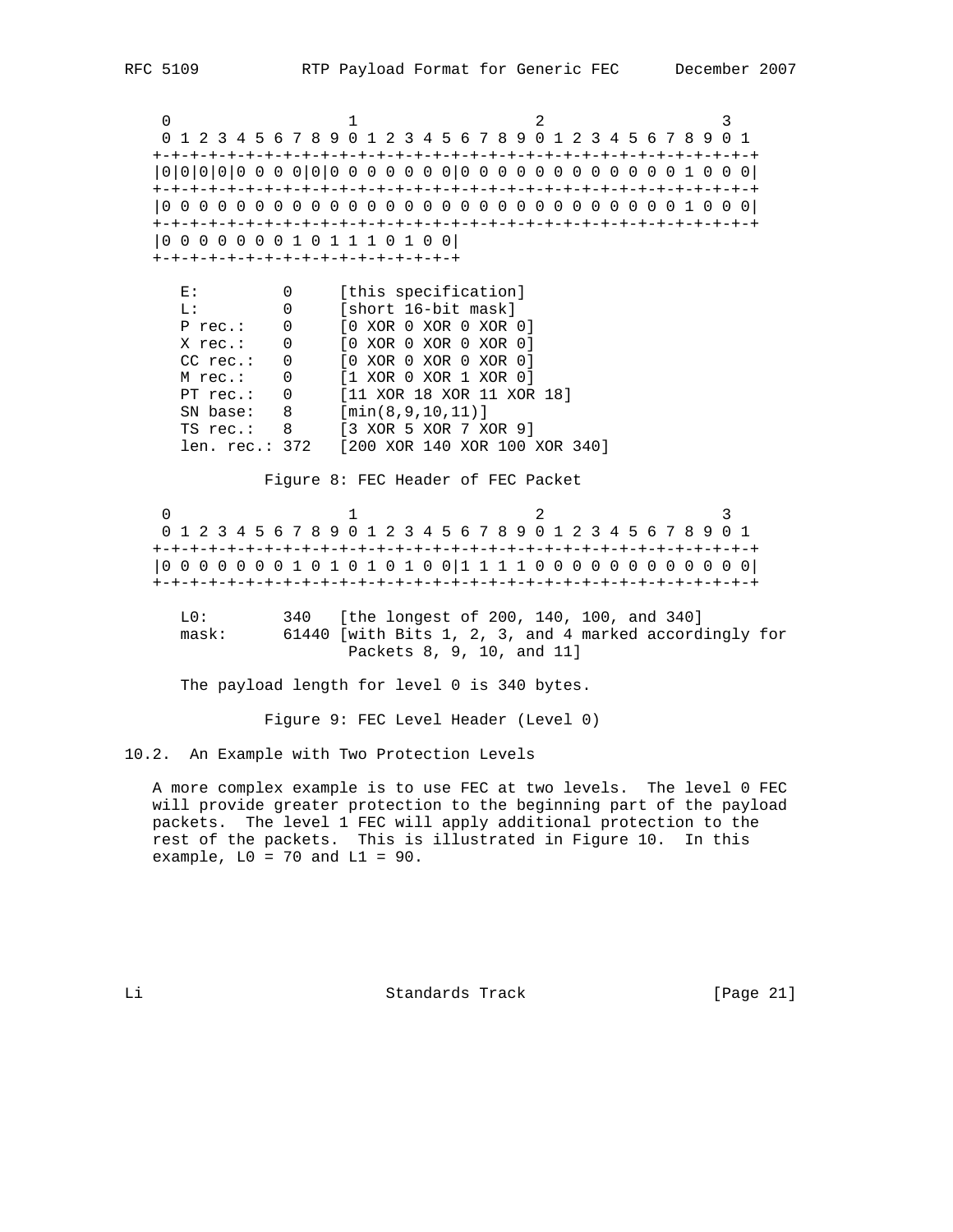|          | --------:---+                                           |
|----------|---------------------------------------------------------|
| Packet A |                                                         |
| Packet B | $\sim$ $\sim$ $\sim$<br>$\ddot{\cdot}$<br>-----:--+---+ |
| ULP #1   | -----<br>-----                                          |
|          | --+                                                     |
| Packet C | <b>Contract Contract</b>                                |
| Packet D | <b>Contract Contract Street</b><br>$\ddot{\cdot}$       |
|          |                                                         |
| ULP #2   | $\ddot{\phantom{a}}$ :                                  |
|          |                                                         |
|          | $:--L0->:--L1-->:$                                      |

Figure 10: ULP FEC Scheme with Protection Level 0 and Level 1

This will result in two FEC packets - #1 and #2.

 The resulting ULP FEC packet #1 will have the RTP header as shown in Figure 11. The FEC header for ULP FEC packet #1 will be as shown in Figure 12. The level 0 ULP header for #1 will be as shown in Figure 13.

Li Standards Track [Page 22]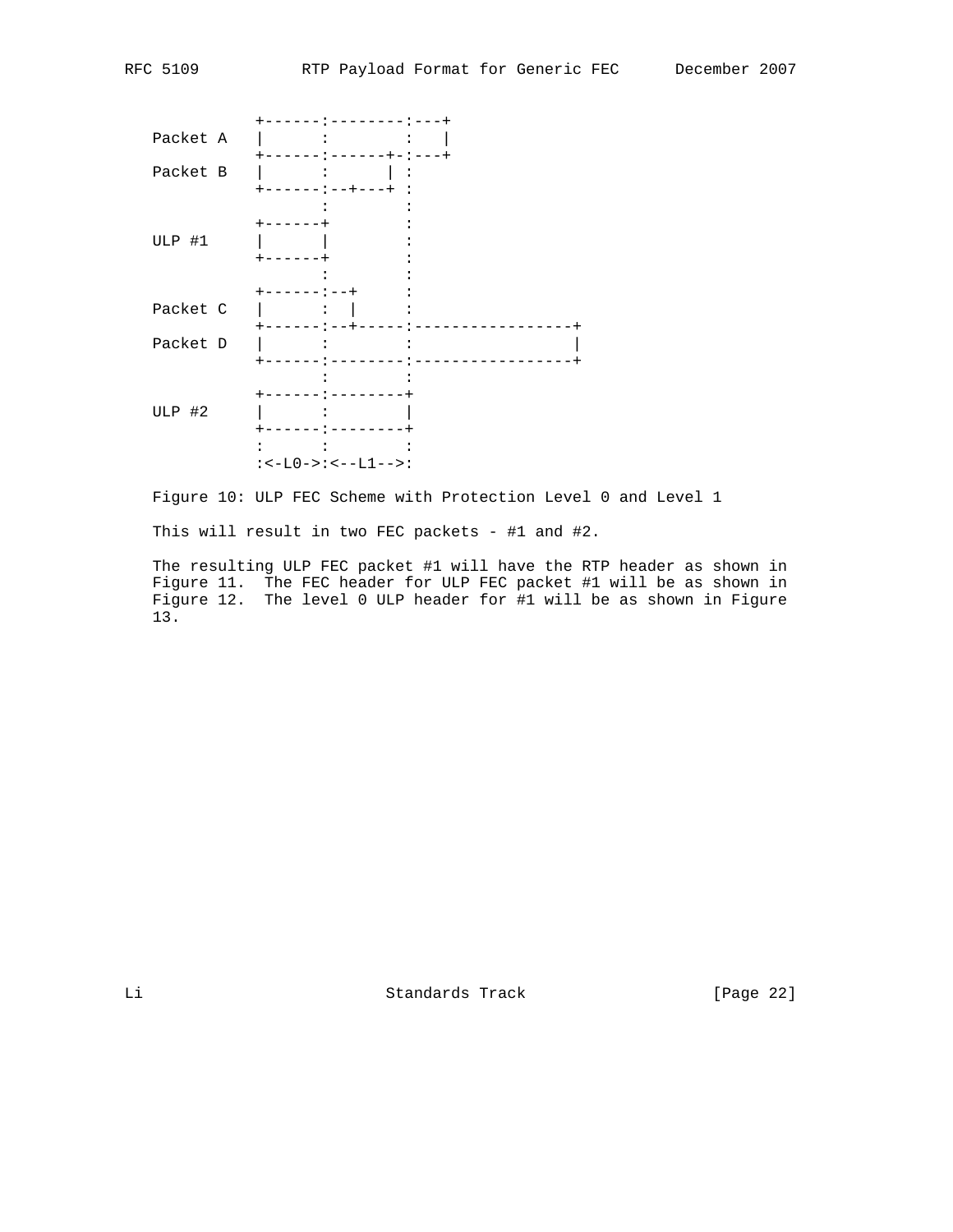0  $1$  2 3 0 1 2 3 4 5 6 7 8 9 0 1 2 3 4 5 6 7 8 9 0 1 2 3 4 5 6 7 8 9 0 1 +-+-+-+-+-+-+-+-+-+-+-+-+-+-+-+-+-+-+-+-+-+-+-+-+-+-+-+-+-+-+-+-+ |1 0|0|0|0 0 0 0|1|1 1 1 1 1 1 1|0 0 0 0 0 0 0 0 0 0 0 0 0 0 0 1| +-+-+-+-+-+-+-+-+-+-+-+-+-+-+-+-+-+-+-+-+-+-+-+-+-+-+-+-+-+-+-+-+ |0 0 0 0 0 0 0 0 0 0 0 0 0 0 0 0 0 0 0 0 0 0 0 0 0 0 0 0 0 1 0 1| +-+-+-+-+-+-+-+-+-+-+-+-+-+-+-+-+-+-+-+-+-+-+-+-+-+-+-+-+-+-+-+-+ |0 0 0 0 0 0 0 0 0 0 0 0 0 0 0 0 0 0 0 0 0 0 0 0 0 0 0 0 0 0 1 0| +-+-+-+-+-+-+-+-+-+-+-+-+-+-+-+-+-+-+-+-+-+-+-+-+-+-+-+-+-+-+-+-+

 Version: 2 Padding: 0 Extension: 0 Marker: 1 PT: 127 SN: 1 TS: 5 SSRC: 2

Figure 11: RTP Header of FEC Packet #1

0  $1$  2 3 0 1 2 3 4 5 6 7 8 9 0 1 2 3 4 5 6 7 8 9 0 1 2 3 4 5 6 7 8 9 0 1 +-+-+-+-+-+-+-+-+-+-+-+-+-+-+-+-+-+-+-+-+-+-+-+-+-+-+-+-+-+-+-+-+ |0|0|0|0|0 0 0 0|0|0 0 1 1 0 0 1|0 0 0 0 0 0 0 0 0 0 0 0 1 0 0 0| +-+-+-+-+-+-+-+-+-+-+-+-+-+-+-+-+-+-+-+-+-+-+-+-+-+-+-+-+-+-+-+-+ |0 0 0 0 0 0 0 0 0 0 0 0 0 0 0 0 0 0 0 0 0 0 0 0 0 0 0 0 0 1 1 0| +-+-+-+-+-+-+-+-+-+-+-+-+-+-+-+-+-+-+-+-+-+-+-+-+-+-+-+-+-+-+-+-+ |0 0 0 0 0 0 0 0 0 1 0 0 0 1 0 0| +-+-+-+-+-+-+-+-+-+-+-+-+-+-+-+-+

| E:              |                   | [this specification]      |
|-----------------|-------------------|---------------------------|
| L:              | 0                 | [short 16-bit mask]       |
| P rec.:         | $\overline{0}$    | $[0 \tXOR 0 XOR 0 XOR 0]$ |
| X rec.: 0       |                   | $[0 \tXOR 0 XOR 0 XOR 0]$ |
| $CC$ rec.:      | $0 \qquad \qquad$ | [0 XOR 0 XOR 0 XOR 0]     |
| M rec.: 0       |                   | [1 XOR 0 XOR 1 XOR 0]     |
| PT $rec.: 25$   |                   | $[11 \t XOR \t 18]$       |
| SN base: 8      |                   | [min(8,9)]                |
| TS rec.:        | 6                 | [3 XOR 5]                 |
| len. $rec.: 68$ |                   | [200 XOR 140]             |

Figure 12: FEC Header of ULP FEC Packet #1

Li Standards Track [Page 23]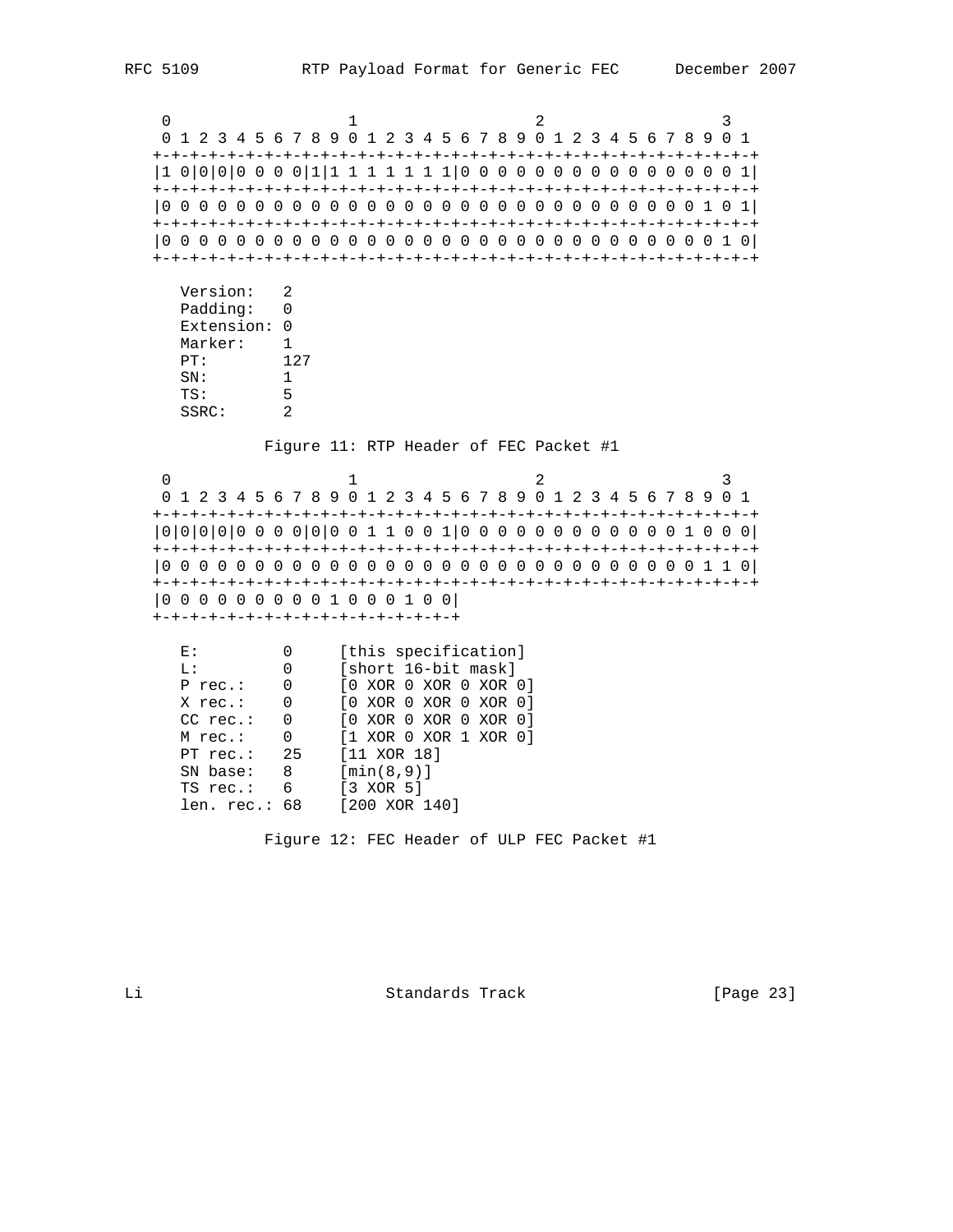0  $1$  2 3 0 1 2 3 4 5 6 7 8 9 0 1 2 3 4 5 6 7 8 9 0 1 2 3 4 5 6 7 8 9 0 1 +-+-+-+-+-+-+-+-+-+-+-+-+-+-+-+-+-+-+-+-+-+-+-+-+-+-+-+-+-+-+-+-+ |0 0 0 0 0 0 0 0 0 1 0 0 0 1 1 0|1 1 0 0 0 0 0 0 0 0 0 0 0 0 0 0| +-+-+-+-+-+-+-+-+-+-+-+-+-+-+-+-+-+-+-+-+-+-+-+-+-+-+-+-+-+-+-+-+ L0: 70

 mask: 49152 [with Bits 1 and 2 marked accordingly for Packets 8 and 9]

The payload length for level 0 is 70 bytes.

Figure 13: FEC Level Header (Level 0) for FEC Packet #1

 The resulting FEC packet #2 will have the RTP header as shown in Figure 14. The FEC header for FEC packet #2 will be as shown in Figure 15. The level 0 ULP header for #2 will be as shown in Figure 16. The level 1 ULP header for #2 will be as shown in Figure 17.

0  $1$  2 3 0 1 2 3 4 5 6 7 8 9 0 1 2 3 4 5 6 7 8 9 0 1 2 3 4 5 6 7 8 9 0 1 +-+-+-+-+-+-+-+-+-+-+-+-+-+-+-+-+-+-+-+-+-+-+-+-+-+-+-+-+-+-+-+-+ |1 0|0|0|0 0 0 0|1|1 1 1 1 1 1 1|0 0 0 0 0 0 0 0 0 0 0 0 0 0 1 0| +-+-+-+-+-+-+-+-+-+-+-+-+-+-+-+-+-+-+-+-+-+-+-+-+-+-+-+-+-+-+-+-+ |0 0 0 0 0 0 0 0 0 0 0 0 0 0 0 0 0 0 0 0 0 0 0 0 0 0 0 0 1 0 0 1| +-+-+-+-+-+-+-+-+-+-+-+-+-+-+-+-+-+-+-+-+-+-+-+-+-+-+-+-+-+-+-+-+ |0 0 0 0 0 0 0 0 0 0 0 0 0 0 0 0 0 0 0 0 0 0 0 0 0 0 0 0 0 0 1 0| +-+-+-+-+-+-+-+-+-+-+-+-+-+-+-+-+-+-+-+-+-+-+-+-+-+-+-+-+-+-+-+-+

```
 Version: 2
 Padding: 0
 Extension: 0
 Marker: 1
 PT: 127
 SN: 2
TS: 9<br>SSRC: 2
SSRC:
```
Figure 14: RTP Header of FEC Packet #2

Li Standards Track [Page 24]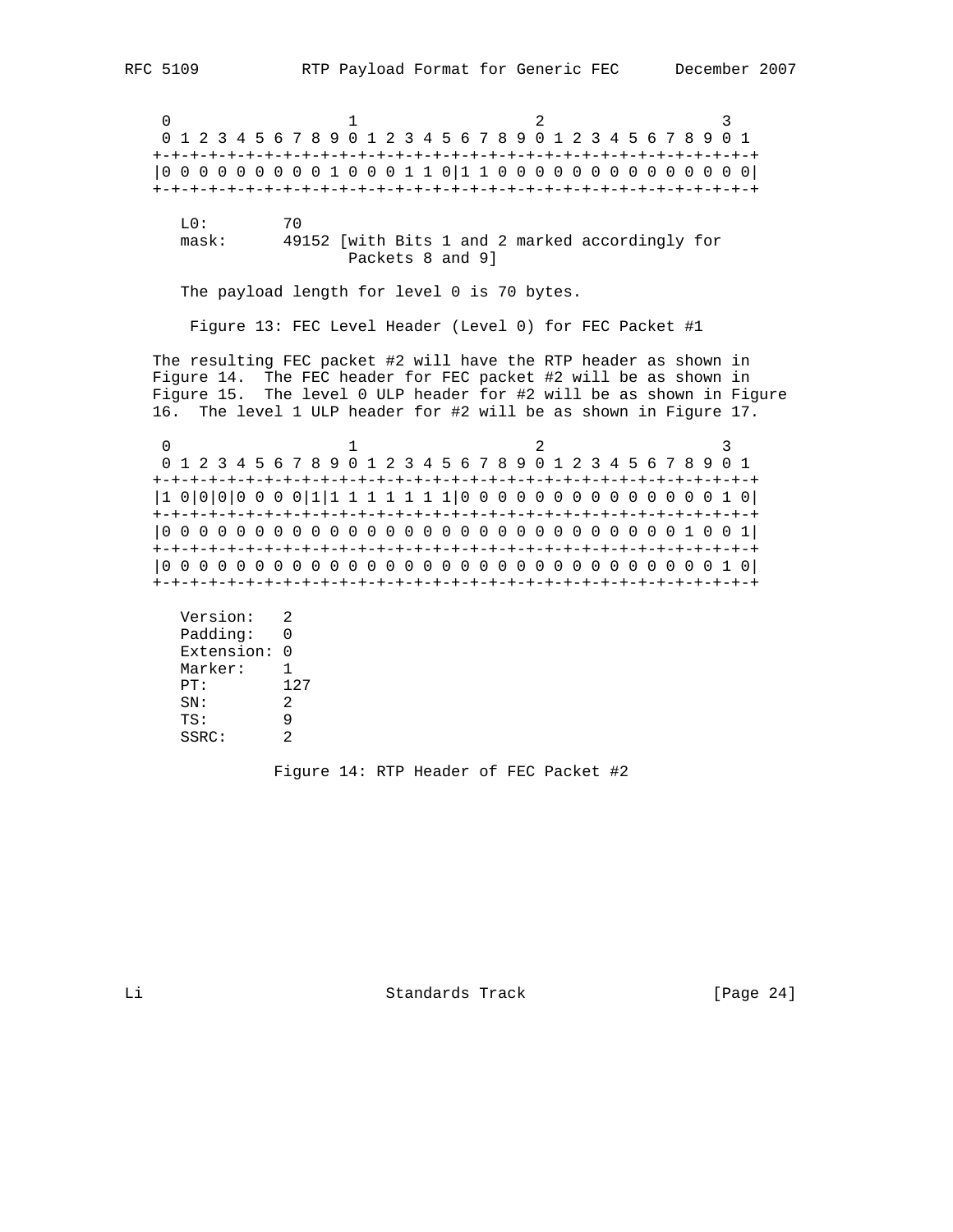0  $1$  2 3 0 1 2 3 4 5 6 7 8 9 0 1 2 3 4 5 6 7 8 9 0 1 2 3 4 5 6 7 8 9 0 1 +-+-+-+-+-+-+-+-+-+-+-+-+-+-+-+-+-+-+-+-+-+-+-+-+-+-+-+-+-+-+-+-+ |0|0|0|0|0 0 0 0|0|0 0 1 1 0 0 1|0 0 0 0 0 0 0 0 0 0 0 0 1 0 0 0| +-+-+-+-+-+-+-+-+-+-+-+-+-+-+-+-+-+-+-+-+-+-+-+-+-+-+-+-+-+-+-+-+ |0 0 0 0 0 0 0 0 0 0 0 0 0 0 0 0 0 0 0 0 0 0 0 0 0 0 0 0 1 1 1 0| +-+-+-+-+-+-+-+-+-+-+-+-+-+-+-+-+-+-+-+-+-+-+-+-+-+-+-+-+-+-+-+-+ |0 0 0 0 0 0 0 1 0 0 1 1 0 0 0 0| +-+-+-+-+-+-+-+-+-+-+-+-+-+-+-+-+ E: 0 [this specification]<br>
L: 0 [short 16-bit mask] L: 0 [short 16-bit mask] P rec.: 0 [0 XOR 0 XOR 0 XOR 0] X rec.: 0 [0 XOR 0 XOR 0 XOR 0] CC rec.: 0 [0 XOR 0 XOR 0 XOR 0] M rec.: 0 [1 XOR 0 XOR 1 XOR 0] PT rec.: 25 [11 XOR 18] SN base: 8 [min(8,9,10,11)] TS rec.: 14 [7 XOR 9] len. rec.: 304 [100 XOR 340] Figure 15: FEC Header of FEC Packet #2 0  $1$  2 3 0 1 2 3 4 5 6 7 8 9 0 1 2 3 4 5 6 7 8 9 0 1 2 3 4 5 6 7 8 9 0 1 +-+-+-+-+-+-+-+-+-+-+-+-+-+-+-+-+-+-+-+-+-+-+-+-+-+-+-+-+-+-+-+-+ |0 0 0 0 0 0 0 0 0 1 0 0 0 1 1 0|0 0 1 1 0 0 0 0 0 0 0 0 0 0 0 0| +-+-+-+-+-+-+-+-+-+-+-+-+-+-+-+-+-+-+-+-+-+-+-+-+-+-+-+-+-+-+-+-+ L0: 70 mask: 12288 [with Bits 3 and 4 marked accordingly for Packets 10 and 11] The payload length for level 0 is 70 bytes. Figure 16: FEC Level Header (Level 0) for FEC Packet #2

Li Standards Track [Page 25]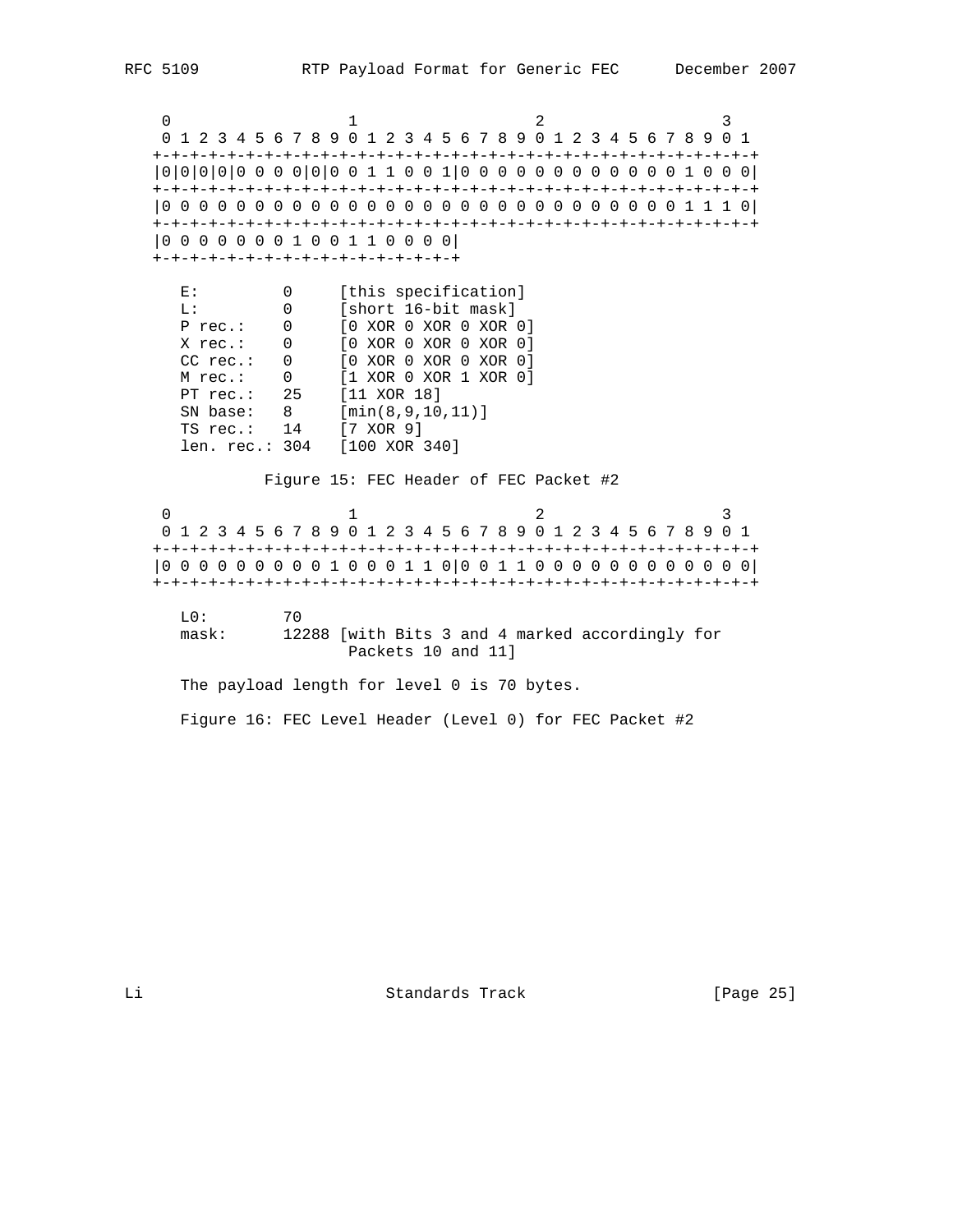0  $1$  2 3 0 1 2 3 4 5 6 7 8 9 0 1 2 3 4 5 6 7 8 9 0 1 2 3 4 5 6 7 8 9 0 1 +-+-+-+-+-+-+-+-+-+-+-+-+-+-+-+-+-+-+-+-+-+-+-+-+-+-+-+-+-+-+-+-+ |0 0 0 0 0 0 0 0 0 1 0 1 1 0 1 0|1 1 1 1 0 0 0 0 0 0 0 0 0 0 0 0| +-+-+-+-+-+-+-+-+-+-+-+-+-+-+-+-+-+-+-+-+-+-+-+-+-+-+-+-+-+-+-+-+ L1: 90 mask: 61440 [with Bits 1, 2, 3, and 4 marked accordingly for Packets 8, 9, 10, and 11]

The payload length for level 1 is 90 bytes.

Figure 17: FEC Level Header (Level 1) for FEC Packet #2

10.3. An Example with FEC as Redundant Coding

 This example illustrates FEC sent as redundant coding in the same stream as the payload. We assume that five media packets are to be sent, A, B, C, D, and E, from SSRC 2. Their sequence numbers are 8, 9, 10, 11, and 12, respectively, and have timestamps of 3, 5, 7, 9, and 11, respectively. All the media data is coded with primary coding (and FEC as redundant coding only protects the primary coding) and uses payload type 11. Packet A has 200 bytes of payload, packet B 140, packet C 100, packet D 340, and packet E 160. Packets A and C have their marker bit set.

 The FEC scheme we use will be with one level as illustrated by Figure 6 in Section 10.1. The protection length L0 = 340 octets.

 A redundant coding packetization is used with payload type 100. The payload type of the FEC is assumed to be 127. The first four RED packets, RED #1 through RED #4, each contains an individual media packet, A, B, C, or D, respectively. The FEC data protecting the media data in the first four media packets is generated. The fifth packet, RED #5, contains this FEC data as redundant coding along with media packet E.

 RED Packet #1: Media Packet A RED Packet #2: Media Packet B RED Packet #3: Media Packet C RED Packet #4: Media Packet D RED Packet #5: FEC Packet, Media Packet E

 RED packets #1 through #4 will have the structure as shown in Figure 18. The RTP header of the RED packet #1 is as shown in Figure 19, with all the other RED packets in similar format with corresponding sequence numbers and timestamps. The primary encoding block header of the RED packets is as shown in Figure 20.

Li Standards Track [Page 26]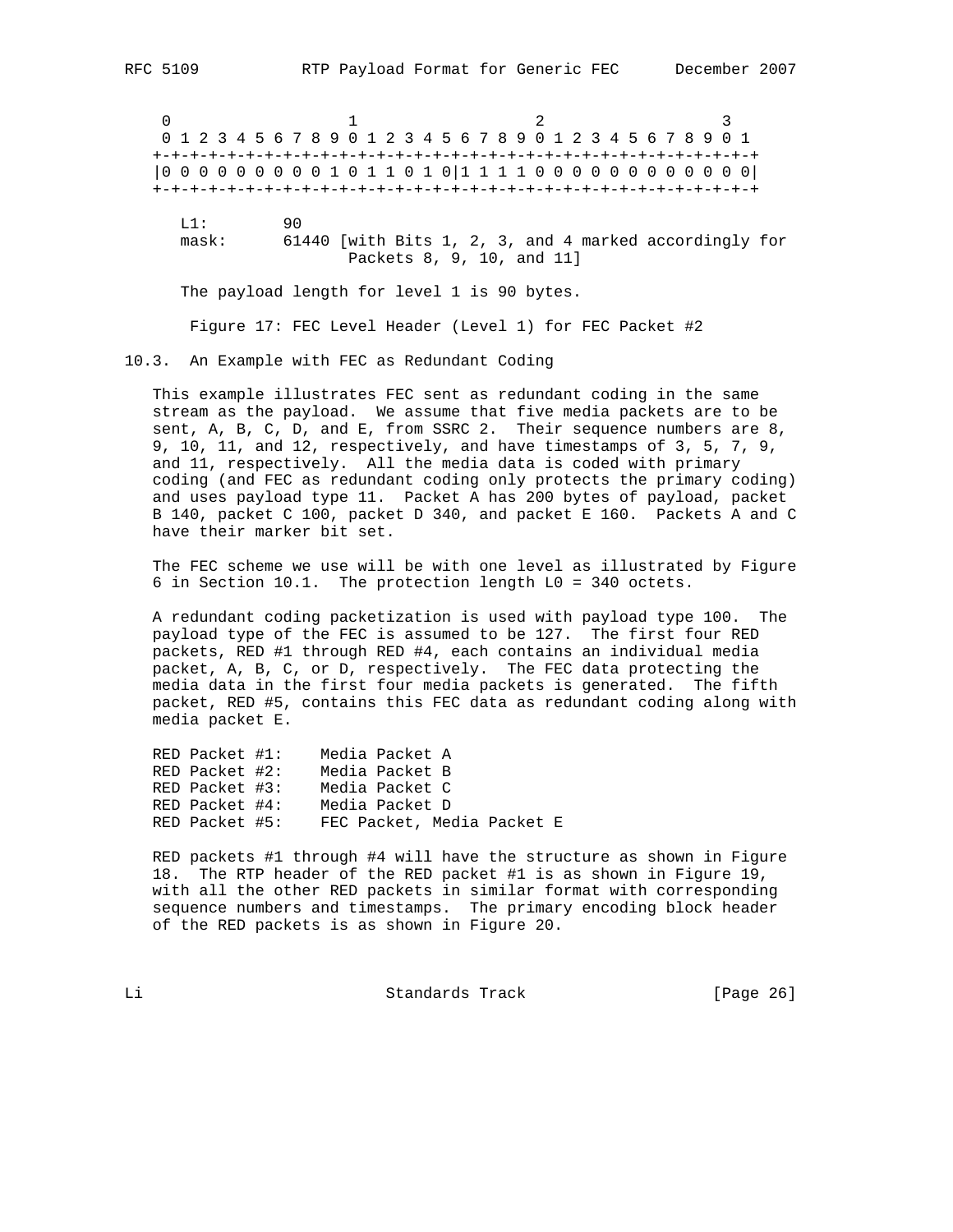+-+-+-+-+-+-+-+-+-+-+-+-+-+-+-+-+-+-+-+-+-+-+-+-+-+-+-+-+-+-+-+-+ RTP Header (RED) - 6 octets +-+-+-+-+-+-+-+-+-+-+-+-+-+-+-+-+-+-+-+-+-+-+-+-+-+-+-+-+-+-+-+-+ | Primary Encoding Block Header (RED) - 1 octet | +-+-+-+-+-+-+-+-+-+-+-+-+-+-+-+-+-+-+-+-+-+-+-+-+-+-+-+-+-+-+-+-+ Media Packet Data +-+-+-+-+-+-+-+-+-+-+-+-+-+-+-+-+-+-+-+-+-+-+-+-+-+-+-+-+-+-+-+-+

Figure 18: RED Packet Structure - Media Data Only

0  $1$  2 3 0 1 2 3 4 5 6 7 8 9 0 1 2 3 4 5 6 7 8 9 0 1 2 3 4 5 6 7 8 9 0 1 +-+-+-+-+-+-+-+-+-+-+-+-+-+-+-+-+-+-+-+-+-+-+-+-+-+-+-+-+-+-+-+-+ |1 0|0|0|0 0 0 0|0|1 1 0 0 1 0 0|0 0 0 0 0 0 0 0 0 0 0 0 0 0 0 1| +-+-+-+-+-+-+-+-+-+-+-+-+-+-+-+-+-+-+-+-+-+-+-+-+-+-+-+-+-+-+-+-+ |0 0 0 0 0 0 0 0 0 0 0 0 0 0 0 0 0 0 0 0 0 0 0 0 0 0 0 0 0 1 0 1| +-+-+-+-+-+-+-+-+-+-+-+-+-+-+-+-+-+-+-+-+-+-+-+-+-+-+-+-+-+-+-+-+ |0 0 0 0 0 0 0 0 0 0 0 0 0 0 0 0 0 0 0 0 0 0 0 0 0 0 0 0 0 0 1 0| +-+-+-+-+-+-+-+-+-+-+-+-+-+-+-+-+-+-+-+-+-+-+-+-+-+-+-+-+-+-+-+-+

| Version:<br>Padding:<br>Extension: 0<br>Marker: | $\Omega$ | [Even though media packet A has marker set] |
|-------------------------------------------------|----------|---------------------------------------------|
| PT:                                             | 100      | [Payload type for RED]                      |
| SN:                                             |          |                                             |
| TS:                                             | 5        |                                             |
| SSRC:                                           |          |                                             |

Figure 19: RTP Header of RED Packet #1

```
 0 1 2 3 4 5 6 7
 +-+-+-+-+-+-+-+-+
 |0|0 0 0 1 0 1 1|
 +-+-+-+-+-+-+-+-+
```
 F bit: 0 [This is the primary coding data] Block PT: 11 [The payload type of media]

Figure 20: Primary Encoding Block Header

 The FEC data is generated not directly from the RED packets, but from the virtual RTP packets containing the media packet data. Those virtual RTP packets can be very easily generated from the RED packets both with and without redundant coding included. The conversion from RED packets to virtual RTP packets is simply done by (1) removing any RED block headers and redundant coding data, and (2) replacing the PT in the RTP header with the PT of the primary coding.

Li Standards Track [Page 27]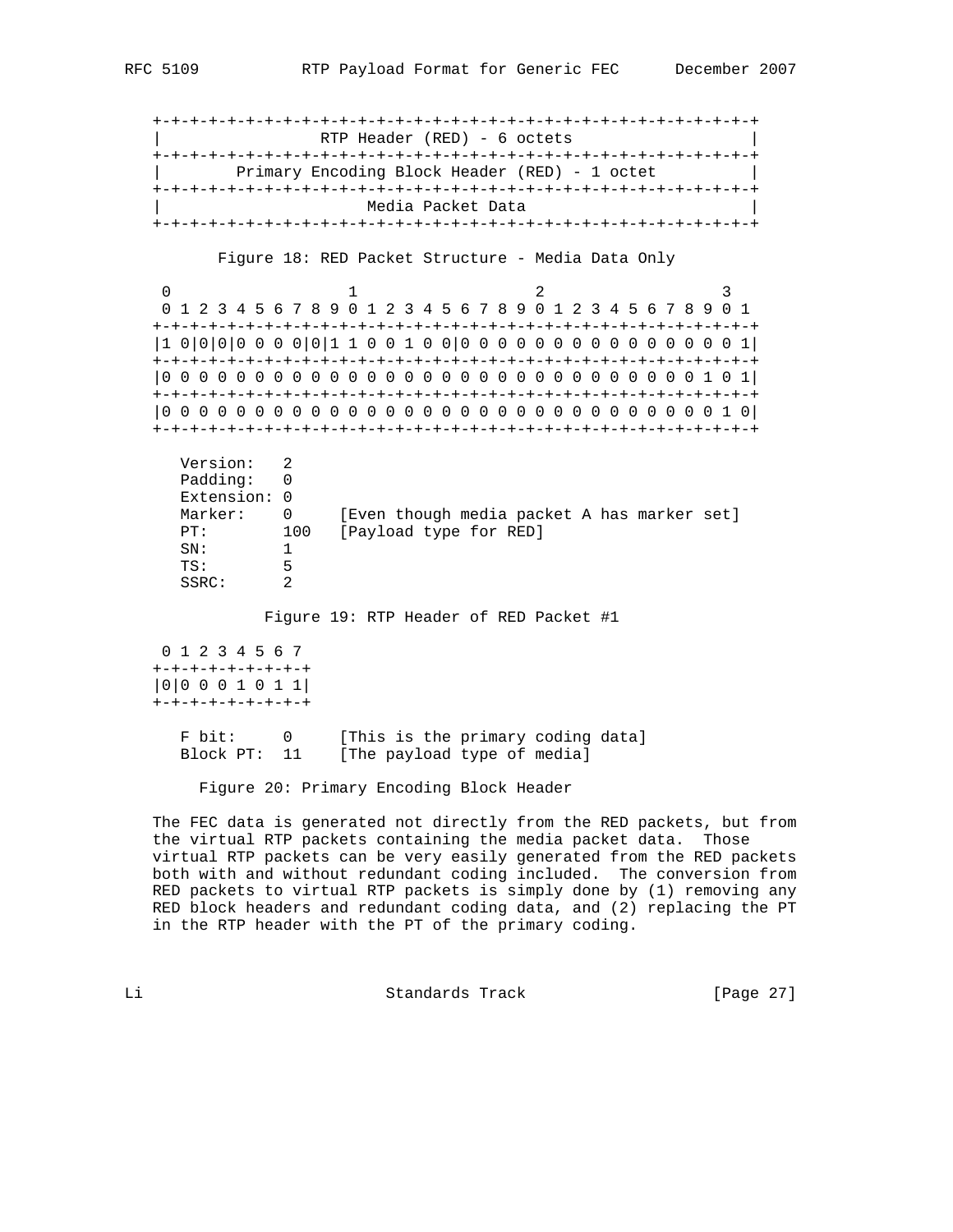Note: In the payload format for redundant coding as specified by RFC 2198, the marker bit is lost as soon as the primary coding is carried in the RED packets. So the marker bit cannot be recovered regardless of whether or not the FEC is used.

 As mentioned above, RED packet #5 will contain the FEC data (that protects media packets A, B, C, and D) as well as the data of media packet E. The structure of RED packet #5 is as illustrated in Figure 21.

| RTP Header $(RED) - 6$ octets                    |
|--------------------------------------------------|
|                                                  |
| Redundant Encoding Block Header (RED) - 4 octets |
|                                                  |
| FEC Packet Data                                  |
|                                                  |
| Primary Encoding Block Header (RED) - 1 octet    |
|                                                  |
| Media Packet Data                                |
|                                                  |

Figure 21: RED Packet Structure - With FEC Data

 The RTP header of the RED packets with FEC included is the same as shown in Figure 19, with their corresponding sequence numbers and timestamps.

 In RED packet #5, the redundant encoding block header for the FEC packet data block is as shown below in Figure 22. It will be followed by the FEC packet data, which, in this case, includes an FEC header (10 octets as shown in Figure 8), ULP level 0 header (4 octets as shown in Figure 9), and the ULP level 0 data (340 octets as set for level 0). These are followed by the primary encoding block that contains the data of media packet E.

Li Standards Track [Page 28]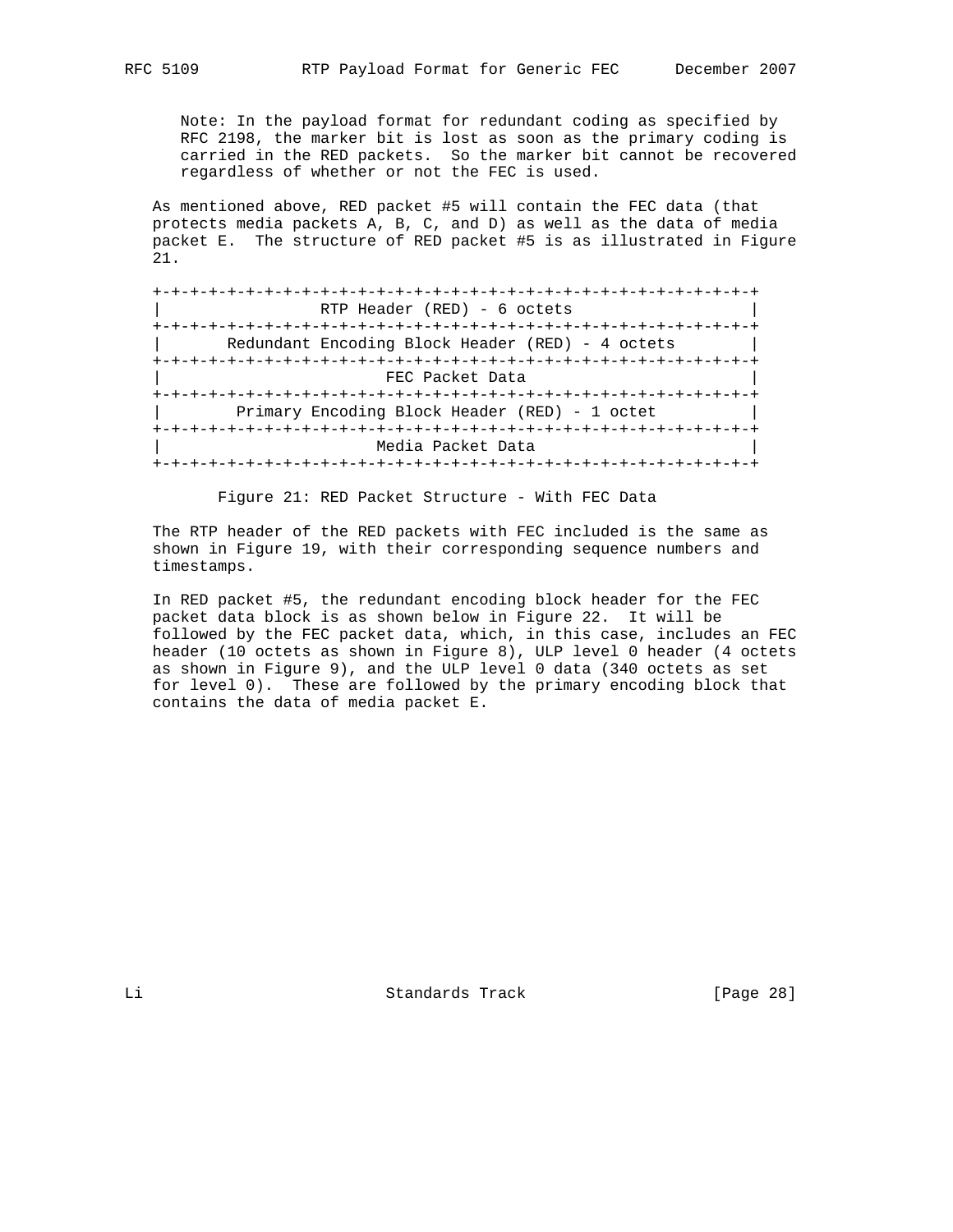0  $1$  2 3 0 1 2 3 4 5 6 7 8 9 0 1 2 3 4 5 6 7 8 9 0 1 2 3 4 5 6 7 8 9 0 1 +-+-+-+-+-+-+-+-+-+-+-+-+-+-+-+-+-+-+-+-+-+-+-+-+-+-+-+-+-+-+-+-+ |1|1 1 1 1 1 1 1|0 0 0 0 0 0 0 0 0 0 0 0 0 0|0 1 0 1 1 0 0 0 1 0| +-+-+-+-+-+-+-+-+-+-+-+-+-+-+-+-+-+-+-+-+-+-+-+-+-+-+-+-+-+-+-+-+ F bit: 1 [This is the redundant coding data] Block PT: 127 [The dynamic payload type for FEC] TS Offset: 0 [The instance at which the FEC data is transmitted] Block Len: 354 [FEC header (10 octets) plus ULP level 0 header (4 octets) and ULP level 0 data (340 octets)]

Figure 22: Redundant Encoding Block Header

### 11. Security Considerations

 There are two ways to use FEC with encryption in secure communications: one way is to apply the FEC on already encrypted payloads, and the other way is to apply the FEC before the encryption. The first case is encountered when FEC is needed by a not trusted node during transmission after the media data is encrypted. The second case is encountered when media data is protected by FEC before it is transmitted through a secured transport.

 Since the protected payload of this FEC is RTP packets, applying FEC on encrypted payloads is primarily applicable in the case of secure RTP (SRTP) [13]. Because the FEC applies XOR across the payload, the FEC packets should be cryptographically as secure as the original payload. In such cases, additional encryption of the FEC packets is not necessary.

 In the following discussion, it is assumed that the FEC is applied to the payload before the encryption. The use of FEC has implications on the usage and changing of keys for encryption. As the FEC packets do consist of a separate stream, there are a number of combinations on the usage of encryption. These include:

o The FEC stream may be encrypted, while the media stream is not.

- o The media stream may be encrypted, while the FEC stream is not.
- o The media stream and FEC stream are both encrypted, but using the same key.
- o The media stream and FEC stream are both encrypted, but using different keys.

Li Standards Track [Page 29]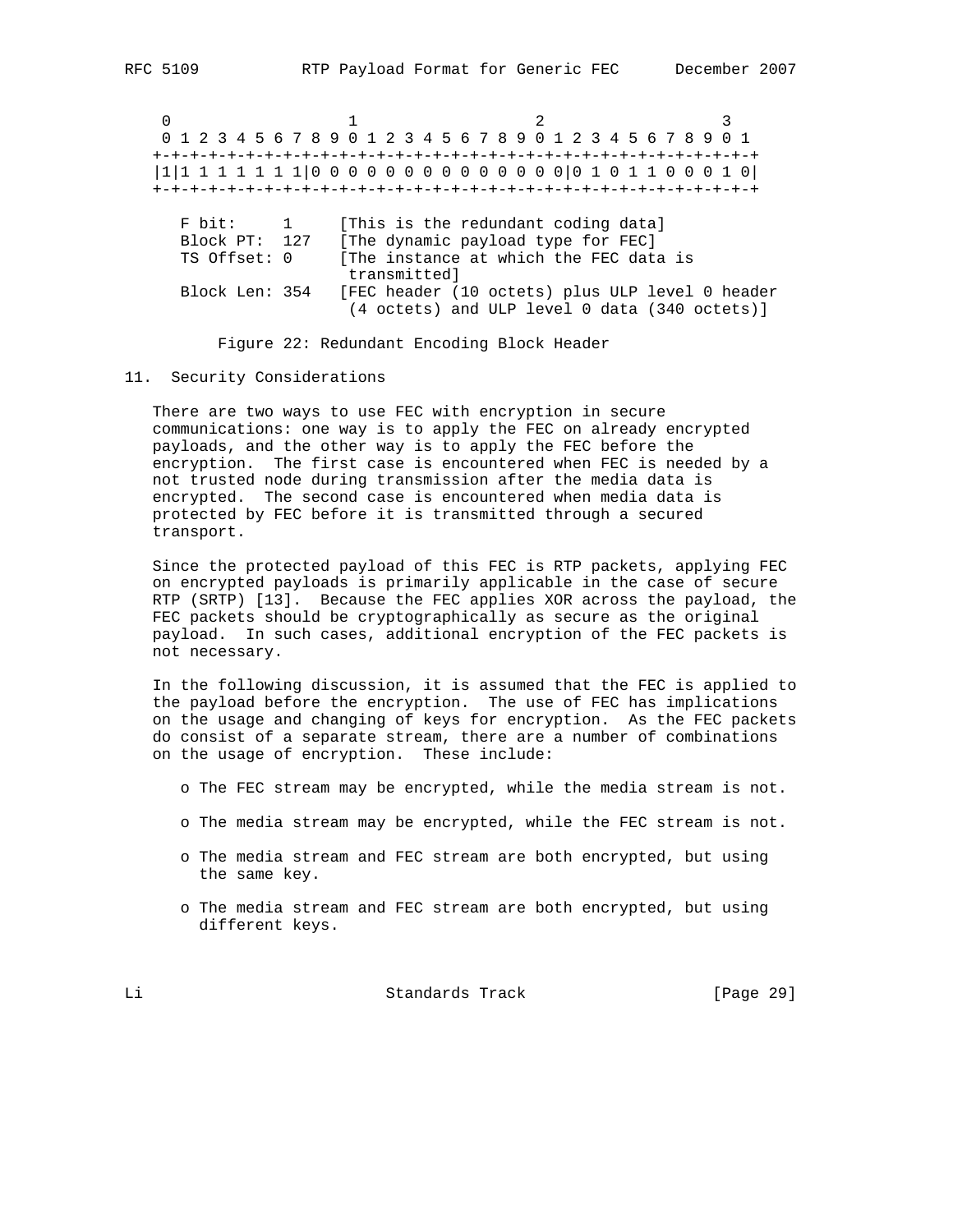The first three of these would require all application-level signaling protocols used to be aware of the usage of FEC, and to thus exchange keys and negotiate encryption usage on the media and FEC streams separately. In the final case, no such additional mechanisms are needed. The first two cases present a layering violation, as ULP FEC packets should be treated no differently than other RTP packets. Encrypting just one stream may also make certain known-plaintext attacks possible. For these reasons, applications utilizing encryption SHOULD encrypt both streams, i.e., the last two options.

 Furthermore, because the encryption may potentially be weakened by the known relationship between the media payload and FEC data for certain ciphers, different encryption keys MUST be used for each stream when the media payload and the FEC data are sent in separate streams. Note that when SRTP [13] is used for security of the RTP sessions, different keys for each RTP session are required by the SRTP specification.

 The changing of encryption keys is another crucial issue that needs to be addressed. Consider the case where two packets a and b are sent along with the FEC packet that protects them. The keys used to encrypt a and b are different, so which key should be used to decode the FEC packet? In general, old keys need to be cached, so that when the keys change for the media stream, the old key can be used until it is determined that the key has changed for the ULP FEC packets as well. Furthermore, the new key SHOULD be used to encrypt the FEC packets that are generated from a combination of payload packets encrypted by the old and new keys. The sender and the receiver need to define how the encryption is performed and how the keys are used.

 Altering the FEC data and packets can have a big impact on the reconstruction operation. An attack by changing some bits in the FEC data can have a significant effect on the calculation and the recovery of the payload packets. For example, changing the length recovery field can result in the recovery of a packet that is too long. Also, the computational complexity of the recovery can easily be affected for up to at least one order of magnitude. Depending on the application scenario, it may be helpful to perform a sanity check on the received payload and FEC data before performing the recovery operation and to determine the validity of the recovered data from the recovery operation before using them.

### 12. Congestion Considerations

 Another issue with the use of FEC is its impact on network congestion. In many situations, the packet loss in the network is induced by congestions. In such scenarios, adding FEC when encountering increasing network losses should be avoided. If it is

Li Standards Track [Page 30]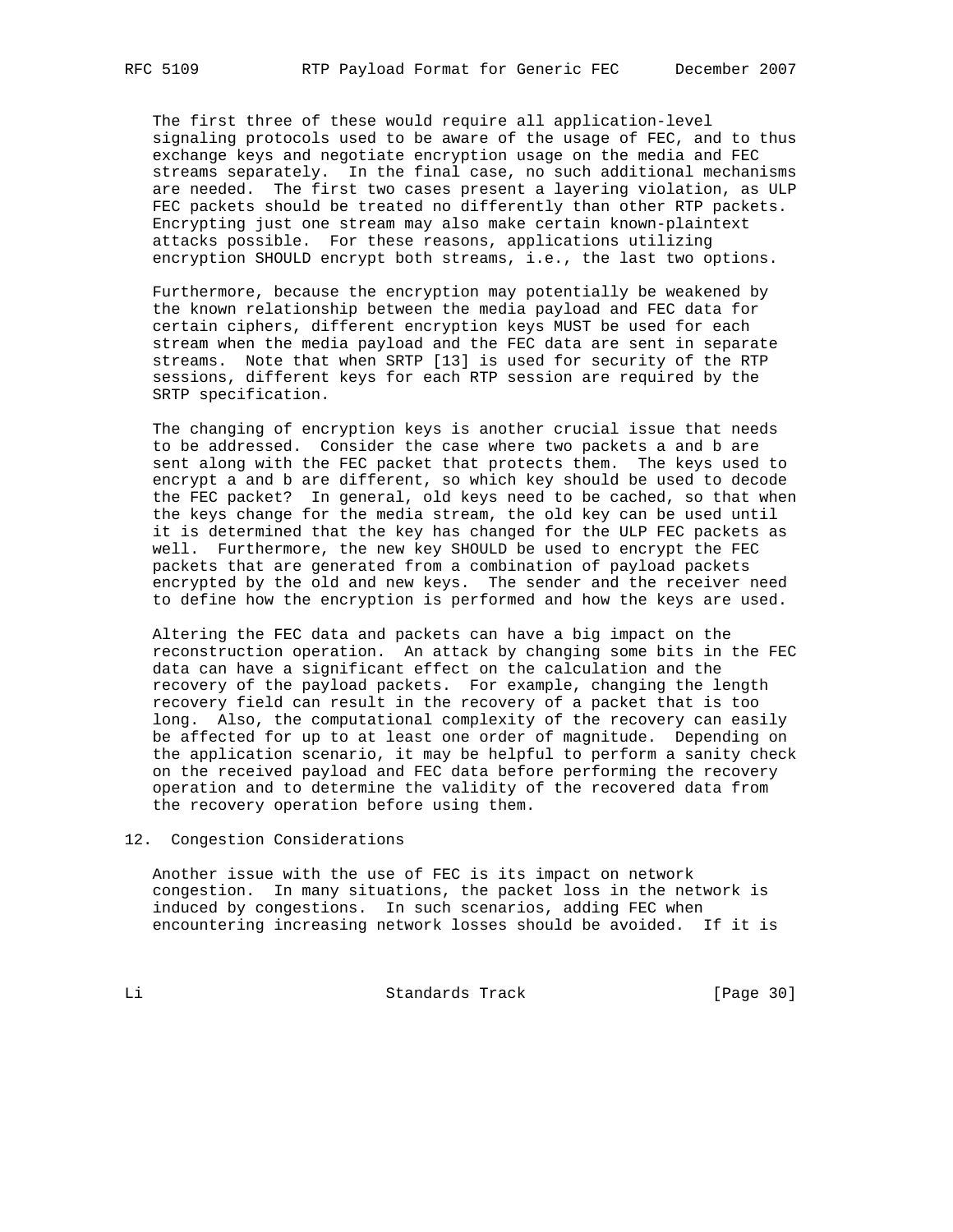used on a widespread basis, this can result in increased congestion and eventual congestion collapse. The applications may include stronger protections while at the same time reduce the bandwidth for the payload packets. In any event, implementations MUST NOT substantially increase the total amount of bandwidth in use (including the payload and the FEC) as network losses increase.

 The general congestion control considerations for transporting RTP data apply; see RTP [1] and any applicable RTP profile (e.g., RTP/AVP [14]). An additional requirement if best-effort service is being used is that users of this payload format MUST monitor packet loss to ensure that the packet loss rate is within acceptable parameters. Packet loss is considered acceptable if a TCP flow across the same network path, and experiencing the same network conditions, would achieve an average throughput, measured on a reasonable timescale, that is not less than the RTP flow is achieving. This condition can be satisfied by implementing congestion control mechanisms to adapt the transmission rate (or the number of layers subscribed for a layered multicast session), or by arranging for a receiver to leave the session if the loss rate is unacceptably high.

### 13. IANA Considerations

 Four new media subtypes have been registered with IANA, as described in this section. This registration is done using the registration template [3] and following RFC 3555 [4].

13.1. Registration of audio/ulpfec

Type name: audio

Subtype name: ulpfec

Required parameters:

 rate: The RTP timestamp rate that is used to mark the time of transmission of the FEC packet in a separate stream. In cases in which it is sent as redundant data to another stream, the rate SHALL be the same as the primary encoding it is used to protect. When used in a separate stream, the rate SHALL be larger than 1000 Hz, to provide sufficient resolution to RTCP operations. The selected rate MAY be any value above 1000 Hz but is RECOMMENDED to match the rate of the media this stream protects.

Li Standards Track [Page 31]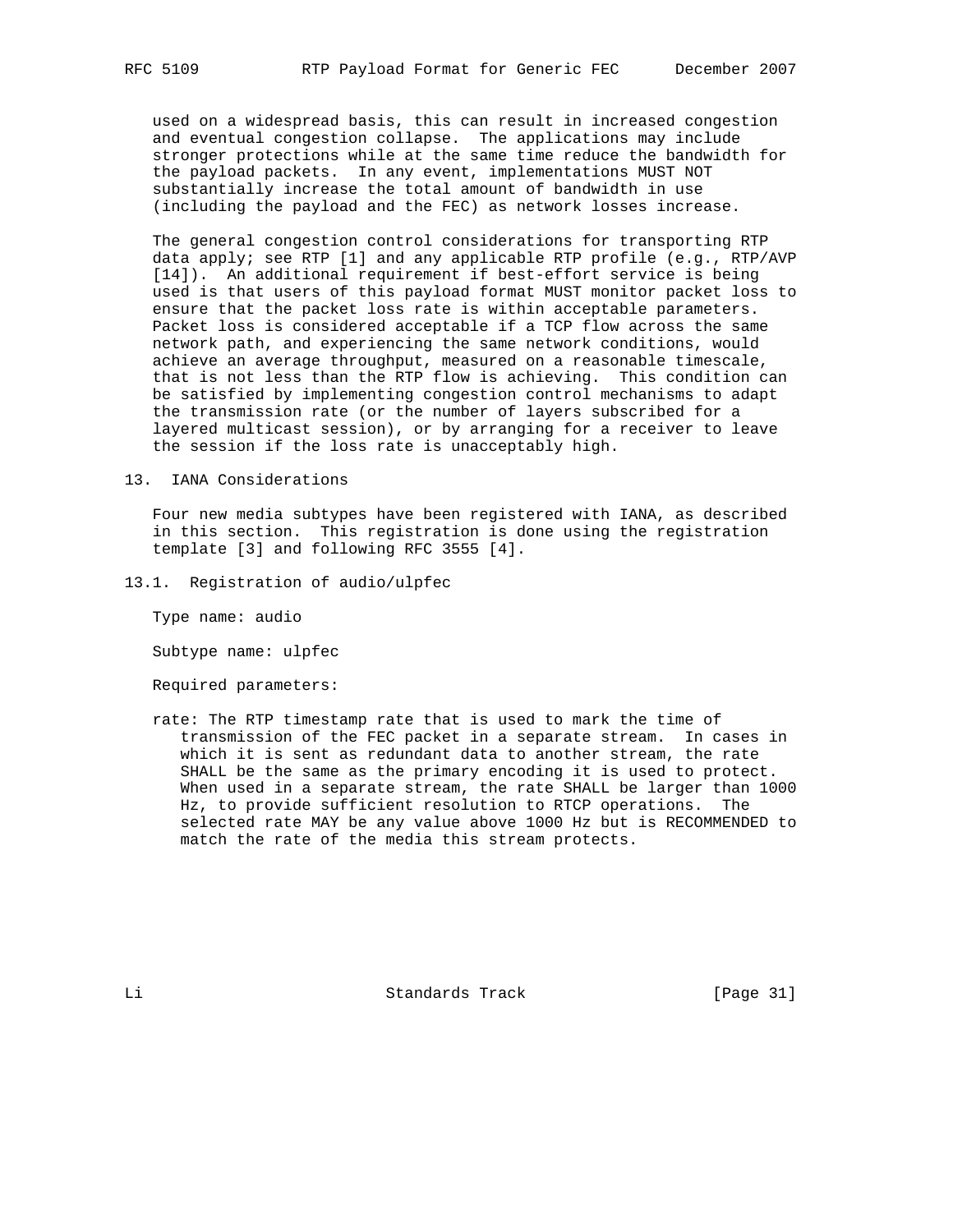Optional parameters:

 onelevelonly: This specifies whether only one level of FEC protection is used. The permissible values are 0 and 1. If 1 is signaled, only one level of FEC protection SHALL be used in the stream. If 0 is signaled, more than one level of FEC protection MAY be used. If omitted, it has the default value of 0.

 Encoding considerations: This format is framed (see Section 4.8 in the template document [3]) and contains binary data.

 Security considerations: The same security considerations apply to these media type registrations as to the payloads for them, as detailed in RFC 5109.

Interoperability considerations: none

Published specification: RFC 5109

 Applications that use this media type: Multimedia applications that seek to improve resiliency to loss by sending additional data with the media stream.

Additional information: none

 Person & email address to contact for further information: Adam Li adamli@hyervision.com IETF Audio/Video Transport Working Group

Intended usage: COMMON

 Restrictions on usage: This media, type depends on RTP framing, and hence is only defined for transfer via RTP [1]. Transport within other framing protocols SHALL NOT be defined as this is a robustness mechanism for RTP.

Author:

Adam Li adamli@hyervision.com

 Change controller: IETF Audio/Video Transport Working Group delegated from the IESG.

13.2. Registration of video/ulpfec

Type name: video

Subtype name: ulpfec

Li Standards Track [Page 32]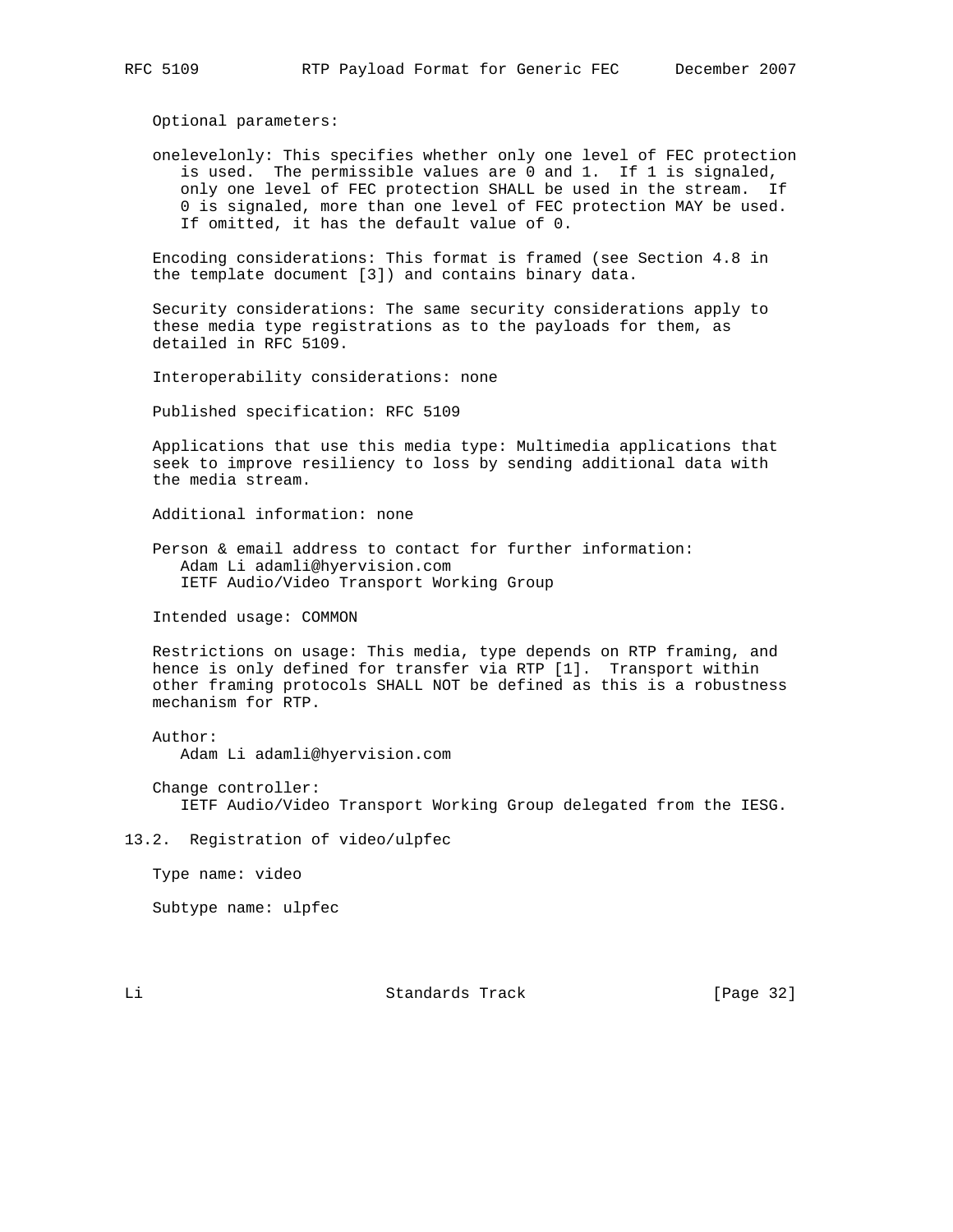Required parameters:

 rate: The RTP timestamp rate that is used to mark the time of transmission of the FEC packet in a separate stream. In cases in which it is sent as redundant data to another stream, the rate SHALL be the same as the primary encoding it is used to protect. When used in a separate stream, the rate SHALL be larger than 1000 Hz to provide sufficient resolution to RTCP operations. The selected rate MAY be any value above 1000 Hz, but is RECOMMENDED to match the rate of the media this stream protects.

Optional parameters:

 onelevelonly: This specifies whether only one level of FEC protection is used. The permissible values are 0 and 1. If 1 is signaled, only one level of FEC protection SHALL be used in the stream. If 0 is signaled, more than one level of FEC protection MAY be used. If omitted, it has the default value of 0.

 Encoding considerations: This format is framed (see Section 4.8 in the template document [3]) and contains binary data.

 Security considerations: The same security considerations apply to these media type registrations as to the payloads for them, as detailed in RFC 5109.

Interoperability considerations: none

Published specification: RFC 5109

 Applications that use this media type: Multimedia applications that seek to improve resiliency to loss by sending additional data with the media stream.

Additional information: none

 Person & email address to contact for further information: Adam Li adamli@hyervision.com IETF Audio/Video Transport Working Group

Intended usage: COMMON

 Restrictions on usage: This media type depends on RTP framing, and hence is only defined for transfer via RTP [1]. Transport within other framing protocols SHALL NOT be defined as this is a robustness mechanism for RTP.

Li Standards Track [Page 33]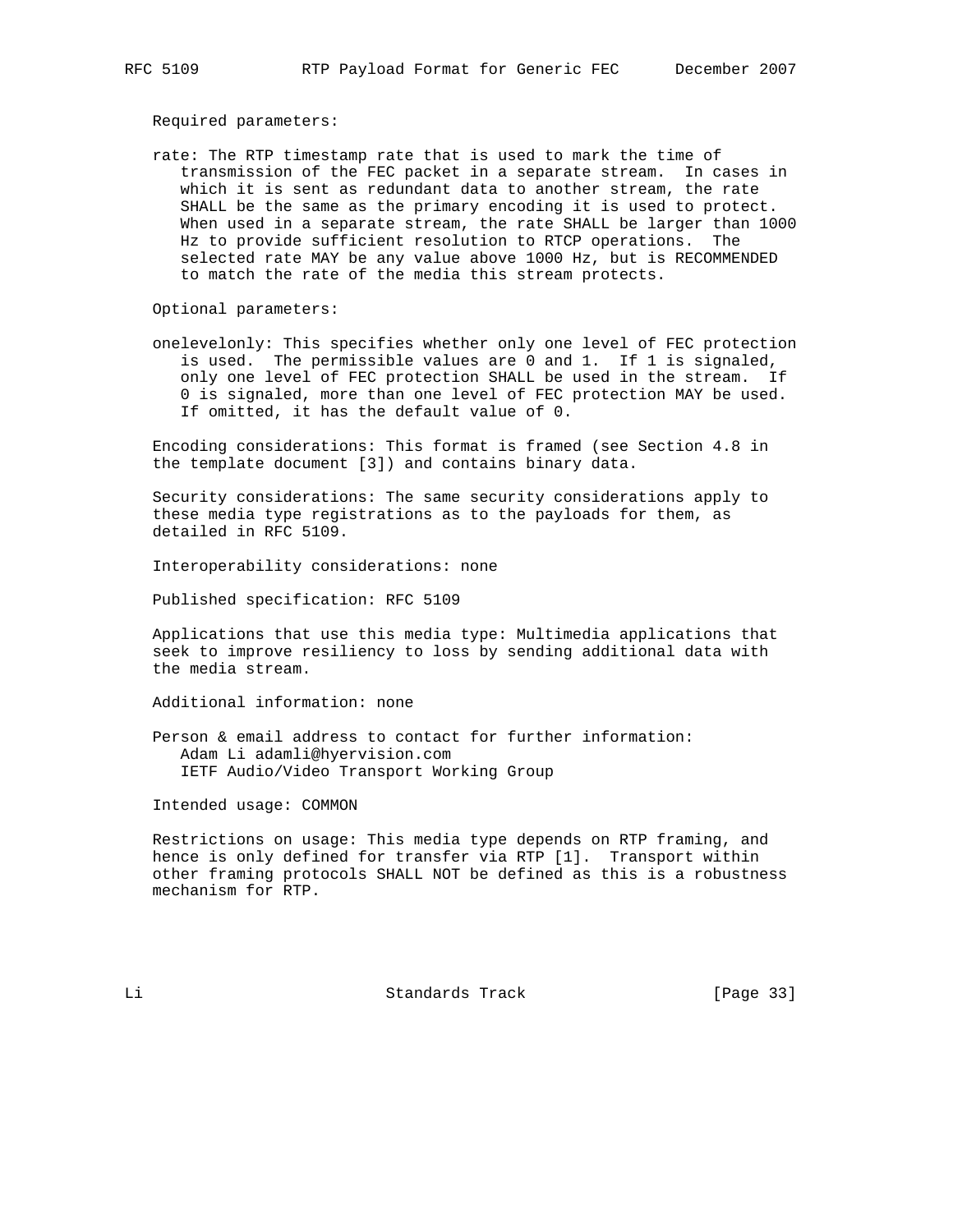Author:

Adam Li adamli@hyervision.com

- Change controller: IETF Audio/Video Transport Working Group delegated from the IESG.
- 13.3. Registration of text/ulpfec

Type name: text

Subtype name: ulpfec

Required parameters:

 rate: The RTP timestamp rate that is used to mark the time of transmission of the FEC packet in a separate stream. In cases in which it is sent as redundant data to another stream, the rate SHALL be the same as the primary encoding it is used to protect. When used in a separate stream, the rate SHALL be larger than 1000 Hz to provide sufficient resolution to RTCP operations. The selected rate MAY be any value above 1000 Hz, but is RECOMMENDED to match the rate of the media this stream protects.

Optional parameters:

 onelevelonly: This specifies whether only one level of FEC protection is used. The permissible values are 0 and 1. If 1 is signaled, only one level of FEC protection SHALL be used in the stream. If 0 is signaled, more than one level of FEC protection MAY be used. If omitted, it has the default value of 0.

 Encoding considerations: This format is framed (see Section 4.8 in the template document [3]) and contains binary data.

 Security considerations: The same security considerations apply to these media type registrations as to the payloads for them, as detailed in RFC 5109.

Interoperability considerations: none

Published specification: RFC 5109

 Applications that use this media type: Multimedia applications that seek to improve resiliency to loss by sending additional data with the media stream.

Additional information: none

Li Standards Track [Page 34]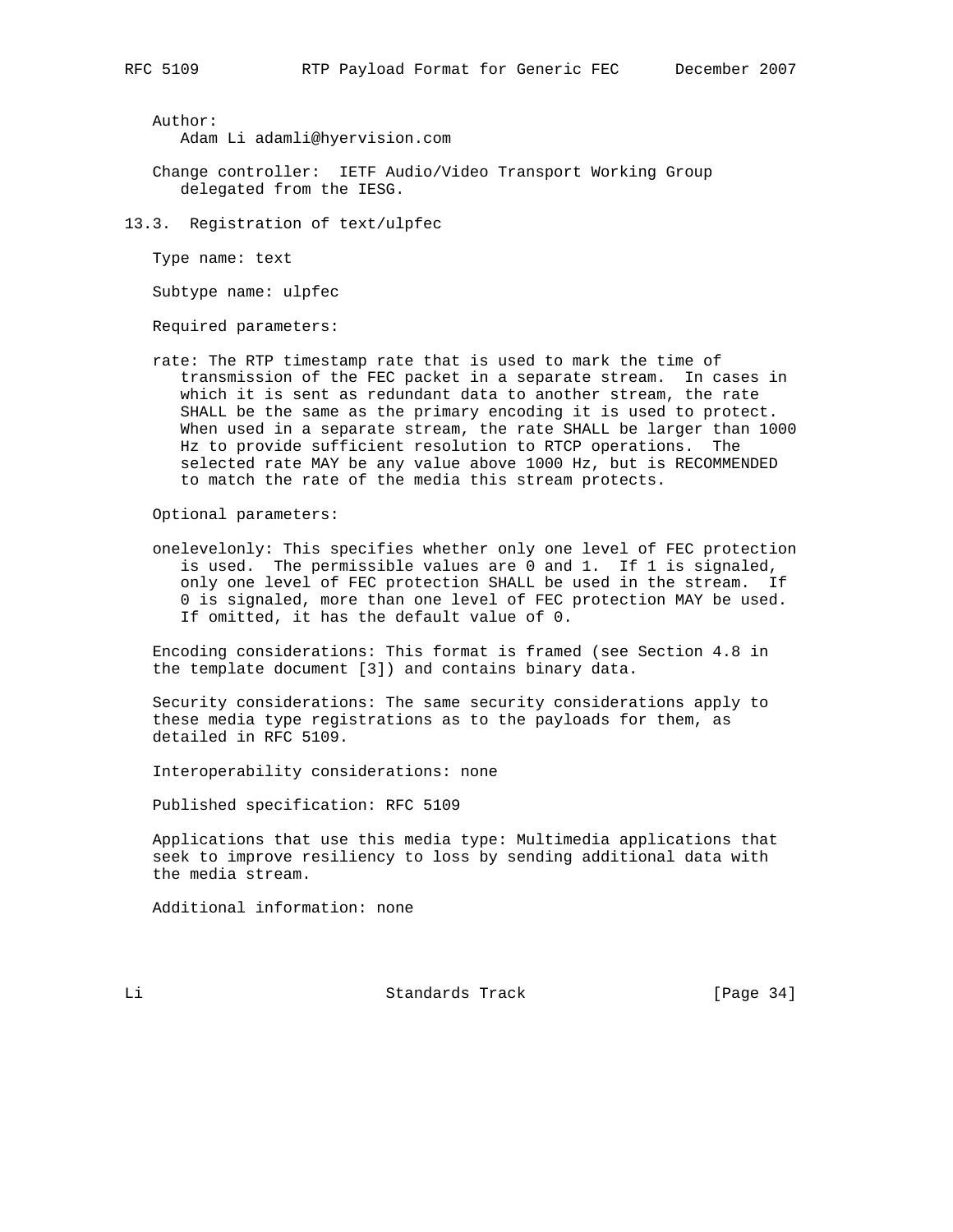Person & email address to contact for further information: Adam Li adamli@hyervision.com IETF Audio/Video Transport Working Group

Intended usage: COMMON

 Restrictions on usage: This media type depends on RTP framing, and hence is only defined for transfer via RTP [1]. Transport within other framing protocols SHALL NOT be defined as this is a robustness mechanism for RTP.

 Author: Adam Li adamli@hyervision.com

 Change controller: IETF Audio/Video Transport Working Group delegated from the IESG.

13.4. Registration of application/ulpfec

Type name: application

Subtype name: ulpfec

Required parameters:

 rate: The RTP timestamp rate that is used to mark the time of transmission of the FEC packet in a separate stream. In cases in which it is sent as redundant data to another stream, the rate SHALL be the same as the primary encoding it is used to protect. When used in a separate stream, the rate SHALL be larger than 1000 Hz to provide sufficient resolution to RTCP operations. The selected rate MAY be any value above 1000 Hz, but is RECOMMENDED to match the rate of the media this stream protects.

Optional parameters:

 onelevelonly: This specifies whether only one level of FEC protection is used. The permissible values are 0 and 1. If 1 is signaled, only one level of FEC protection SHALL be used in the stream. If 0 is signaled, more than one level of FEC protection MAY be used. If omitted, it has the default value of 0.

 Encoding considerations: This format is framed (see Section 4.8 in the template document [3]) and contains binary data.

 Security considerations: The same security considerations apply to these media type registrations as to the payloads for them, as detailed in RFC 5109.

Li Standards Track [Page 35]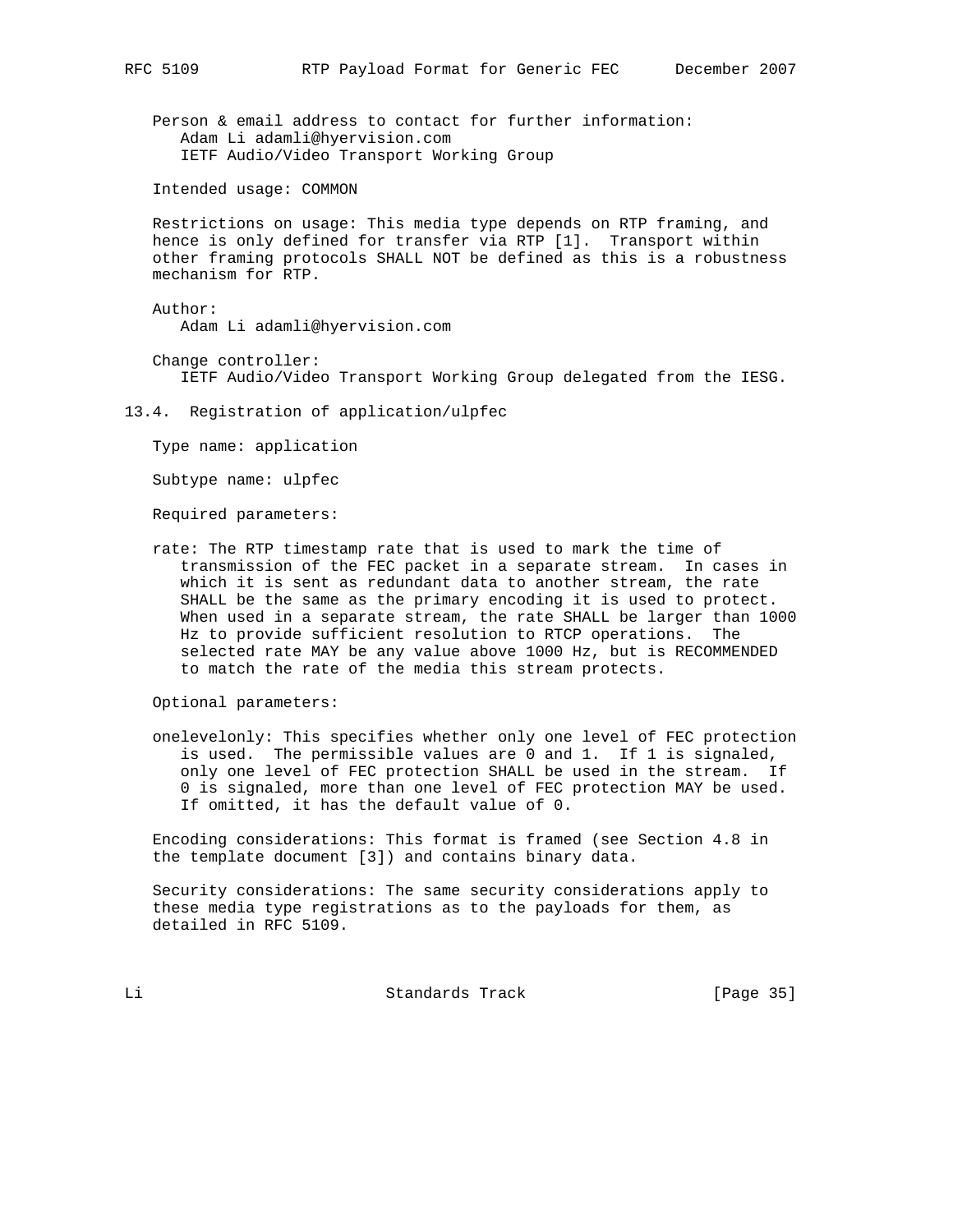Interoperability considerations: none

Published specification: RFC 5109

 Applications that use this media type: Multimedia applications that seek to improve resiliency to loss by sending additional data with the media stream.

Additional information: none

 Person & email address to contact for further information: Adam Li adamli@hyervision.com IETF Audio/Video Transport Working Group

Intended usage: COMMON

 Restrictions on usage: This media type depends on RTP framing, and hence is only defined for transfer via RTP [1]. Transport within other framing protocols SHALL NOT be defined as this is a robustness mechanism for RTP.

 Author: Adam Li adamli@hyervision.com

 Change controller: IETF Audio/Video Transport Working Group delegated from the IESG.

14. Multiplexing of FEC

 The FEC packets can be sent to the receiver along with the protected payload primarily in one of two ways: as a separate stream, or in the same stream as redundant encoding. The configuration options MUST be indicated out of band. This section also describes how this can be accomplished using the Session Description Protocol (SDP), specified in RFC 2327 [8].

14.1. FEC as a Separate Stream

 When the FEC packets are sent in a separate stream, several pieces of information must be conveyed:

o The address and port to which the FEC is being sent

o The payload type number for the FEC

o Which media stream the FEC is protecting

Li Standards Track [Page 36]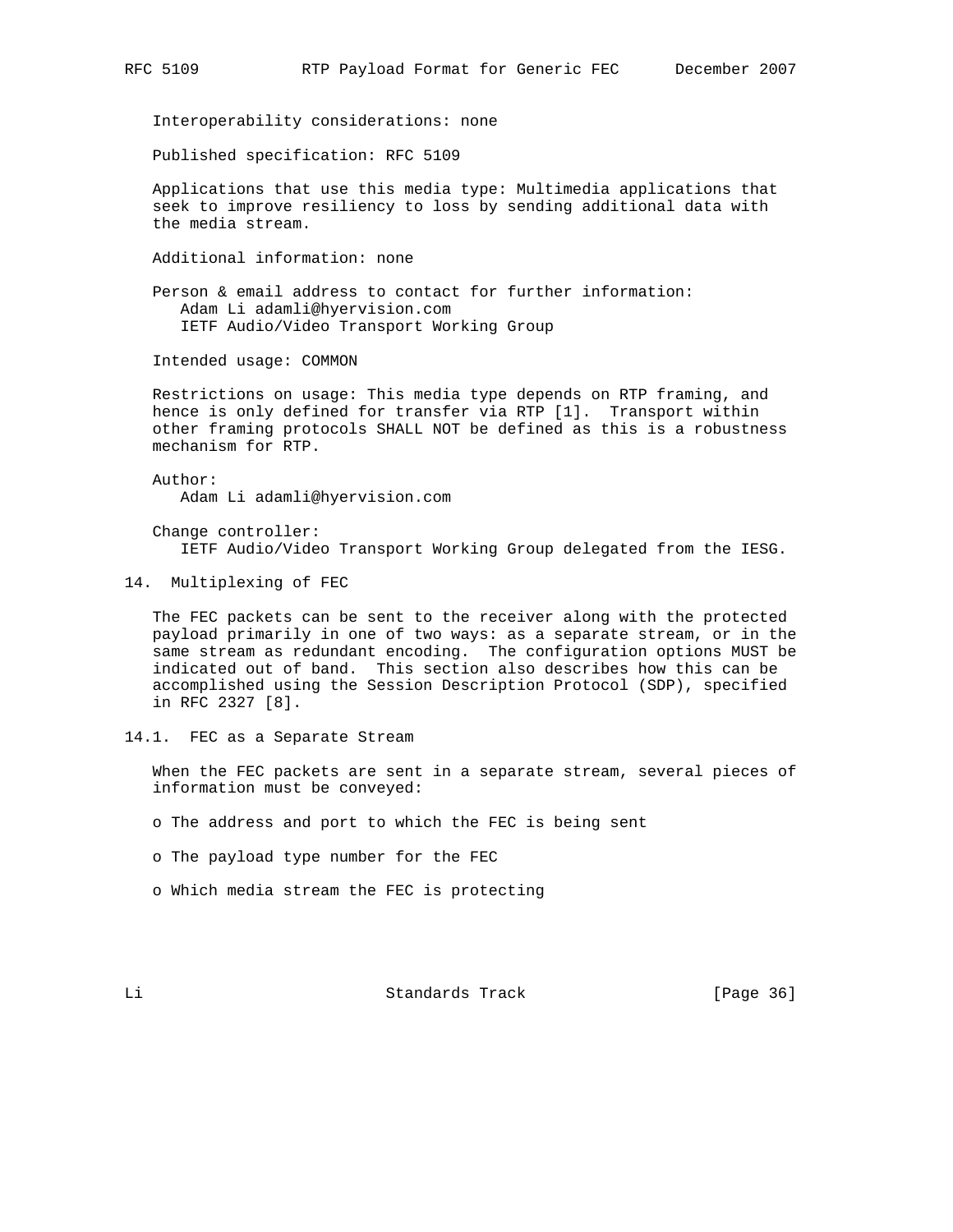There is no static payload type assignment for FEC, so dynamic payload type numbers MUST be used. The SSRC of the FEC stream MUST be set to that of the protected payload stream. The association of the FEC stream with its corresponding stream is done by line grouping in SDP [5] with the FEC semantics [6] or other external means.

 Following the principles as discussed in Section 5.2 of RFC 3550 [1], multiplexing of the FEC stream and its associated payload stream is usually provided by the destination transport address (network address and port number), which is different for each RTP session. Sending FEC together with the payload in one single RTP session and multiplex only by SSRC or payload type precludes: (1) the use of different network paths or network resource allocations for the payload and the FEC protection data; (2) reception of a subset of the media if desired, particularly for the hosts that do not understand FEC; and (3) receiver implementations that use separate processes for the different media. In addition, multiplexing FEC with payload data streams will affect the timing and sequence number space of the original payload stream, which is usually undesirable. So the FEC stream and the payload stream SHOULD be sent through two separate RTP session, and multiplexing them by payload type into one single RTP session SHOULD be avoided. In addition, the FEC and the payload MUST NOT be multiplexed by SSRC into one single RTP session since they always have the same SSRC.

 Just like any media stream, the port number and the payload type number for the FEC stream are conveyed in their m line in the SDP. There is no static payload type assignment for FEC, so dynamic payload type numbers MUST be used. The binding to the number is indicated by an rtpmap attribute. The name used in this binding is "ulpfec". The address that the FEC stream is on is conveyed in its corresponding c line.

 The association relationship between the FEC stream and the payload stream it protects is conveyed through media line grouping in SDP (RFC 3388) [5] using FEC semantics (RFC 4756) [6]. The FEC stream and the protected payload stream form an FEC group.

Li Standards Track [Page 37]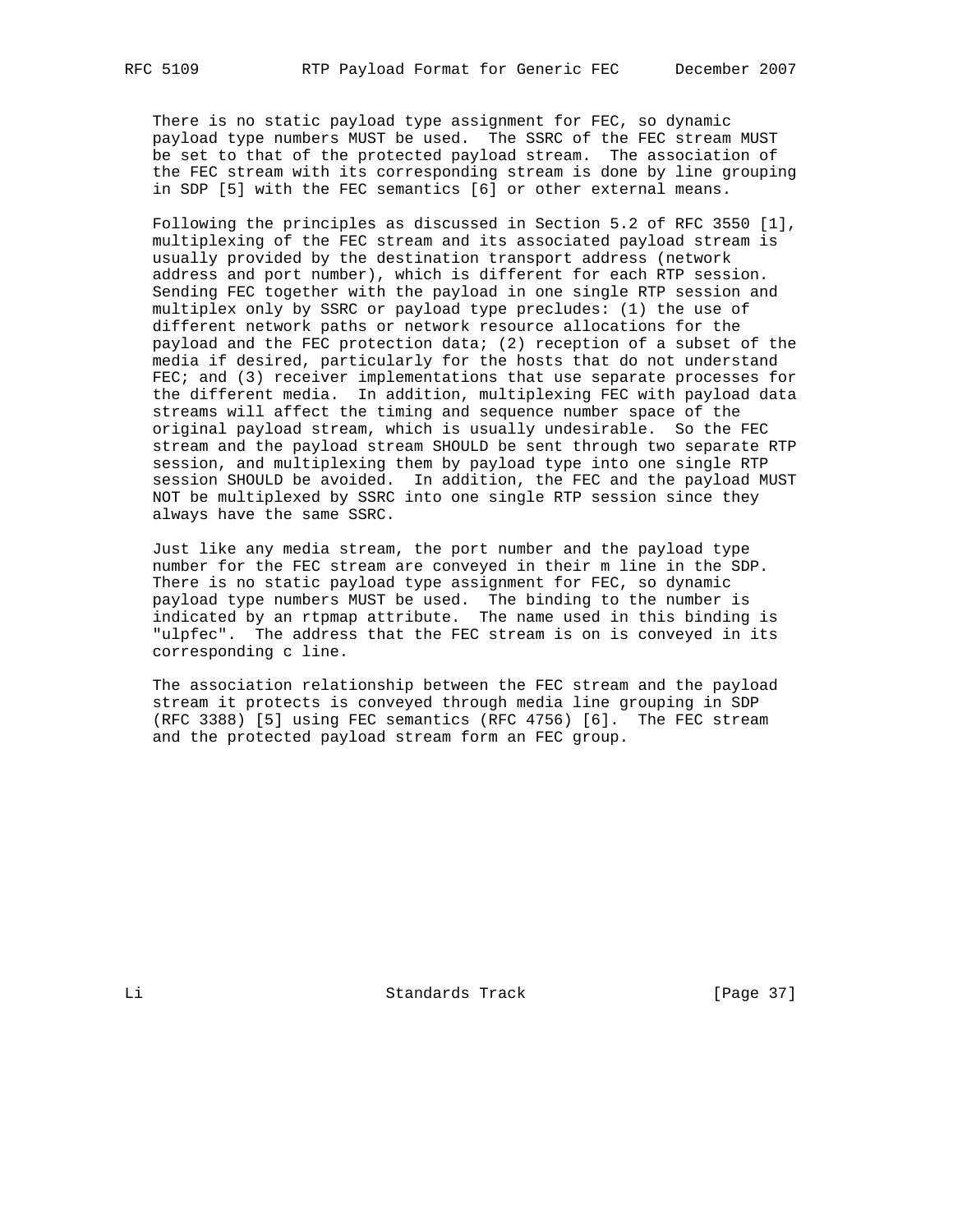The following is an example SDP for FEC application in a multicast session:

```
v=0 o=adam 289083124 289083124 IN IP4 host.example.com
 s=ULP FEC Seminar
t=0 0
 c=IN IP4 224.2.17.12/127
 a=group:FEC 1 2
 a=group:FEC 3 4
 m=audio 30000 RTP/AVP 0
 a=mid:1
 m=application 30002 RTP/AVP 100
 a=rtpmap:100 ulpfec/8000
 a=mid:2
 m=video 30004 RTP/AVP 31
 a=mid:3
 m=application 30004 RTP/AVP 101
 c=IN IP4 224.2.17.13/127
 a=rtpmap:101 ulpfec/8000
 a=mid:4
```
 The presence of two a=group lines in this SDP indicates that there are two FEC groups. The first FEC group, as indicated by the "a=group:FEC 1 2" line, consists of stream 1 (an audio stream using PCM [14]) and stream 2 (the protecting FEC stream). The FEC stream is sent to the same multicast group and has the same Time to Live (TTL) as the audio, but on a port number two higher. The second FEC group, as indicated by the "a=group:FEC 3 4" line, consists of stream 3 (a video stream) and stream 4 (the protecting FEC stream). The FEC stream is sent to a different multicast address, but has the same port number (30004) as the payload video stream.

14.2. FEC as Redundant Encoding

 When the FEC stream is being sent as a secondary codec in the redundant encoding format, this must be signaled through SDP. To do this, the procedures defined in RFC 2198 [7] are used to signal the use of redundant encoding. The FEC payload type is indicated in the same fashion as any other secondary codec. The FEC MUST protect only the main codec, with the payload of FEC engine coming from virtual RTP packets created from the main codec data. The virtual RTP packets can be very easily converted from the RFC 2198 packets by simply (1) removing all the additional headers and the redundant coding data, and (2) replacing the payload type in the RTP header with that of the primary codec.

Li Standards Track [Page 38]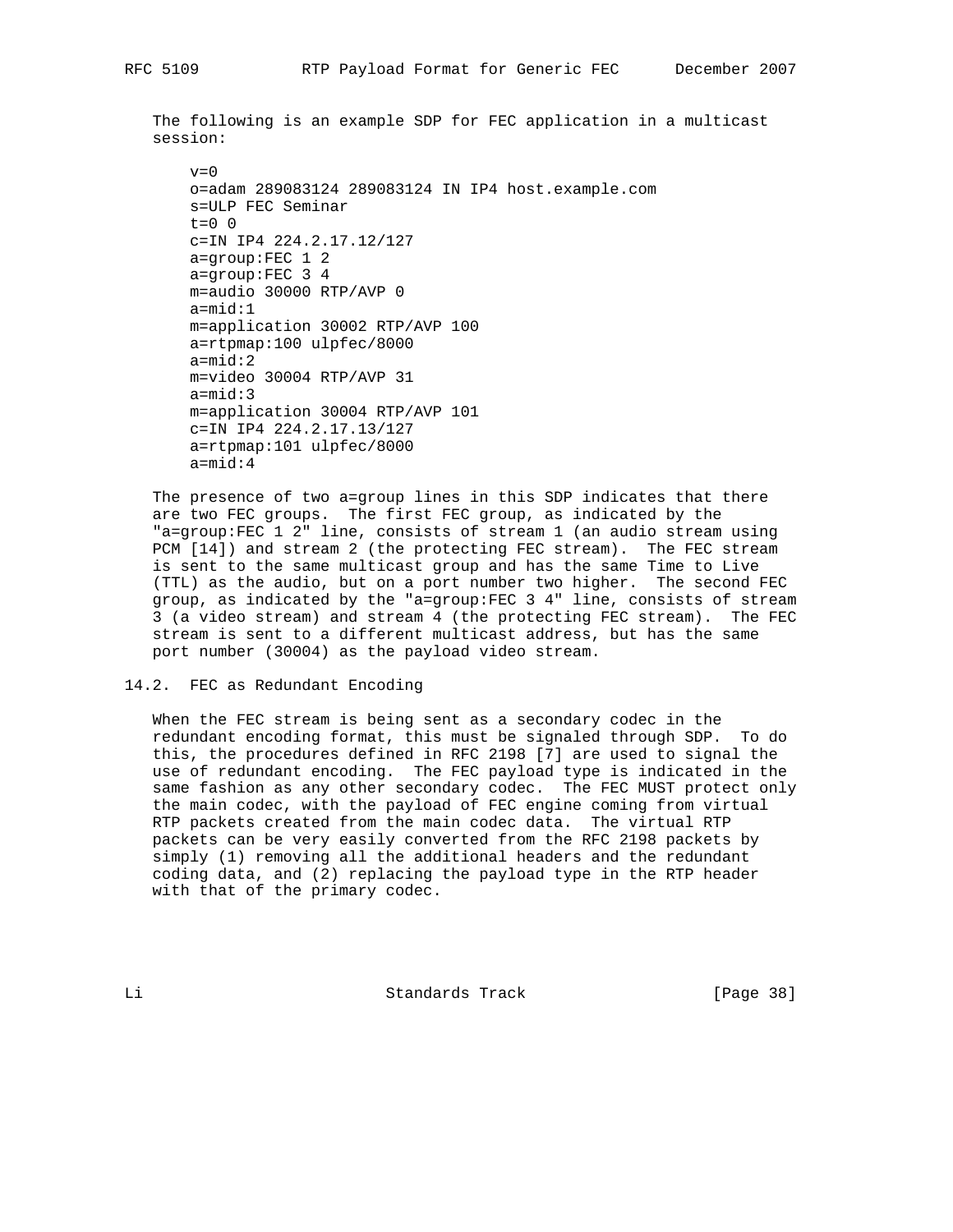Note: In the payload format for redundant coding as specified by RFC 2198, the marker bit is lost as soon as the primary coding is carried in the RED packets. So the marker bit cannot be recovered regardless of whether or not the FEC is used.

 Because the FEC data (including the ULP header) is sent in the same packets as the protected payload, the FEC data is associated with the protected payload by being bundled in the same stream.

 When the FEC stream is sent as a secondary codec in the redundant encoding format, this can be signaled through SDP. To do this, the procedures defined in RFC 2198 [7] are used to signal the use of redundant encoding. The FEC payload type is indicated in the same fashion as any other secondary codec. An rtpmap attribute MUST be used to indicate a dynamic payload type number for the FEC packets. The FEC MUST protect only the main codec.

For example:

 m=audio 12345 RTP/AVP 121 0 5 100 a=rtpmap:121 red/8000/1 a=rtpmap:100 ulpfec/8000 a=fmtp:121 0/5/100

 This SDP indicates that there is a single audio stream, which can consist of PCM (media format 0), DVI (media format 5), the redundant encodings (indicated by media format 121, which is bound to red through the rtpmap attribute), or FEC (media format 100, which is bound to ulpfec through the rtpmap attribute). Although the FEC format is specified as a possible coding for this stream, the FEC MUST NOT be sent by itself for this stream. Its presence in the m line is required only because non-primary codecs must be listed here according to RFC 2198. The fmtp attribute indicates that the redundant encodings format can be used, with DVI as a secondary coding and FEC as a tertiary encoding.

14.3. Offer / Answer Consideration

 Some considerations are needed when SDP is used for offer / answer [15] exchange.

 The "onelevelonly" parameter is declarative. For streams declared as sendonly, the value indicates whether only one level of FEC will be sent. For streams declared as recvonly or sendrecv, the value indicates what the receiver accepts to receive.

Li Standards Track [Page 39]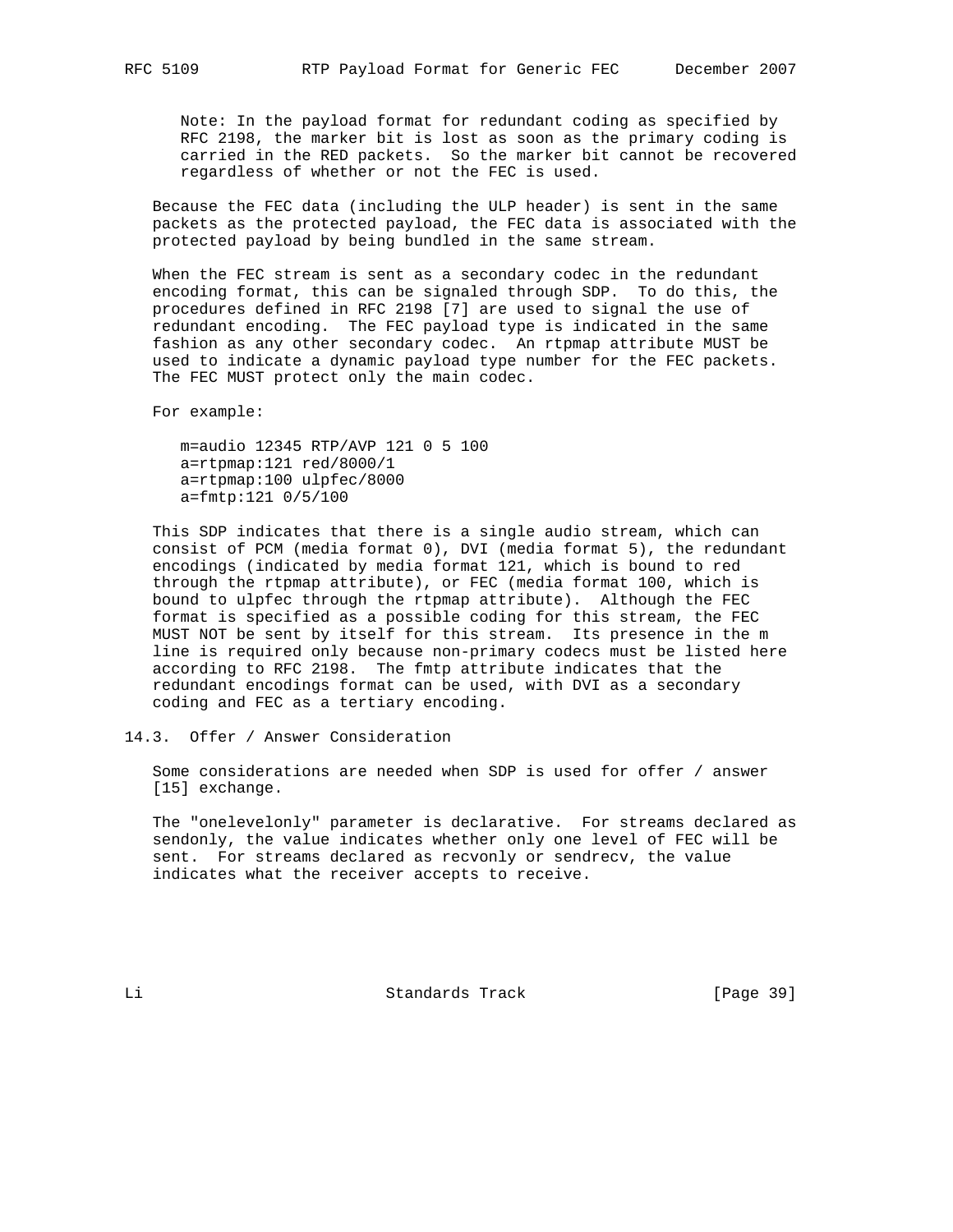When the FEC is sent as a separate stream and signaled through media line grouping in SDP (RFC 3388) [5] using FEC semantics (RFC 4756) [6], the offering side MUST implement both RFC 3388 and RFC 4756. The rules for offer / answer in RFC 3388 and RFC 4756 SHALL be followed with the below additional consideration. For all offers with FEC, the answerer MAY refuse the separate FEC session by setting the port to 0, and remove the "a=group" attribute that groups that FEC session with the RTP session being protected. If the answerer accepts the usage of FEC, the answerer simply accepts the FEC RTP session and the grouping in the offer by including the same grouping in the answer. Note that the rejection of the FEC RTP session does not prevent the media sessions from being accepted and used without FEC.

 When the FEC stream is sent as a secondary codec in the redundant encoding format (RFC 2198) [7], the offering side can indicate the FEC stream as specified in Section 14.2. The answerer MAY reject the FEC stream by removing the payload type for the FEC stream. To accept the usage of FEC, the answerer must in the answer include the FEC payload type. Note that in cases in which the redundancy payload format [7] is used with FEC as the only secondary codec, when the FEC stream is rejected the redundant encoding payload type SHOULD also be removed.

#### 15. Application Statement

 This document describes a generic protocol for Forward Error Correction supporting a wide range of short block parity FEC algorithms, such as simple and interleaved parity codes. The scheme is limited to interleaving parity codes over a distance of 48 packets. This FEC algorithm is fully compatible with hosts that are not FEC-capable. Since the media payload is not altered and the protection is sent as additional information, the receivers that are unaware of the generic FEC as specified in this document can simply ignore the additional FEC information and process the main media payload. This interoperability is particularly important for compatibility with existing hosts, and also in the scenario where many different hosts need to communicate with each other at the same time, such as during multicast.

 The generic FEC algorithm specified in this document is also a generic protection algorithm with the following features: (1) it is independent of the nature of the media being protected, whether that media is audio, video, or otherwise; (2) it is flexible enough to support a wide variety of FEC mechanisms and settings; (3) it is

Li Standards Track [Page 40]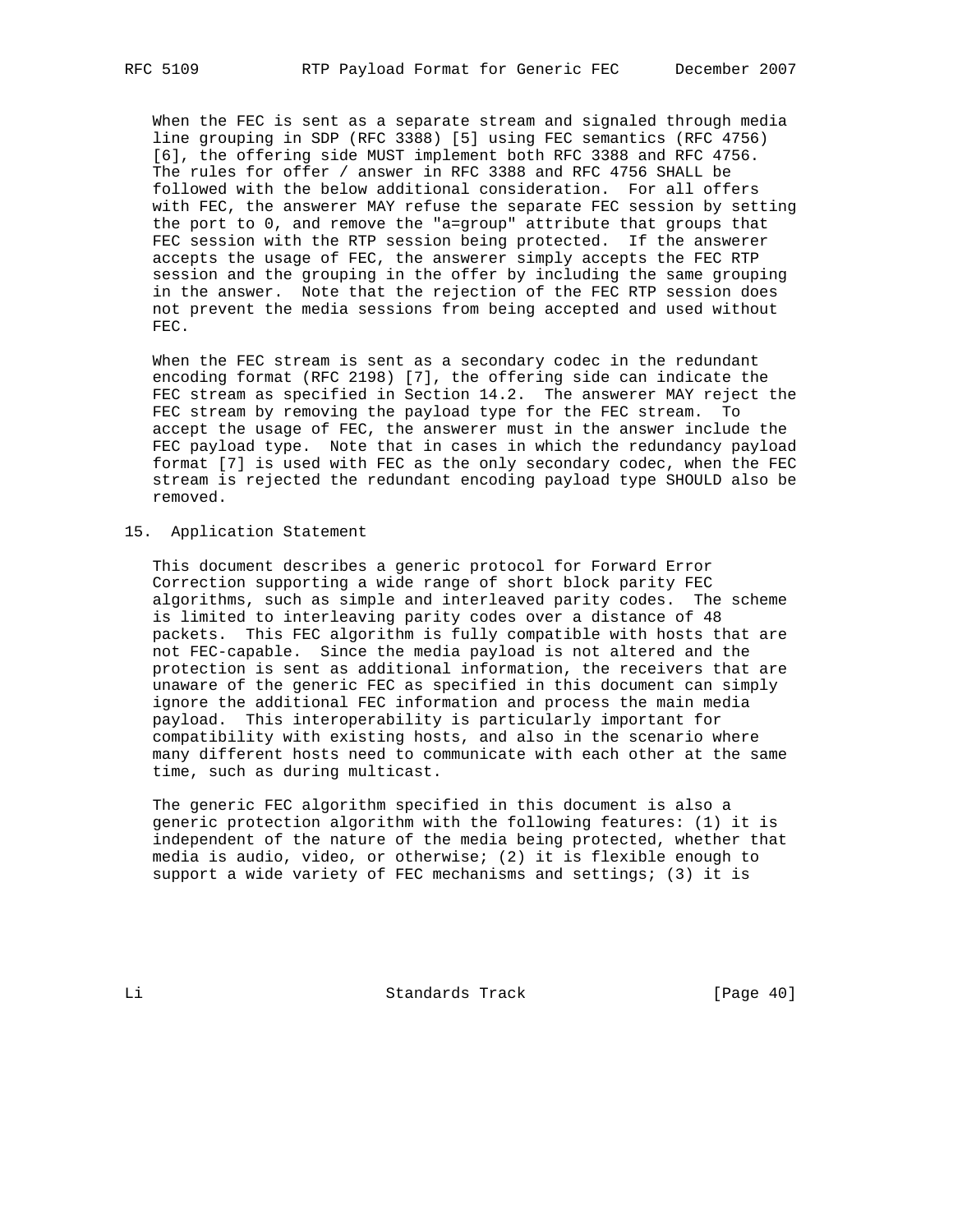designed for adaptivity, so that the FEC parameters can be modified easily without resorting to out-of-band signaling; and (4) it supports a number of different mechanisms for transporting the FEC packets.

 The FEC specified here also provides the user with Unequal Error Protection capabilities. Some other algorithms may also provide the Unequal Error Protection capabilities through other means. For example, an Unequal Erasure Protection (UXP) scheme has been proposed in the AVT Working Group in "An RTP Payload Format for Erasure-Resilient Transmission of Progressive Multimedia Streams". The UXP scheme applies unequal error protection to the media payloads by interleaving the payload stream to be protected with the additional redundancy information obtained using Reed-Solomon operations.

 By altering the structure of the protected media payload, the UXP scheme sacrifices the backward compatibility with terminals that do not support UXP. This makes it more difficult to apply UXP when backward compatibility is desired. In the case of ULP, however, the media payload remains unaltered and can always be used by the terminals. The extra protection can simply be ignored if the receiving terminals do not support ULP.

 At the same time, also because the structure of the media payload is altered in UXP, UXP offers the unique ability to change packet size independent of the original media payload structure and protection applied, and is only subject to the protocol overhead constraint. This property is useful in scenarios when altering the packet size of the media at transport level is desired.

 Because of the interleaving used in UXP, delays will be introduced at both the encoding and decoding sides. For UXP, all data within a transmission block need to arrive before encoding can begin, and a reasonable number of packets must be received before a transmission block can be decoded. The ULP scheme introduces little delay at the encoding side. On the decoding side, correctly received packets can be delivered immediately. Delay is only introduced in ULP when packet losses occur.

 Because UXP is an interleaved scheme, the unrecoverable errors occurring in data protected by UXP usually result in a number of corrupted holes in the payload stream. In ULP, on the other hand, the unrecoverable errors due to packet loss in the bitstream usually appear as contiguous missing pieces at the end of the packets. Depending on the encoding of the media payload stream, many applications may find it easier to parse and extract data from a

Li Standards Track [Page 41]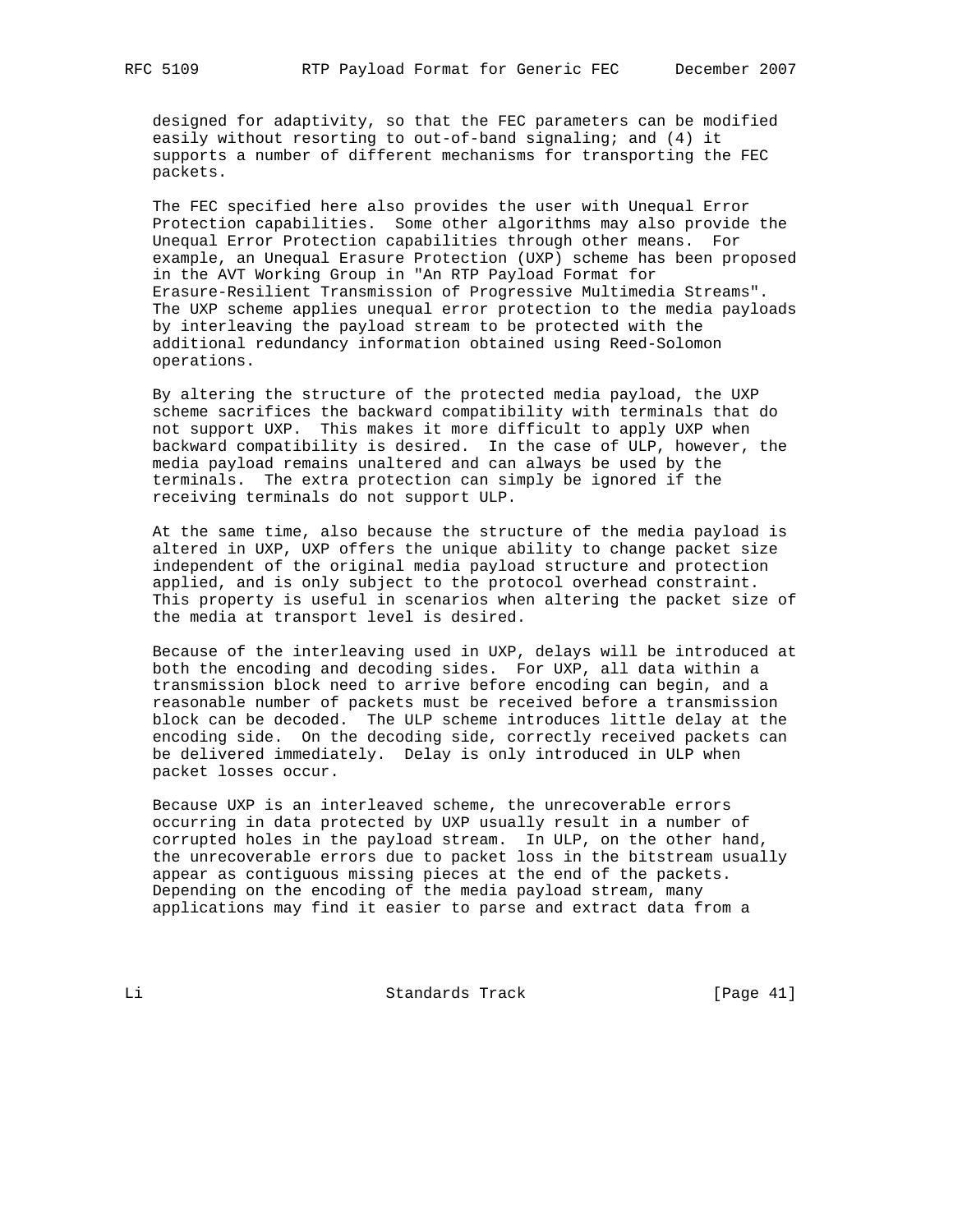packet with only a contiguous piece missing at the end than a packet with multiple corrupted holes, especially when the holes are not coincident with the independently decodable fragment boundaries.

 The exclusive-or (XOR) parity check operation used by ULP is simpler and faster than the more complex operations required by Reed-Solomon codes. This makes ULP more suitable for applications where computational cost is a constraint.

 As discussed above, both the ULP and the UXP schemes apply unequal error protection to the RTP media stream, but each uses a different technique. Both schemes have their own unique characteristics, and each can be applied to scenarios with different requirements.

16. Acknowledgments

 The following authors have made significant contributions to this document: Adam H. Li, Fang Liu, John D. Villasenor, Dong-Seek Park, Jeong-Hoon Park, Yung-Lyul Lee, Jonathan D. Rosenberg, and Henning Schulzrinne. The authors would also like to acknowledge the suggestions from many people, particularly Stephen Casner, Jay Fahlen, Cullen Jennings, Colin Perkins, Tao Tian, Matthieu Tisserand, Jeffery Tseng, Mark Watson, Stephen Wenger, and Magnus Westerlund.

### 17. References

- 17.1. Normative References
	- [1] Schulzrinne, H., Casner, S., Frederick, R., and V. Jacobson, "RTP: A Transport Protocol for Real-Time Applications", STD 64, RFC 3550, July 2003.
	- [2] Bradner, S., "Key words for use in RFCs to Indicate Requirement Levels", BCP 14, RFC 2119, March 1997.
	- [3] Freed, N. and J. Klensin, "Media Type Specifications and Registration Procedures", BCP 13, RFC 4288, December 2005.
	- [4] Casner, S., "Media Type Registration of RTP Payload Formats", RFC 4855, February 2007.
	- [5] Camarillo, G., Eriksson, G., Holler, J., and H. Schulzrinne, "Grouping of Media Lines in the Session Description Protocol (SDP)", RFC 3388, December 2002.
	- [6] Li, A., "Forward Error Correction Grouping Semantics in Session Description Protocol", RFC 4756, November 2006.

Li Standards Track [Page 42]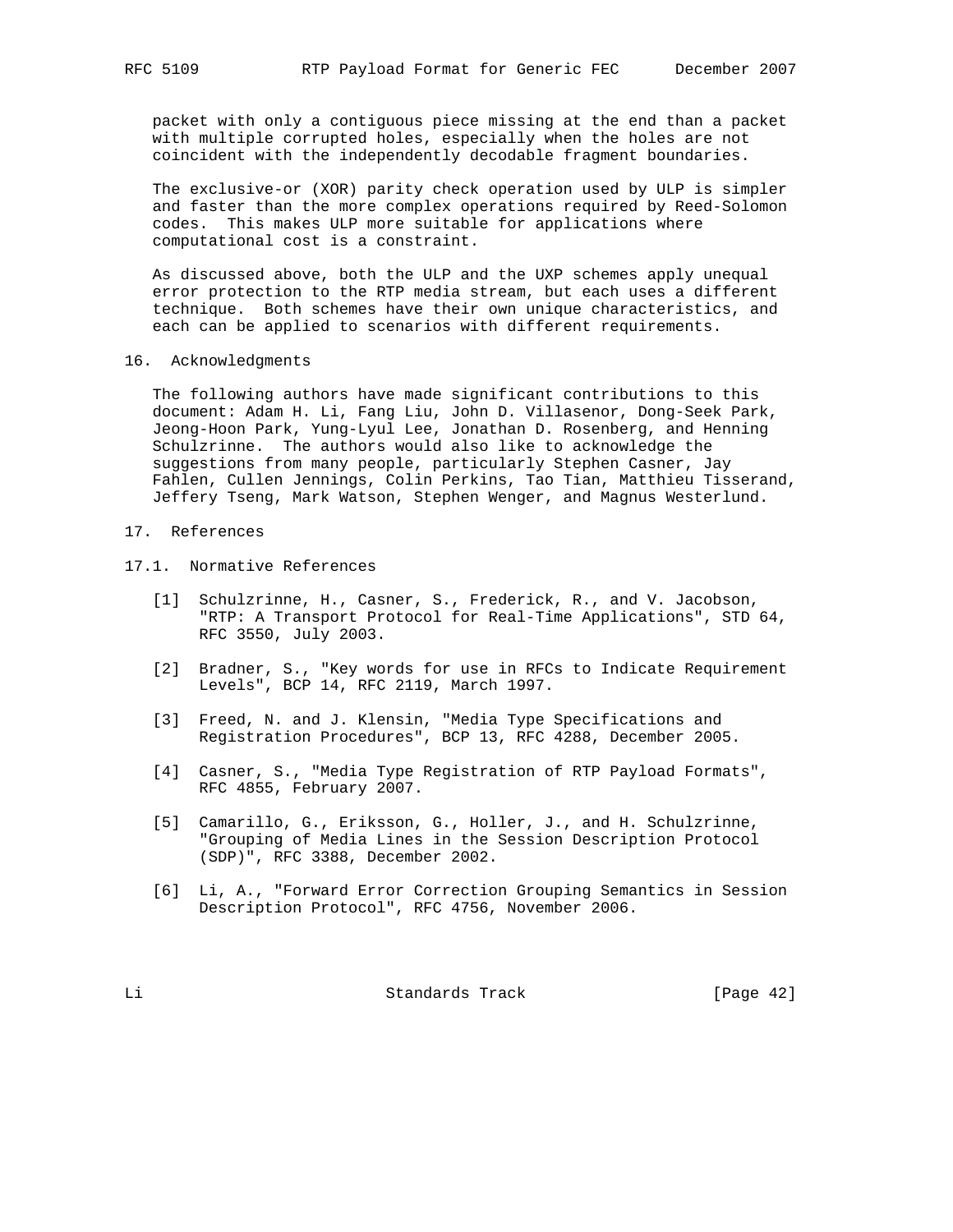- [7] Perkins, C., Kouvelas, I., Hodson, O., Hardman, V., Handley, M., Bolot, J., Vega-Garcia, A., and S. Fosse-Parisis, "RTP Payload for Redundant Audio Data", RFC 2198, September 1997.
- [8] Handley, M., Jacobson, V., and C. Perkins, "SDP: Session Description Protocol", RFC 4566, July 2006.
- 17.2. Informative References
	- [9] Rosenberg, J. and H. Schulzrinne, "An RTP Payload Format for Generic Forward Error Correction", RFC 2733, December 1999.
	- [10] Perkins, C. and O. Hodson, "Options for Repair of Streaming Media", RFC 2354, June 1998.
	- [11] Rosenberg, J. and H. Schulzrinne, "Registration of parityfec MIME types", RFC 3009, November 2000.
	- [12] Luby, M., Vicisano, L., Gemmell, J., Rizzo, L., Handley, M., and J. Crowcroft, "Forward Error Correction (FEC) Building Block", RFC 3452, December 2002.
	- [13] Baugher, M., McGrew, D., Naslund, M., Carrara, E., and K. Norrman, "The Secure Real-time Transport Protocol (SRTP)", RFC 3711, March 2004.
	- [14] Schulzrinne, H. and S. Casner, "RTP Profile for Audio and Video Conferences with Minimal Control", STD 65, RFC 3551, July 2003.
	- [15] Rosenberg, J. and H. Schulzrinne, "An Offer/Answer Model with Session Description Protocol (SDP)", RFC 3264, June 2002.

Editor's Address

 Adam H. Li 10194 Wateridge Circle #152 San Diego, CA 92121 USA Phone: +1 858 622 9038 EMail: adamli@hyervision.com

Li Standards Track [Page 43]